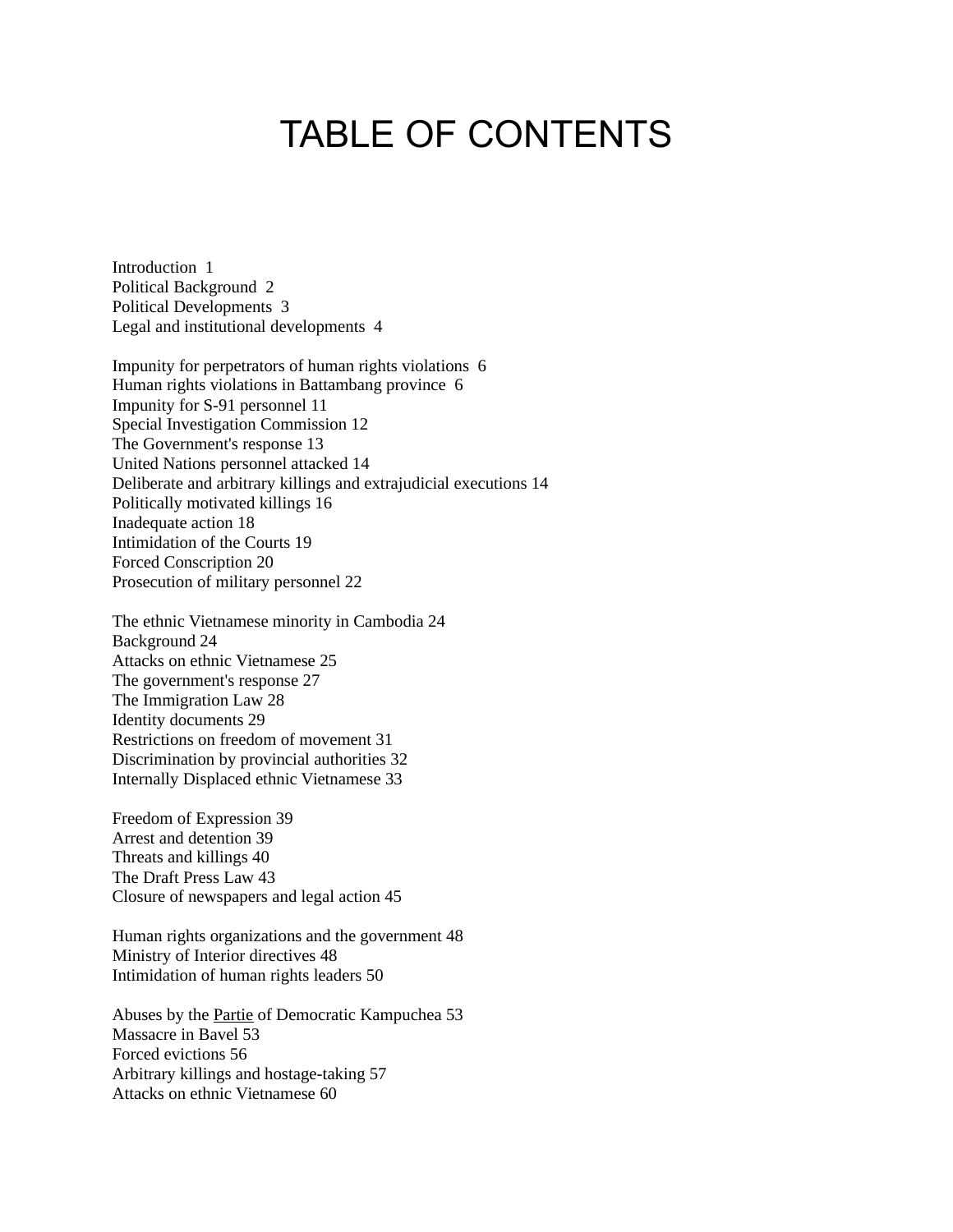The work of the UN for human rights in Cambodia 61 Financial problems for the Centre 63

Recommendations 65 Recommendations to the Royal Cambodian Government 65 Recommendations to the **Partie** of Democratic Kampuchea 68 Recommendations to the United Nations 69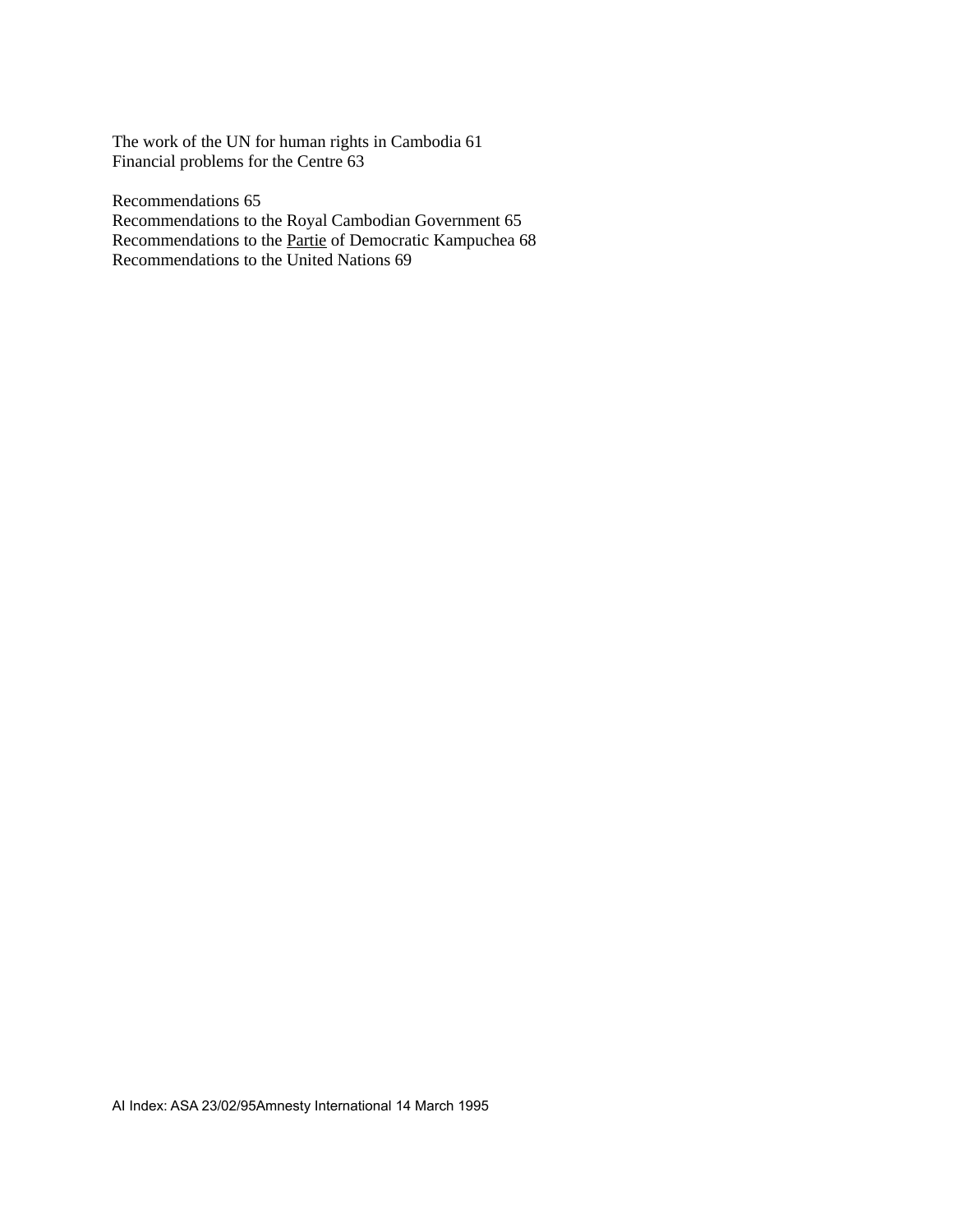# £KINGDOM OF CAMBODIA @Human rights and the new government

# Introduction

The Royal Government of Cambodia came to power in September 1993, with the promulgation of the new constitution of the Kingdom of Cambodia. This event marked the end of the mandate of the United Nations Transitional Authority in Cambodia (UNTAC), which had organised democratic elections in the country in May 1993. The new government is a coalition of three political parties: the National United Front for an Independent, Neutral, Peaceful and Cooperative Cambodia (known by its French acronym FUNCINPEC), which won the largest number of seats in the election; the Cambodian People's Party (CPP), former communists who had been in power since 1979; and the Buddhist Liberal Democratic Party (BLDP), a smaller party which had been in alliance with FUNCINPEC during the years of civil war. Following the May elections, a Provisional Government of National Unity was formed to draw up a new constitution for Cambodia. This document re-established the monarchy in the country, and set out the framework for the system of government.<sup>[1](#page-2-0)</sup> Since the new government came to power, Amnesty International has visited Cambodia twice, in May and November 1994.

Amnesty International is a worldwide movement which is independent of any government, ideology, political grouping or religious creed. Amnesty International's work is based on the principles set forth in the United Nations Universal Declaration of Human Rights. The organization seeks the release of prisoners of conscience, that is people detained anywhere because of their beliefs, colour, sex, ethnic origin, language or religion, who have not used or advocated violence. Amnesty International works for fair and prompt trials for all political prisoners, and on behalf of such people detained without charge or trial. It opposes the death penalty, torture and other forms of cruel, inhuman or degrading treatment or punishment of all prisoners. Amnesty International also campaigns against "disappearances" and extrajudicial executions. It opposes human rights abuses committed by non-governmental entities (NGEs), where such groups exercise control over civilian populations. Amnesty International takes no position on the political orientation of any government or opposition group, and is solely concerned with the promotion and protection of human rights.

In November 1994, following four weeks of research in the country, Amnesty International met with members of the Cambodian Government to discuss human rights concerns in the country, as detailed in the following pages. The responses of government ministers to issues raised by Amnesty International are included in this document. Amnesty International notes with regret that government ministers from the FUNCINPEC party were unavailable to meet with the organization's representatives during their visit to the country. Recommendations which Amnesty International believes would, if implemented, improve the human rights situation in the country, can be found at the end of the document.

<span id="page-2-0"></span><sup>1</sup> See Amnesty International *Kingdom of Cambodia: Human rights and the new constitution* (ASA 23/01/94, January 1994). Amnesty International 14 March 1995AI Index: ASA 23/02/95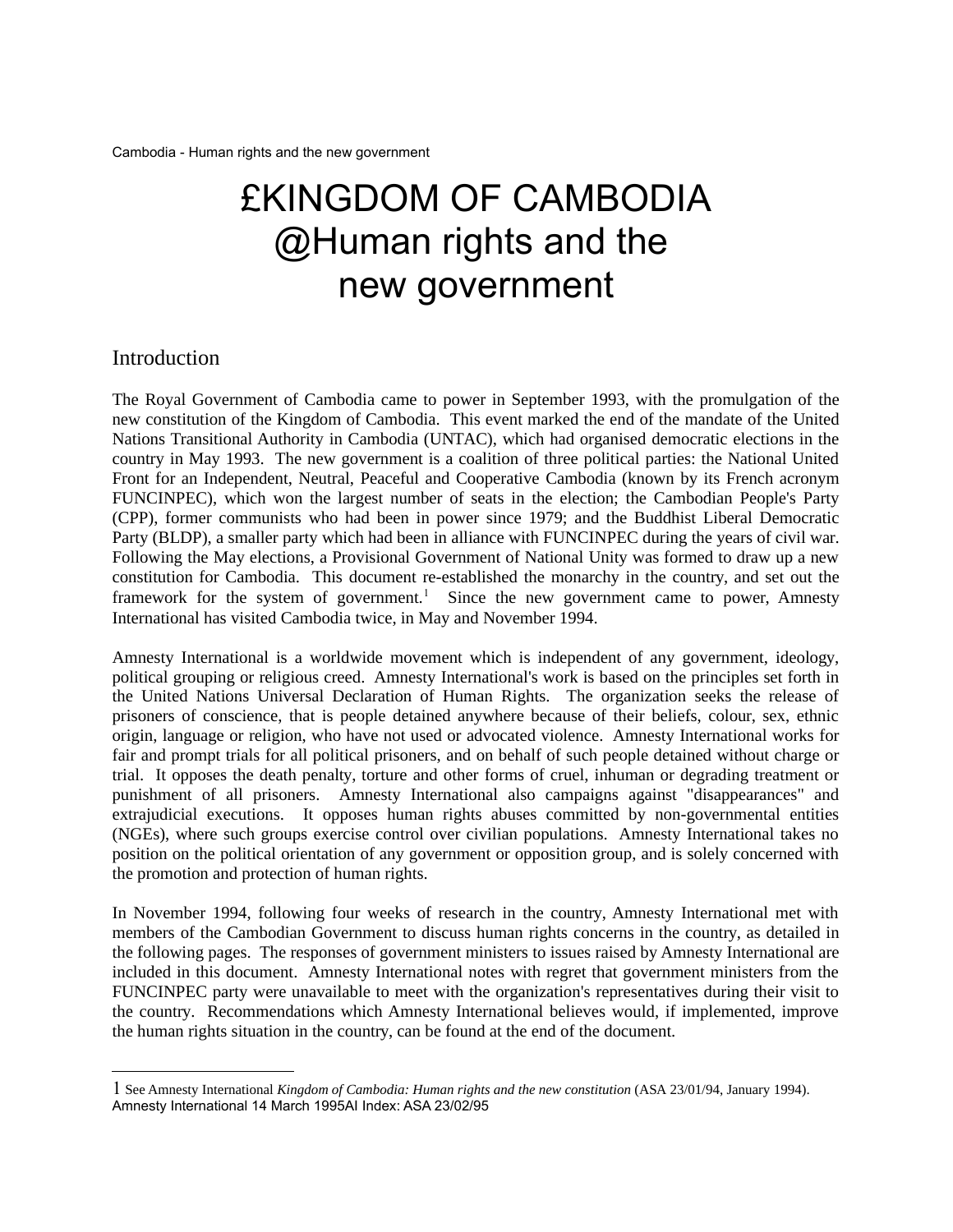## Political Background

In October 1991, the four factions which had been waging civil war in Cambodia met in Paris and signed the Agreement on a Comprehensive Political Settlement of the Cambodia Conflict, commonly known as the Paris Peace Agreements.<sup>[2](#page-3-0)</sup> The Paris Peace Agreements were designed to bring an end to the war which had been fought in Cambodia following the overthrow of the Government of Democratic Kampuchea (Khmer Rouge) after the Vietnamese army invaded Cambodia in December 1978. War and foreign occupation continued in Cambodia until September 1989, when the Vietnamese army withdrew from the country. Civil war between the rival Cambodian factions, with the armed forces of the PDK, FUNCINPEC and the KPNLF fighting against the SOC, continued until the Peace Agreements were signed.

Under the terms of the Paris Peace Agreements, the United Nations (UN) was given temporary authority to take over the administrative functions of government in the country, supervise the relocation of each faction's armed forces to designated cantonment areas, and the subsequent demobilization of 70 percent of these armed forces, and to organise democratic elections in the country. Sovereignty during the period of the UNTAC mandate was embodied in the Supreme National Council (SNC), with the then Prince Norodom Sihanouk as Chairman. The SNC acceded to most of the major international human rights instruments in 1992, including the International Covenant on Civil and Political Rights (ICCPR), the Convention against Torture and other Cruel, Inhuman or Degrading Treatment or Punishment and the 1951 Convention relating to the Status of Refugees and its 1967 Protocol.

Accession to international human rights treaties and the presence of UNTAC human rights monitors in the country did not prevent the occurrence of widespread human rights violations in the run-up to the elections and afterwards.<sup>[3](#page-3-1)</sup> Ceasefire violations were frequent, and the PDK refused to cooperate in the cantonment process and threatened to disrupt the elections, in which they did not field any candidates. The elections took place in May 1993, and resulted in a narrow victory for FUNCINPEC, led by Prince Norodom Ranariddh, son of the then Prince Norodom Sihanouk. The coalition government was formed, and took over full control of the country with the departure of UNTAC personnel in September 1993. After the elections civil war resumed with the forces of the PDK fighting against the new Cambodian army, the Royal Cambodian Armed Forces (RCAF). Attempts in the first half of 1994 to negotiate peace brokered by the King ended in failure.

## Political Developments

Progress in drafting and approving new legislation has been slow, and proceedings in the National Assembly were held up for months over the case of two elected CPP members demanding the right to take their seats. The two, Prince Norodom Chakropong and General Sin Song had led an abortive

<span id="page-3-0"></span><sup>2</sup> These factions were the State of Cambodia Government (SOC) run by the CPP; the Partie of Democratic Kampuchea (PDK), usually known as the Khmer Rouge; FUNCINPEC; and the Khmer People's National Liberation Front (KPNLF). Eighteen countries were also signatories to the Agreements, namely: Australia, Brunei, Canada, China, France, India, Indonesia, Japan, Laos, Malaysia, New Zealand, the Philippines, Russia, Singapore, Thailand, Viet Nam, the United Kingdom and the United States of America.

<span id="page-3-1"></span><sup>3</sup> See Amnesty International reports: *Cambodia: Human Rights Developments 1 October 1991 to 31 January 1992* (ASA 23/12/92); *State of Cambodia: Update on human rights concerns* (ASA 23/04/92); *Cambodia: Human rights concerns July to December 1992* (ASA 23/01/93); and *Cambodia: Arbitrary killings of ethnic Vietnamese* (ASA 23/05/93). AI Index: ASA 23/02/95Amnesty International 14 March 1995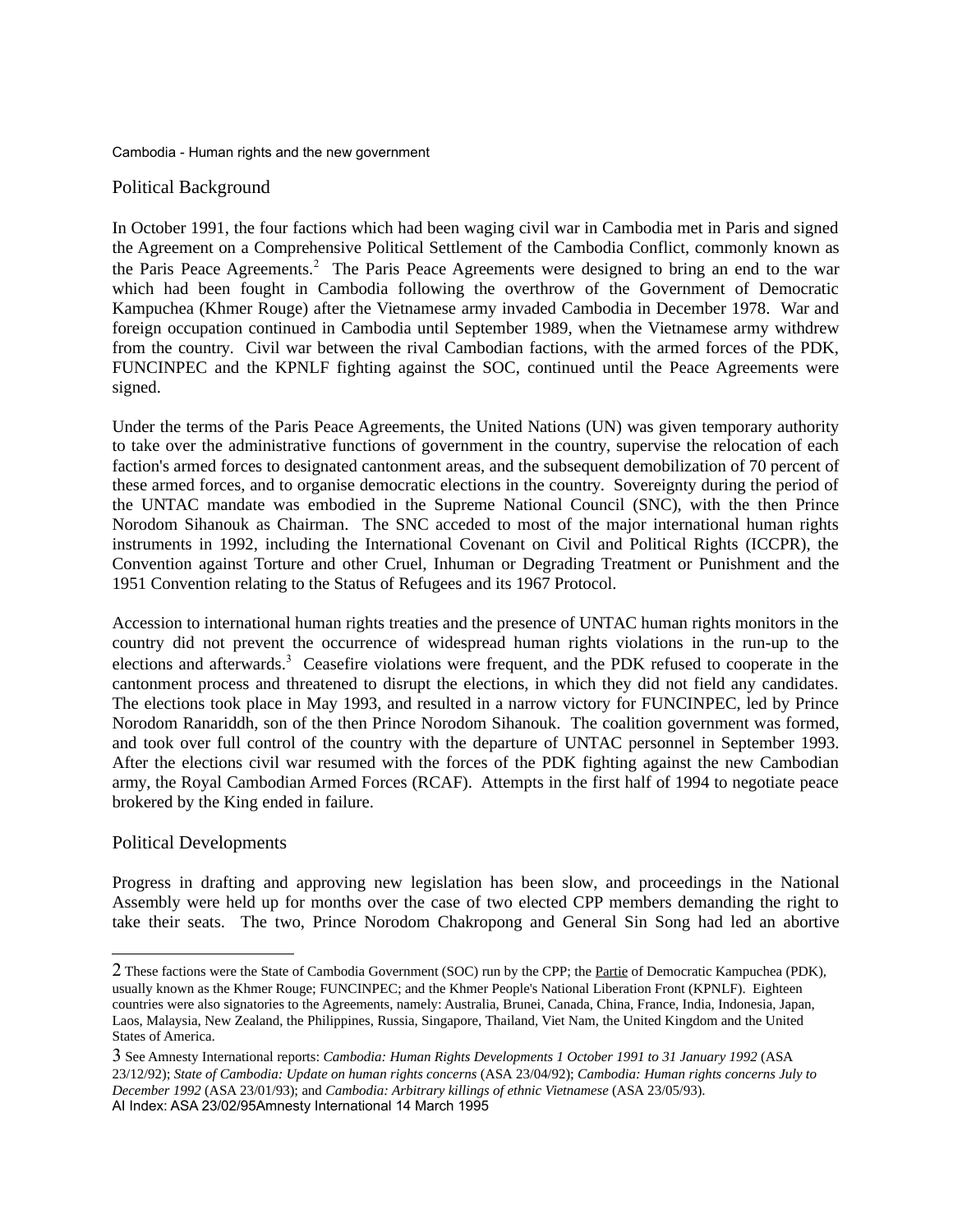secessionist movement in the immediate aftermath of the elections, and fled to Viet Nam when it failed. They returned and tried to take their seats in the National Assembly, but FUNCINPEC members raised objections. Finally they were allowed to take their seats, but in July they were accused of being the organisers of an apparent coup attempt in the capital Phnom Penh. Prince Chakropong was able to leave the country following the intervention of his father the King, and Sin Song was placed under house arrest. He later escaped but was arrested in Thailand and charged with illegal immigration. He had been sentenced to 20 years' imprisonment *in absentia*: the Thai Government did not acquiesce to the Cambodian Government's request to send him back. Nine Thai nationals were also detained in the aftermath of the attempted coup. Amnesty International issued an appeal on their behalf in October 1994, as their detention was illegal under Cambodian and international law. They were tried shortly afterwards, given suspended sentences and allowed to return to Thailand.<sup>[4](#page-4-0)</sup>

In the aftermath of the apparent coup attempt, the Cambodian Government has become less tolerant of any criticism of its policies in the media and by human rights groups. Progress in the field of human rights slowed, and in some areas there was a notable reversion to former practices. In the months since July 1994, journalists, editors and human rights workers have increasingly operated in a climate of unease, victims of veiled or open threats from people in authority. Two journalists were murdered in the last four months of 1994, and others have been threatened.

## Legal and institutional developments

The Paris Peace Agreements required that "an independent judiciary will be established, empowered to enforce the rights provided under the constitution". Chapter Nine of the new constitution complies with this requirement, stating that "the judiciary shall be an independent power". However, as Amnesty International pointed out in January 1994, the judicial system in Cambodia is ill-equipped to assert its newly bestowed independence.<sup>[5](#page-4-1)</sup> State institutions were destroyed during the Khmer Rouge era, while the judicial system inherited by the new government is based on the Vietnamese court system, and is closely linked to the CPP years of rule. Cambodia faces huge problems as it attempts to teach its judges and court officials that they have a duty to act independently of the wishes of government, when for years their function was to reflect the policies and political priorities of the state. While training is being provided with aid from donor countries, the UN and non-governmental organizations, it will take many years for Cambodia's judicial structures to shake off the legacy of the past.

Several laws passed since the new government took office raise serious human rights concerns. The Immigration Law which fails to meet international human rights standards is analyzed below (see page 27), as is the draft Press Law (see page 41). Other laws of concern to Amnesty International are the Law on Outlawing the "Democratic Kampuchea" group and the Law on the Supreme Council of Magistracy. After the failure of the round table peace talks convened by King Norodom Sihanouk in Pyongyang, North Korea in May 1994 the government ordered the PDK to close its office in Phnom Penh. A law which outlaws the "Democratic Kampuchea" group was passed in the National Assembly on 7 July 1994, and outlaws members of the PDK and its army the National Army of Democratic Kampuchea (NADK). The law allowed for a six month amnesty period which expired in January 1995, during which time members of the PDK and NADK could defect without fear of prosecution. (Leaders of the PDK are

<span id="page-4-0"></span><sup>4</sup> See *Kingdom of Cambodia: Illegal detention of nine Thai nationals* (ASA 23/14/94).

<span id="page-4-1"></span><sup>5</sup> See *Kingdom of Cambodia: Human rights and the new constitution* (ASA 23/01/94). Amnesty International 14 March 1995AI Index: ASA 23/02/95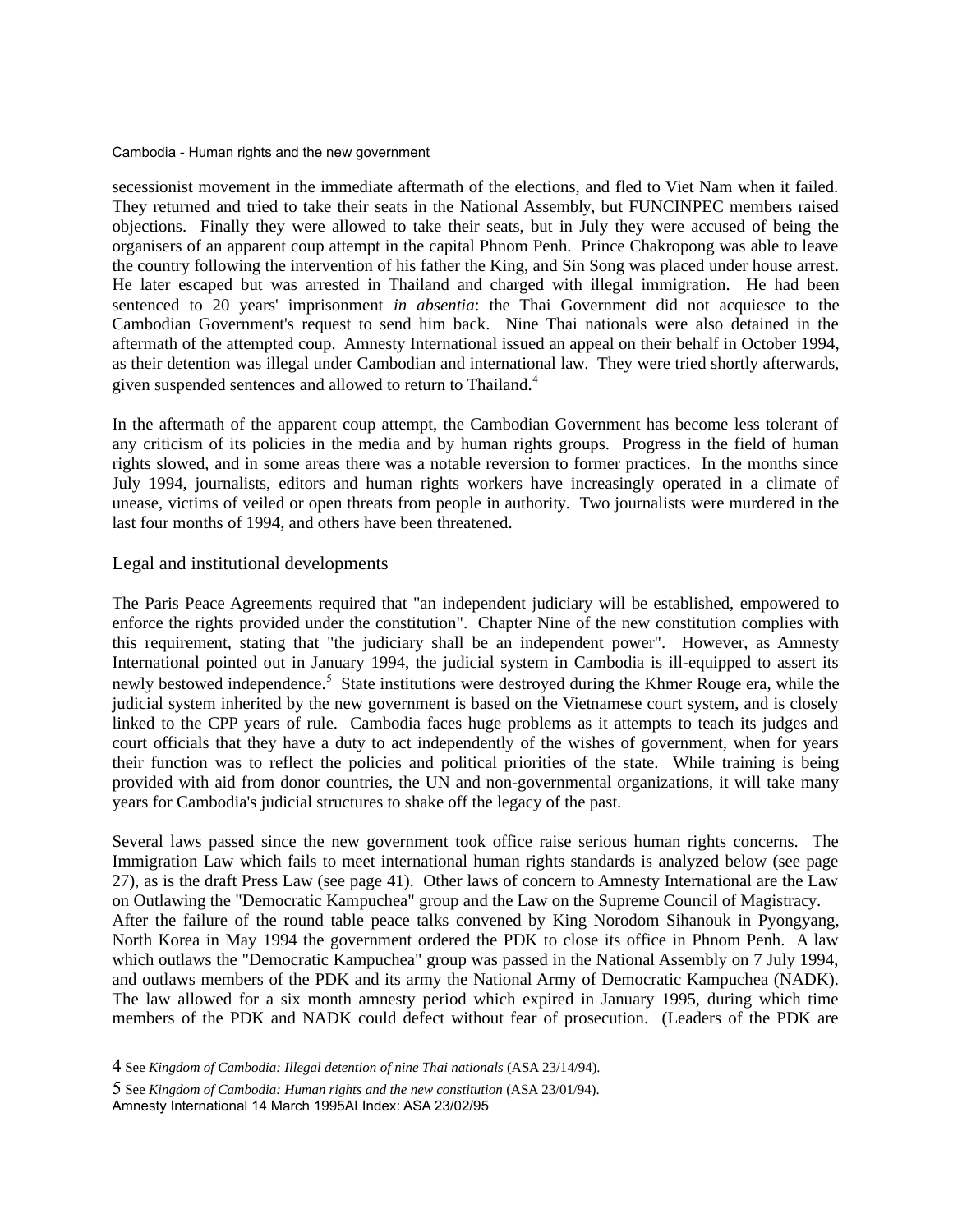excluded from this amnesty). Amnesty International wrote to the government stating its concerns that the original draft of the law was loosely worded and ill-defined, and could be used against any government critic or opponent. Amendments were made which improved the law, although the organization remains concerned about its application following the end of the official amnesty period.

The Law on the Organization and Functioning of the Supreme Council of Magistracy is required by Article 115 of the constitution. This Council is responsible among other things for ensuring the independence of the judiciary. While Amnesty International welcomes a law allowing for the establishment of the Supreme Council of Magistracy in Cambodia, it is concerned that the Minister of Justice sits on the Council, and that the separation of the judiciary from the executive branch of government is thus undermined. Amnesty International drew the attention of Second Prime Minister Hun Sen to this issue in November 1994. However, the law was later approved by the National Assembly, and is now part of Cambodia's legal framework.

A very positive legal development took place in May 1994, when the Cambodian Court of Appeals was established. This had been recommended by the United Nations Special Representative of the Secretary-General for Human Rights in Cambodia, and his recommendation was acted upon by the government. While it has yet to deal with the large number of cases pending, and is still not a fully functioning Appeals Court, the establishment of this new section of the judiciary is a step forward for Cambodia's judicial system which Amnesty International welcomes.

Another positive development was the establishment of the Commission on Human Rights and Reception of Complaints of the National Assembly. Its members receive and investigate complaints from the public about human rights violations. Although the Commission is bound by resource constraints which limit its activities, it is an important step forward for human rights in Cambodia. Amnesty International met members of the Commission during its visit to Cambodia in November 1994.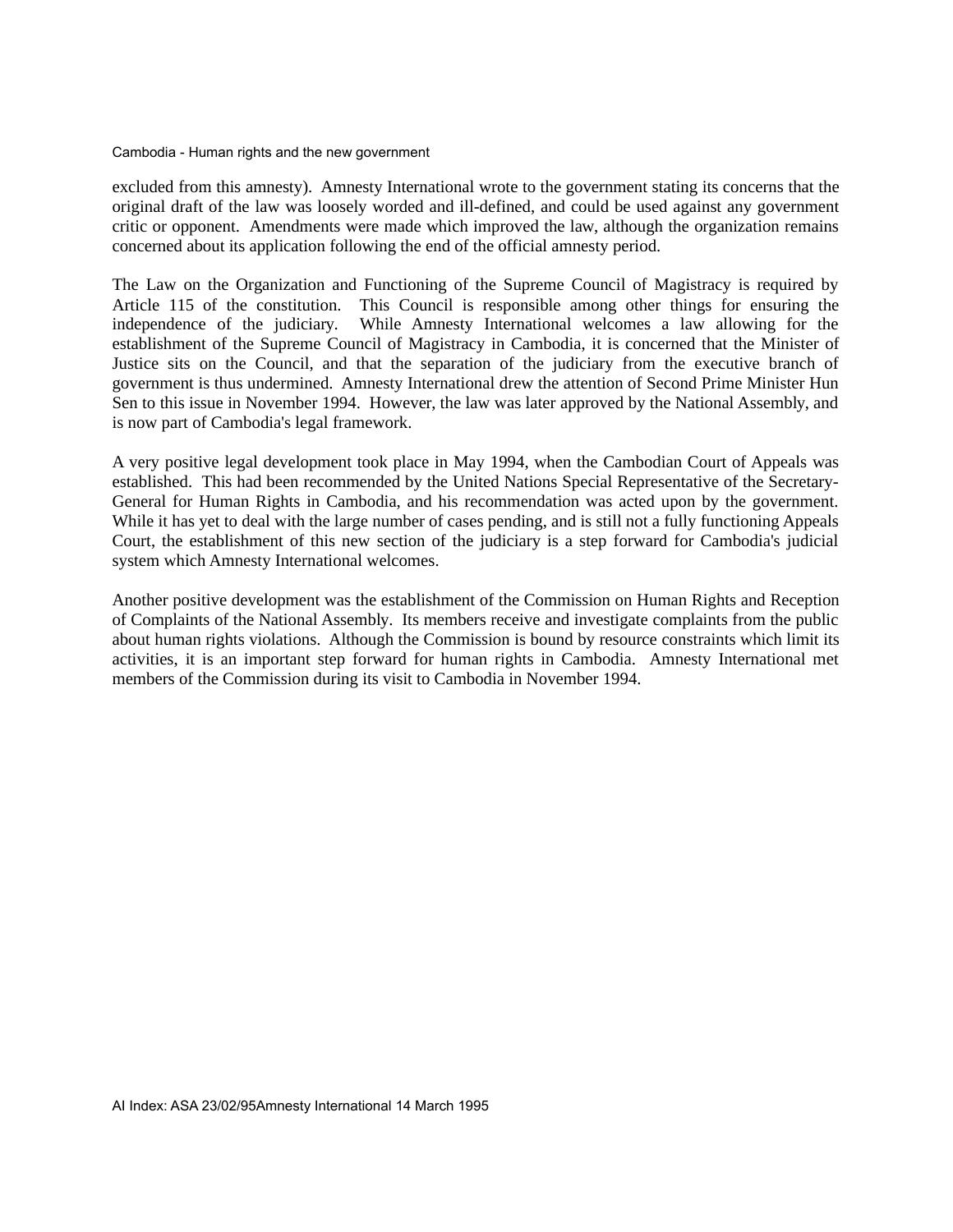# Impunity for perpetrators of human rights violations

# *"In the countryside, anyone who has a gun, you can't argue with them ... It doesn't matter how bad it gets or which side does it, just keep it in your head, as you can't say anything."*[6](#page-6-0)

The issue of impunity for the military and security forces is a major human rights concern in Cambodia today. People with guns and uniforms are able to behave in a manner which terrorises the civilian population, who have no way of gaining redress. Armed police and soldiers commit human rights violations against civilian populations and prisoners of war, and are not brought to justice for their actions. Building a human rights culture in a country which has been shattered by civil war and social upheaval requires as a starting point justice and equality before the law for all people, including members of the security forces. In the course of its investigations in Cambodia, Amnesty International found evidence of security forces personnel committing human rights violations with impunity. In many cases it seems that the government has neither the ability nor the political will to bring these people to justice. In other cases, official investigations into human rights violations by the military appeared to be designed to refute the findings of human rights investigators, rather than to search for the truth. The cases detailed below are examples of Cambodian security forces personnel violating human rights with impunity.

## Human rights violations in Battambang province

Amnesty International has evidence of grave human rights violations committed by military personnel in Battambang province in the northwest of Cambodia. One unit of the Royal Cambodian Armed Forces (RCAF) has been engaged in abductions, illegal detention, extortion and extrajudicial executions of civilians in the province.

In 1993, United Nations Transitional Authority in Cambodia (UNTAC) human rights monitors in Battambang investigated the activities of a secret military intelligence unit of the 5th Military Region operating in Battambang province. The unit known as T-6 was established by the Vietnamese Army in 1979 to engage in surveillance and interrogation activities, in the context of the war with the forces fighting against the Vietnamese and their Cambodian allies. Following the withdrawal of the Vietnamese army in 1989 the unit continued to operate as a part of the Cambodian People's Armed Forces (CPAF), but was apparently renamed S-91. More recently it has operated under the name B-2, but there has been clear continuity of personnel. The S-91 unit was the Special Investigation Bureau of the 5th Military Region, and had several sub-divisions, based in different parts of the province. Its headquarters was the house of one of its top officers, in Battambang town.

Since the signing of the Paris Peace Agreements in 1991, agents of this unit seemed to have switched their operations from military intelligence to criminal activities for personal gain. UNTAC investigators found evidence linking officers of S-91 to a series of murders in Battambang from July 1992 to August 1993. Subsequent investigations by the Cambodian Field Office of the United Nations Centre for Human Rights, and by Amnesty International, have linked the members of the S-91 military intelligence unit to at least 35 extrajudicial executions between August and November 1993 and with the illegal detention of at least 19 people since November 1992. One of the victims of S-91, a man who was abducted by S-91 personnel in November 1993 and who only escaped from detention due to serious injuries caused when S-91 soldiers forced him to clear landmines, talked to Amnesty International about the activities of the unit.

<span id="page-6-0"></span><sup>6</sup> Testimony of an internally displaced person, Siem Reap Province, November 1994.

Amnesty International 14 March 1995AI Index: ASA 23/02/95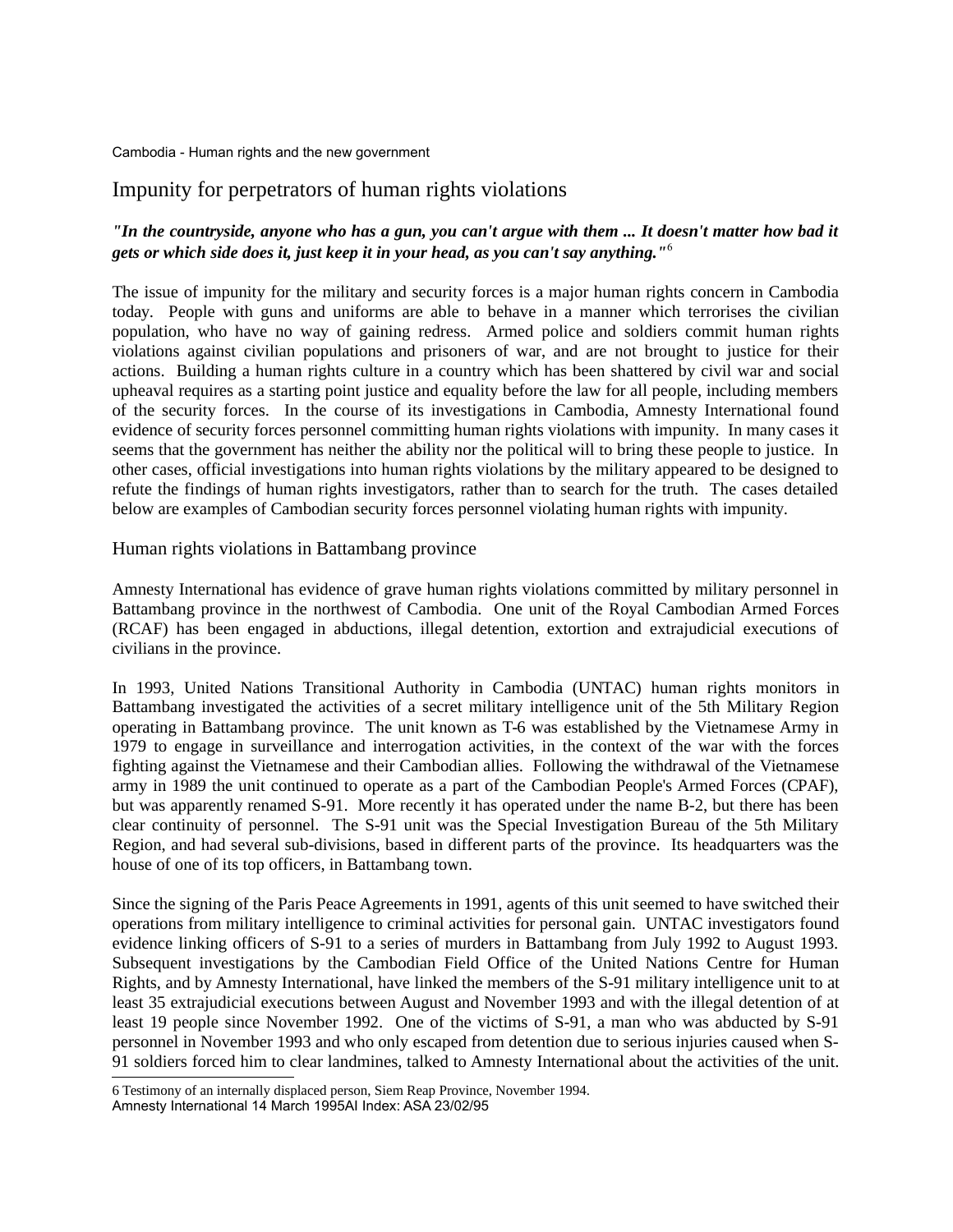His story is representative of the stories of dozens of others, most of whom were extrajudicially executed by S-91 personnel.

## Abduction

The unit's operations followed a clearly identifiable pattern. The majority of victims were visiting traders and businessmen abducted from the market in Battambang by S-91 personnel. Others appear to have been arrested because they were suspected by S-91 officers of conducting political activities on behalf of the PDK, or because they otherwise attracted the attention of S-91 personnel. One such victim was Yam Mouern, a 29-year-old builder's labourer who was abducted from the market one morning in November 1993, after a shopkeeper to whom he owed 400 Thai Baht (about US\$16), called for S-91 personnel to arrest him.

"We [Yam Mouern and his companion Nou Phol] said to the shop-owner to wait until my brother-in-law Neang Cheng comes, and he will bring the money. But before Neang Cheng arrived, Nou Phol and I got arrested by three men who arrived at the shop on one motorbike...They put handcuffs on us and I tried to take them off. I said "I'm not a thief, I'm not Khmer Rouge, take them off...why don't you just let me get the money?" But they took one cuff off and attached it to Nou Phol, so we were handcuffed together."

According to Yam Mouern's testimony, the three men had no uniforms, they did not say they were police or military personnel, but they had a gun.

"I was told to come outside and they handcuffed me there and told me to look down. They threatened to hit me with the gun, so I didn't look too much at their faces."

## Illegal detention

When Yam Mouern's brother-in-law Neang Cheng arrived at the shop, to keep a prearranged rendezvous with Yam Mouern, he too was arrested by these three S-91 men, who also confiscated his motorbike. The three abducted men were taken to a house in Battambang town, owned by one of the officers of the unit. UNTAC human rights investigators had identified this house as an illegal detention facility in 1992, and the S-91 unit temporarily suspended its use as such for several months. However, by mid-1993, it was clear to UNTAC investigators that S-91 personnel had resumed their use of the building as an illegal detention centre. At this house victims were interrogated by the S-91 officer who owned the house. Yam Mouern described what happened to him, Nou Phol and Neang Cheng there:

"We were all locked up for at least one and a half hours. Then four men came in and asked if we had any money...They took [our] money, then they made us strip down to our underpants."

All three men were interrogated individually, and asked about six carloads of Khmer Rouge soldiers, which S-91 officers alleged had been brought into Battambang by the three detainees. None of them knew why they were being asked about the Khmer Rouge and denied any involvement with the Khmer Rouge. The interrogating officer told them they "were stubborn" and locked them up again.

"After about one hour they brought some electrical wire into the room and made us kneel down with our hands behind our backs, and they tied our hands with the electrical wire. After half an hour we were dragged outside like that and photographed. We were all still in our underpants." AI Index: ASA 23/02/95Amnesty International 14 March 1995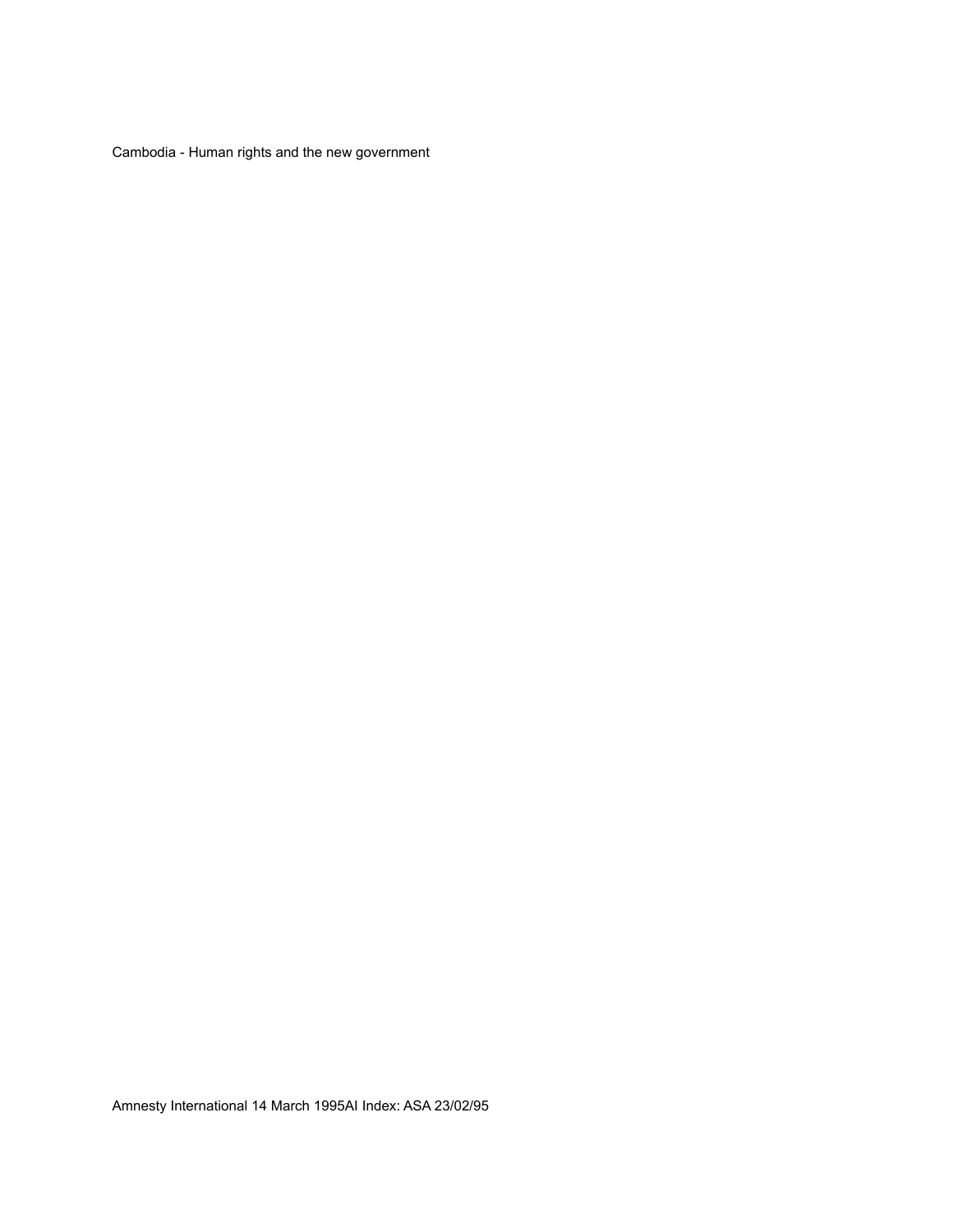#### Extrajudicial executions

S-91 victims were transferred from this house by boat to a remote place known by the name of the Buddhist temple at the site, Wat Cheu Kmau. Amnesty International knows of more than one case where relatives of detainees were asked for a ransom by a member of the S-91 unit. Yam Mouern, Neang Cheng and Nou Phol, along with six others - three Buddhist monks, a Buddhist nun, a young woman and a boy were taken by S-91 soldiers in a boat to Wat Cheu Kmau. The six were left there, while Yam Mouern and his companions were taken to a soldiers' base about a mile from Wat Cheu Kmau. He was beaten by one of the soldiers and was convinced he was going to be killed. One soldier asked him why he had been brought there, as this was the place where people came to be executed. Yam Mouern knew that he owed 400 Thai Baht, and said so, but the soldier replied that the reason he was caught was because he had brought Khmer Rouge soldiers into Battambang.

"He showed me a document saying I had done this. It was handwritten on a piece of exercise book paper, and not signed, and it accused me of doing these things."

Yam Mouern was questioned by the soldiers for the first two days he was at the base. He was also threatened by one of them.

"He said `do you want to live or die?' and I said `I want to live'. He said to me, `if you want to live, you will die,' and put the barrel of a gun up against my head. He said, 'in the morning we'll take you and feed you to the fish'."

According to the evidence gathered by the United Nations Centre for Human Rights and Amnesty International, people who were taken to Wat Cheu Kmau were usually killed within a day of arrival. Soldiers from the S-91 unit routinely took victims in a boat, blindfolded and with their arms tied behind their backs at the elbows, to a place downstream from Wat Cheu Kmau. They were shot in the head at point blank range, and their bodies were thrown into the river. Investigations by the United Nations Centre for Human Rights have revealed that some soldiers from the unit mutilated corpses, removing the livers of victims and eating them, and placing the gall-bladders in jars of alcohol, which was then drunk. Yam Mouern told Amnesty International that his captors forced him to drink some rice alcohol, from a plastic container, although he did not want it.

"Then they said, `so do you drink?' and I said that I didn't really drink, but they said `you must have a drink' ...They brought out a bottle and I saw three gall-bladders in the bottom of the bottle...we each had a plastic cup of this stuff."

Yam Mouern, Nou Phol and Neang Cheng were held captive at the base, guarded by 15 soldiers. They were made to work in the garden, and after three days were forced to guard five more people who had been abducted and brought to the base. The soldiers gave Yam Mouern a gun and told him to guard the new people.

"Villagers nearby told me `you are so lucky, you came now and have the chance to see your parents again. If you came before you would have been killed like the others.' The soldiers used to take people out in small boats and kill them, two at a time."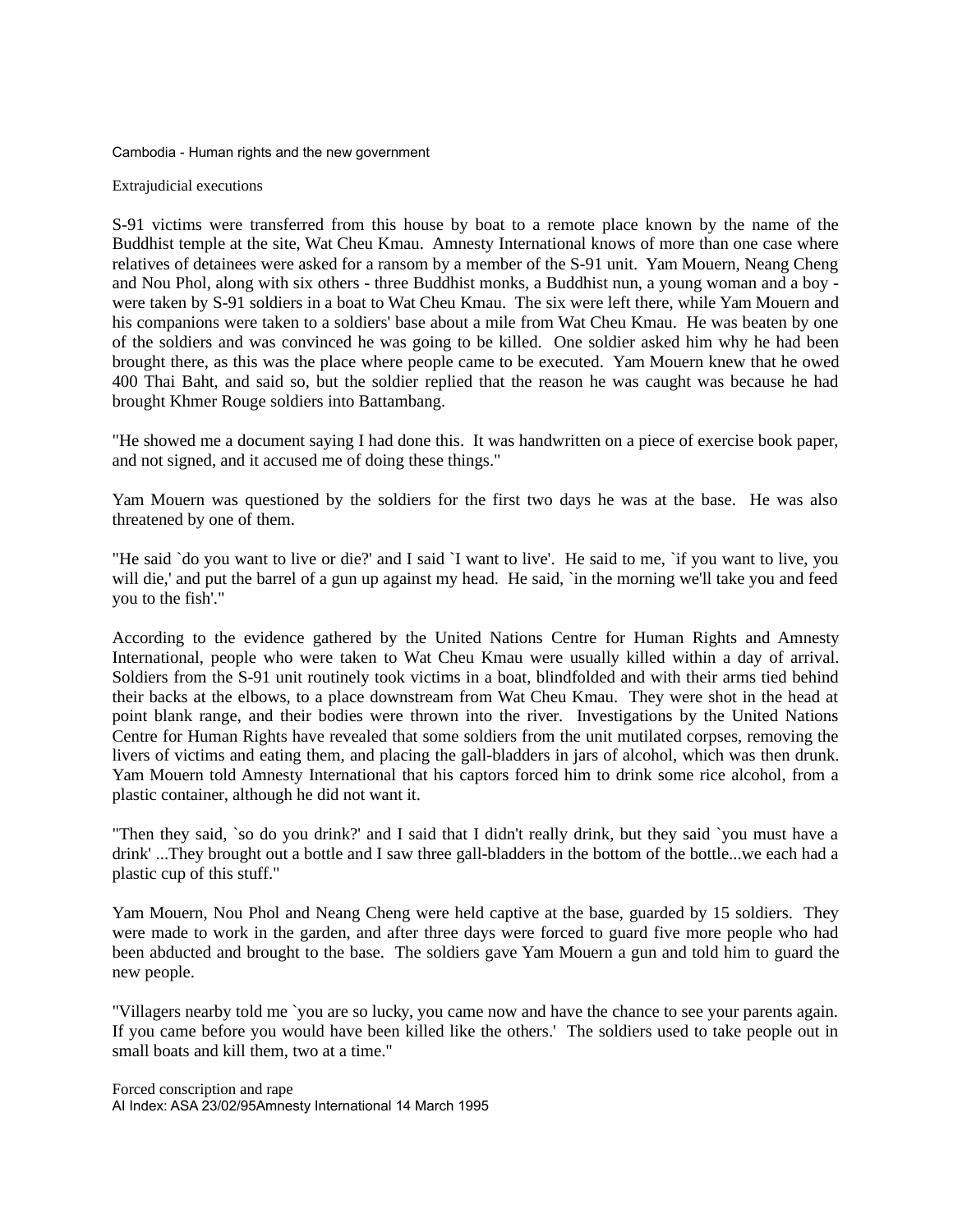In March 1994, after four months of captivity, Yam Mouern was forced to become a soldier at the base, along with Neang Cheng and Nou Phol. The men had no choice but to obey the orders, as they feared for their lives. Their tasks included guard duty, clearing land and digging trenches. In May, Yam Mouern and Neang Cheng were assigned mine-laying duty, which involved laying mines around the base in the evening and lifting them again the following morning. Yam Mouern told Amnesty International that he was given no training in mine clearance.

"I said that I didn't know how to clear mines, but a soldier said `what do you want to be a soldier for if you can't clear mines?' I tried to run and he hit me, so I went to clear the mines, and [one] blew up."

On 14 June 1994, a landmine Yam Mouern was trying to defuse exploded, and he lost both arms and the sight of one eye. The explosion took place at 7am but he did not reach hospital until 4pm. Initially treated at the provincial hospital in Battambang, Yam Mouern had to be transferred to the military hospital after men apparently acting on orders from S-91 attempted on five occasions to gain access to his room and kill him. At the military hospital, guards on the gate turned away people searching for him.

Like Yam Mouern, Neang Cheng was forced to become a soldier. He was given permission by the soldiers near Wat Cheu Kmau to visit his family for one week at the end of June 1994. He did not return, but instead sought protection through the Governor's office in Battambang, the Commander of the 5th Military Region, and the provincial Police Commissioner. Amnesty International interviewed his wife in November 1994. She said that he had gone to join the police in another province, because he was now too afraid to stay in Battambang. Nou Phol was moved from the base near Wat Cheu Kmau to Rohal, a base further downstream. Amnesty International has learned that by November 1994 he had managed to join his family in the south of the country. The organization does not know if he was released, or if he managed to escape.

Of the five people Yam Mouern was forced to guard, two were released after relatives in Battambang paid a ransom. One ran away, and one was extrajudicially executed by the S-91 soldiers, in full view of the other prisoners. Both Yam Mouern and Neang Cheng witnessed the killing. According to Yam Mouern's testimony, the prisoner had been swimming in the river, when he was pulled out by the soldiers, into a boat. He was rolling around in the boat, and the soldiers said he was crazy and shot him dead. The man had previously complained to Neang Cheng that he had been tortured with electric shocks when he was detained at the S-91 house in Battambang. He appeared to be mentally disturbed as a result of torture. The whereabouts of the fifth prisoner are not known. The six prisoners who were transported to Cheu Kmau at the same time as Yam Mouern have been released and have returned to their home province. Amnesty International knows of one 17-year-old girl who was abducted with this group, but detained separately from them. She was apparently repeatedly raped by soldiers, and when she was released and allowed to return to her home village, she was pregnant.

## Impunity for S-91 personnel

Amnesty International knows of at least 19 people who were held captive in the environs of Wat Cheu Kmau between November 1993 and July 1994. The organization believes that S-91 was responsible for the extrajudicial execution of at least 35 people from August 1993 to November 1993. Further, Amnesty International believes that this same military unit carried out a series of killings in Battambang between

Amnesty International 14 March 1995AI Index: ASA 23/02/95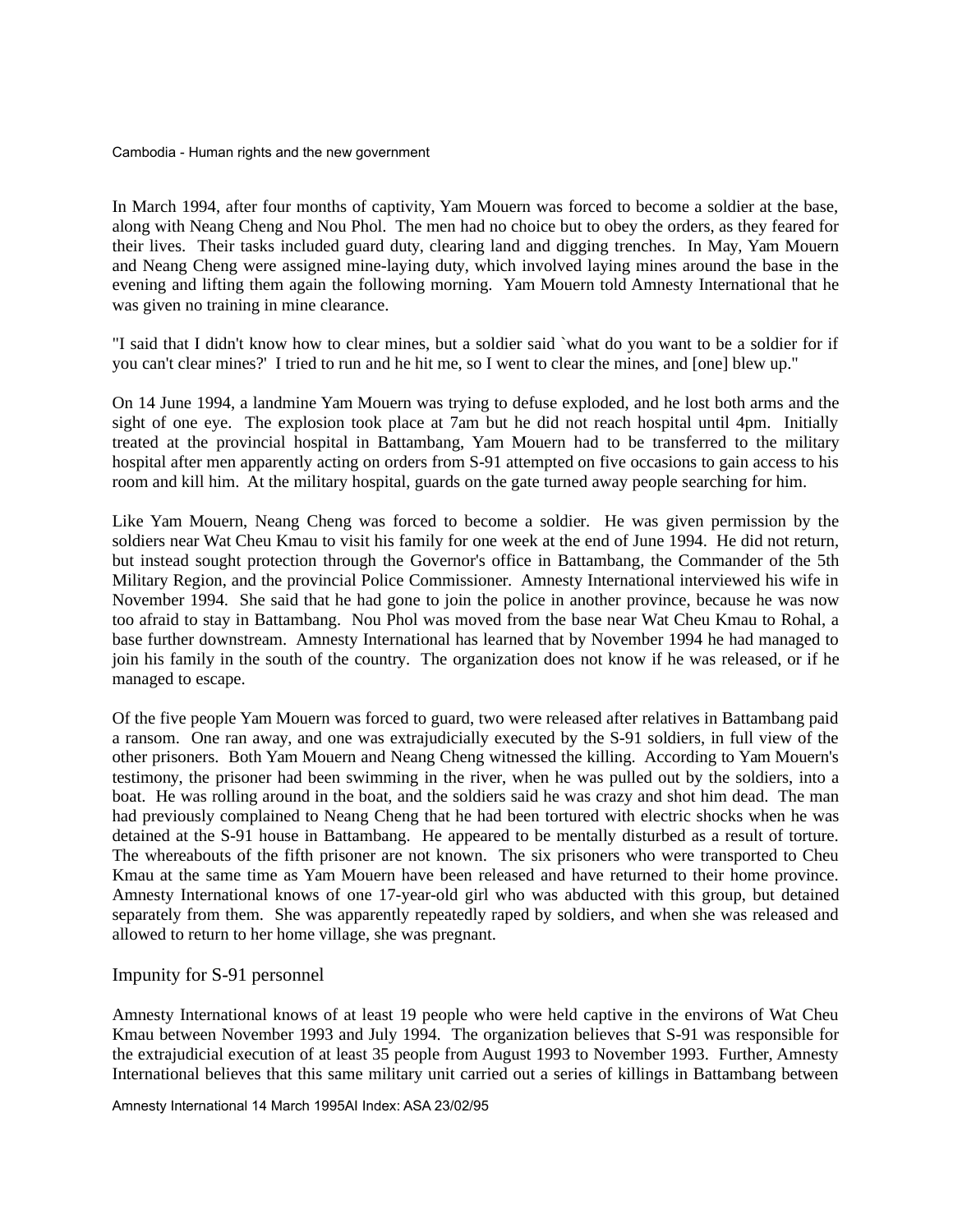July 1992 and August 1993.

According to an UNTAC human rights investigator's report from August 1993, despite having clear evidence of the activities of the S-91 unit, local police took no action to halt these activities and bring those responsible to justice. Those linked to the unit have connections which reach high into the ranks of the provincial military apparatus and the CPP political structure, and many local policemen appeared to be as frightened of the group as the rest of the population.

In May 1994, following an exhaustive investigation into the activities of S-91, and fearing for the lives of the 19 people believed to be held at or near Wat Cheu Kmau at that time, the Office of the UN Centre for Human Rights in Cambodia submitted a confidential report on the case to the Cambodian Government and the military prosecutor. A subsequent investigation by the military prosecutor's office in June confirmed most of the findings of the United Nations report. Amnesty International wrote to the First and Second Prime Ministers of Cambodia about the case, calling for a full, independent inquiry, and for those responsible to be brought to justice.

## Special Investigation Commission

In July 1994, following widespread publicity about the events at Cheu Kmau, the two Prime Ministers ordered that a Special Investigation Commission be established to investigate the allegations of human rights violations in Battambang province. The Commission, composed of nine people all of whom are CPP members, two of them drawn from the provincial authorities, has made three visits to Battambang in the course of its investigations, and has submitted reports to the two Prime Ministers.

Amnesty International is gravely concerned that the composition of the Special Investigation Commission and its working methods cast serious doubts on its impartiality and independence. Some members of the Commission have a clear conflict of interest in uncovering the activities of S-91, because of their involvement in or close relations with the military and political hierarchy of Battambang province. When the Commission was appointed, there was no attempt to create a balanced body, comprised of members of all the political parties in the government, with representatives from human rights groups and the Human Rights Commission of the National Assembly. It seems that the aim of the Commission has been to discredit the findings of the United Nations investigation, rather than to seek the truth about what has taken place in Battambang.

The main focus of inquiry of the Special Investigation Commission has been to disprove the fact that illegal detention facilities - which the Commission has called "secret prisons", a misleading term - existed in Battambang or in the environs of Wat Cheu Kmau. The basis for this conclusion is that no outward signs of a prison, such as bars over windows, or cells, were found. However, by its very nature an illegal detention facility will not resemble an official prison: the attention paid to the issue of whether a particular house was also a "secret prison" should not have been the main focus of the Special Investigation Commission. S-91 personnel appear to have been aware well in advance of the Commission's visits and had ample time to remove any incriminating evidence. Reaching the conclusion that no one was detained at a house or in a temple during the visit of the Special Investigation Commission does not serve to prove that no one was ever detained there in the recent past, or that the grave human rights violations outlined above did not take place.

During a visit to Battambang in September 1994, which included a visit to Wat Cheu Kmau itself, the

AI Index: ASA 23/02/95Amnesty International 14 March 1995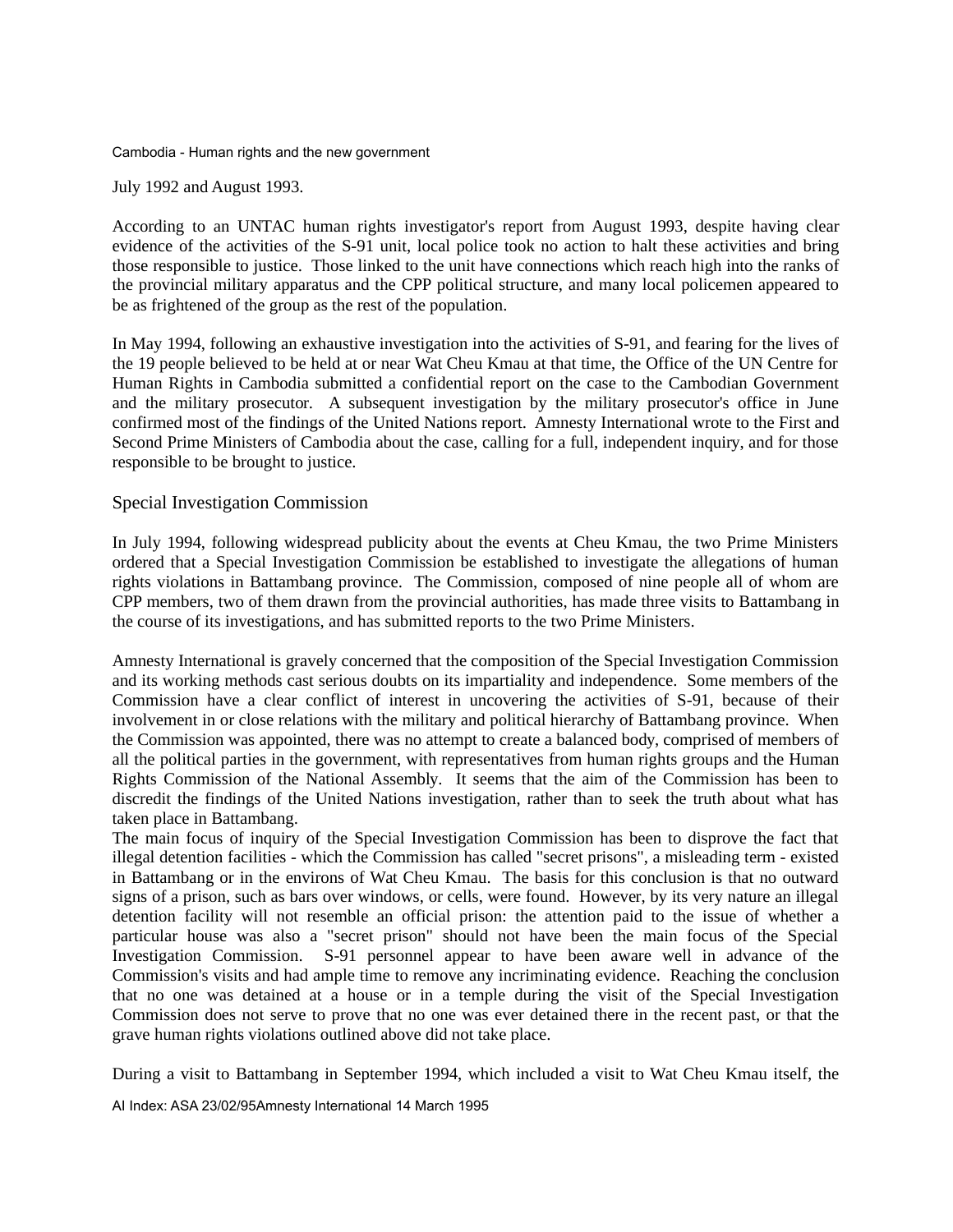Special Investigation Commission was accompanied by Cambodian television, radio and photo journalists, who were able and encouraged to film and photograph witnesses and victims during interviews. In addition, a heavy military escort accompanied the Special Investigation Commission on its visits. Such conditions fall far short of minimum standards required for confidentiality and protection of sources. The very presence on the Commission of men who cannot be regarded as neutral was grossly insensitive to the victims and witnesses. Amnesty International believes that the Commission's working methods may have further contributed to the climate of fear which hitherto had ensured impunity for S-91 personnel.

## The Government's response

Amnesty International raised the case of the human rights violations committed by S-91 personnel in meetings with Second Prime Minister Hun Sen, and the CPP Minister of Interior and National Security, Sar Kheng, in November 1994. The organization expressed its concern about the composition of the Special Investigation Commission, and its working methods. It is particularly worrying that in spite of the attention paid to the case, no one has been arrested in connection with the events surrounding the activities of S-91, although the identities of all the main officers are well-known, and there is an overwhelming quantity of evidence against them. The report of the military prosecutor, which confirmed much of the information gathered by the United Nations Centre for Human Rights, contained sufficient evidence to warrant arresting those implicated in the case and bringing them to trial, and yet this report has been contradicted by the Special Investigation Commission. CPP Minister of Interior and National Security Sar Kheng told Amnesty International:

"On Cheu Kmau, in terms of the examination of this case, I understand there was always independence and frankness towards the truth...Now Cheu Kmau does not exist, it is only an island with a Wat and some soldiers encamped there. That it is a secret prison now, no. We don't say it wasn't before, before there were military elements who abused their position, but we have instructed the government to act on those persons. I understand that this research and examination is just. Because there is no secret prison now. As for before, then those responsible will be dealt with by the law."<sup>[7](#page-12-0)</sup>

While welcoming the assurance from the Cambodian Government to prosecute military personnel who have abused their positions, Amnesty International remains extremely concerned that no arrests have been made. The Special Investigation Commission visited Battambang for the third time in December 1994, with no visible results so far. Amnesty International fears that elements within the military and political hierarchy of the CPP and its former army the CPAF have been able to prevent any action being taken against the perpetrators of these crimes. The Cambodian Government is suing two French newspapers for defamation, because they published articles which made reference to the killings and mutilation of corpses at Cheu Kmau. Publication of the facts is not defamation. Attempting to cover up human rights violations because it is politically expedient to do so is a crime.

## United Nations personnel attacked

Amnesty International is also concerned about an attack on the family of a staff member at the Office of the UN Centre for Human Rights in Cambodia. In the late evening of 8 September 1994 in Phnom Penh, Monica Oliveiros, the five-year-old daughter of Field Office worker Luis Oliveiros, was shot in the thigh

<span id="page-12-0"></span><sup>7</sup> Meeting with Minister of Interior Sar Kheng, Council of Ministers, Phnom Penh, 28 November 1994.

Amnesty International 14 March 1995AI Index: ASA 23/02/95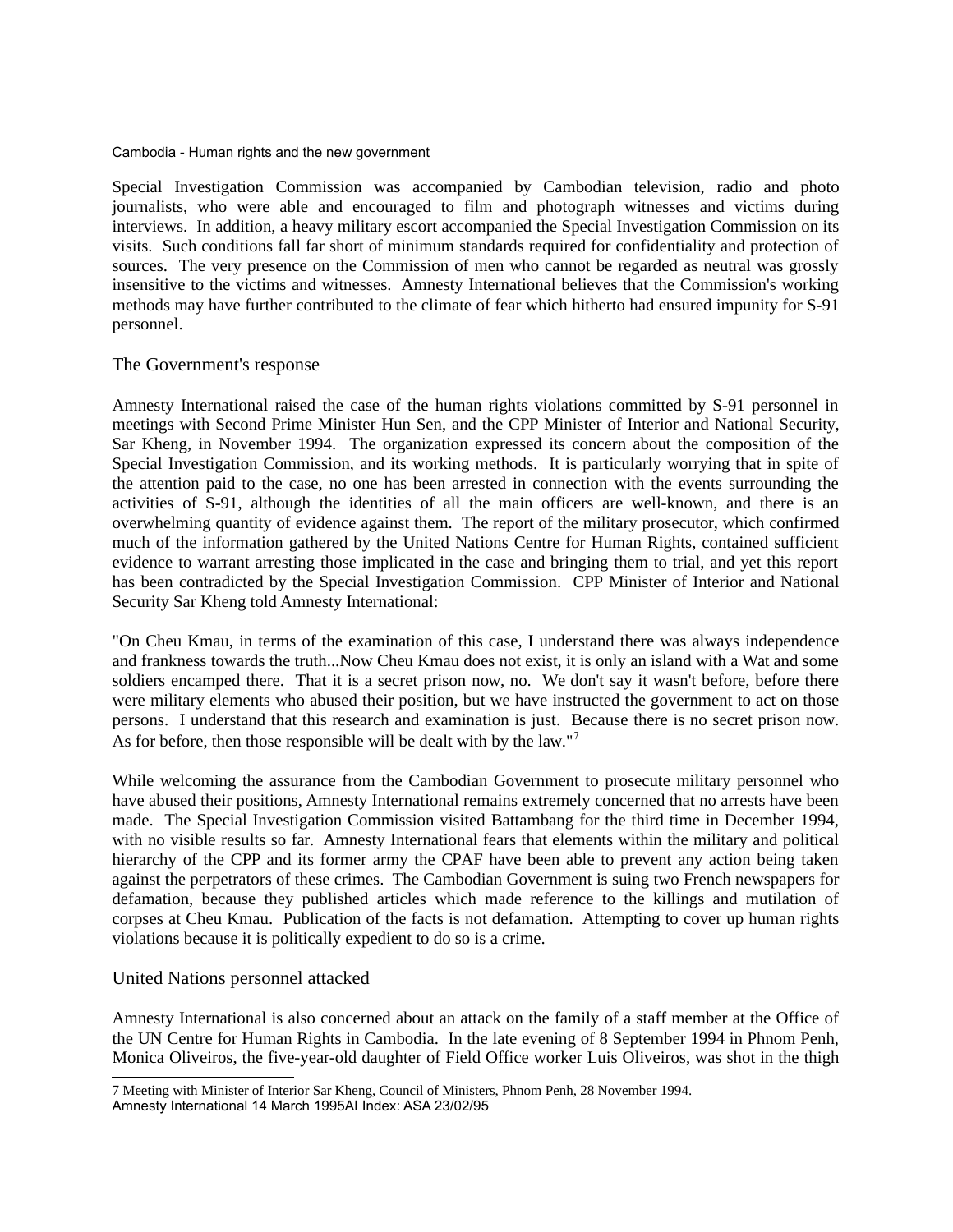and left by the side of the road, after armed men in uniform stole her father's car at gunpoint, while she was asleep in the back. Available evidence suggests that the attack was in retaliation against the UN investigations into the violations by the military in Battambang province. Amnesty International had received reliable reports that two men believed to have been the perpetrators of the attack are now serving with the RCAF, in the 5th Military Region, Battambang province. No one has been brought to justice for the attack, and Luis Oliveiros and his family have left Cambodia.

Amnesty International renews its call to the Cambodia Government to arrest those people linked to the S-91 unit of the 5th Military Region in Battambang, and to bring them to justice for gross violations of human rights since 1991.

Deliberate and arbitrary killings and extrajudicial executions

Amnesty International has evidence of deliberate killings and possible extrajudicial executions carried out by members of the armed forces in Cambodia. Many of the thousands of uniformed men carrying guns in Cambodia are poorly trained and have little understanding of human rights. The government has a duty to ensure that people in positions of power - men with guns - do not abuse this power, and those who do must be brought to justice. The cases detailed below are examples of apparent extrajudicial executions carried out by police and RCAF personnel in Cambodia, where no action has been taken to bring those responsible to justice.

In May 1994, Amnesty International called on the two sides fighting the civil war in Cambodia (the RCAF and the National Army of Democratic Kampuchea - NADK or Khmer Rouge) to respect minimum international standards for the treatment of prisoners, following the decapitation of an NADK soldier by RCAF troops. The incident took place in Battambang province on 4 May 1994, when RCAF forces who were interrogating the captured NADK soldier chopped his head off with an axe. The head was then displayed on a wall outside the Joint Military Regional headquarters of the RCAF, within Battambang city limits, where it was seen and photographed by a foreign journalist. In spite of the evidence relating to the case, senior military officials denied that the killing had occurred and no one was brought to justice. There were reports of at least three other such killings during May 1994, but these could not be confirmed by Amnesty International.

During a land dispute near Phnom Penh in February 1994, which was broken up in violent confrontation by the security forces, a local villager was the victim of a deliberate and arbitrary killing by the military police. Hun Sokea, a 26-year-old man, was walking to his house near the disputed area. Military police ordered him to stop, but he failed to obey the order, perhaps because he feared being arrested as many other by-standers had been. Eye-witnesses reported that four or five military policemen then fired shots above Hun Sokea's head, and surrounded him. They beat him with rifle butts, and when he fell to the ground he was shot in the face and killed. In spite of the eye-witness reports, the military police claimed that Hun Sokea was killed because he was a rebel who had tried to "seize their guns". No one was brought to justice for the killing and there has been no further investigation of this case by the Cambodian authorities.

In the course of a violent confrontation with squatters occupying the disputed land, a seven-year-old boy, Tourt Maradi, was hit in the head by a stray bullet, apparently fired by a group of soldiers who were chasing the fleeing squatters. Tourt Maradi died in hospital some hours later. An eight-year-old girl

AI Index: ASA 23/02/95Amnesty International 14 March 1995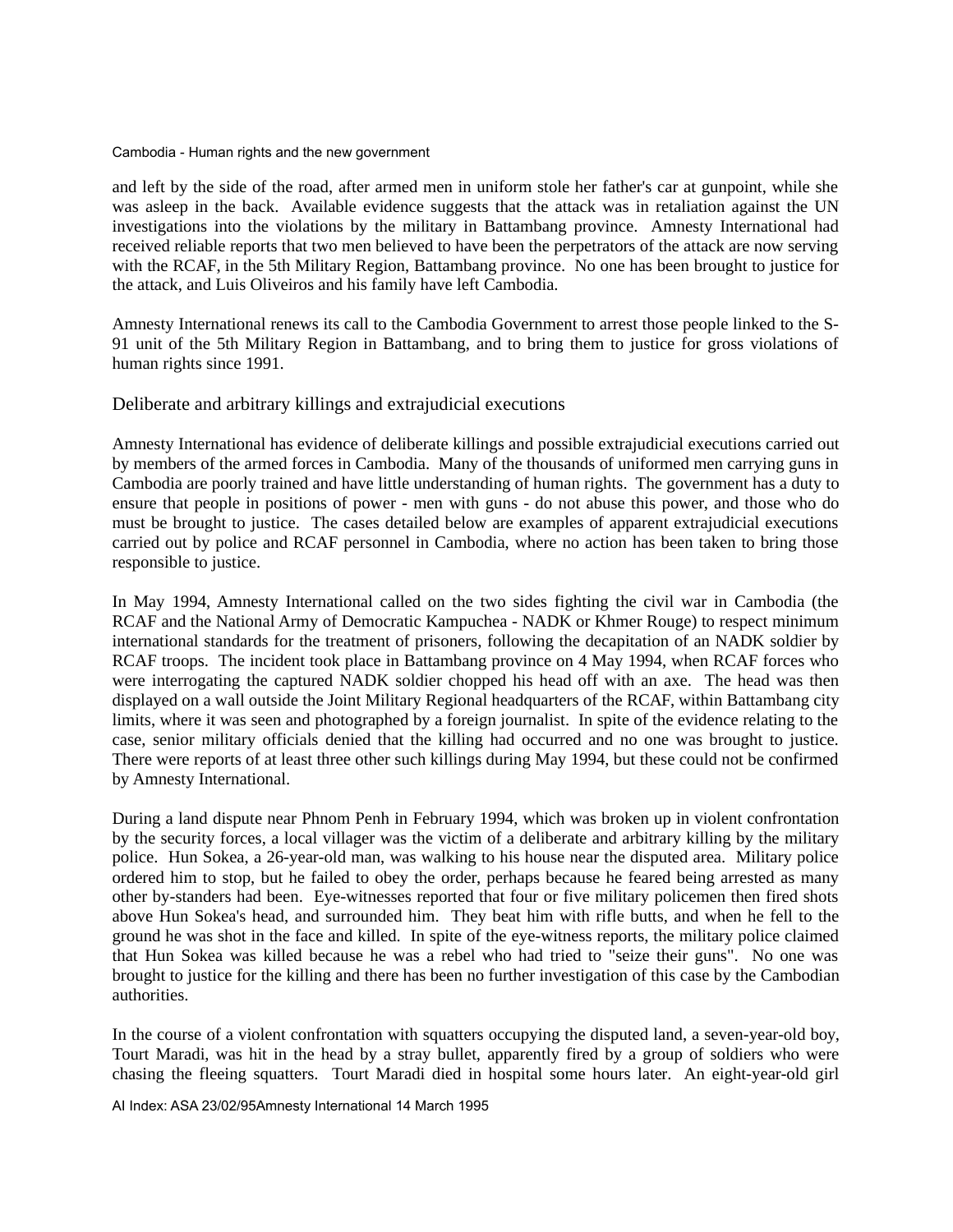called Sou Chan Cola was also injured in the shoulder by a stray bullet during the shooting. Witnesses stated that a number of the soldiers and officers involved in the operation appeared to be drunk at the time. Amnesty International believes that the use of firearms by soldiers in the vicinity of the village did not comply with the United Nations Basic Principles on the Use of Force and Firearms by Law Enforcement Officials, and that the casualties could have been avoided if these rules had been adhered to. Amnesty International also draws the attention of the Cambodian authorities to General Provision Number Nine of these Basic Principles, which states that:

"Governments shall ensure that arbitrary or abusive use of force and firearms by law enforcement officials is punished as a criminal offence under their law."

## Politically motivated killings

Amnesty International has evidence of several recent cases where killings appear to have been carried out by members of the police for political reasons.

On 19 April 1994, Ang Kouy, a 51-year-old high-ranking FUNCINPEC provincial official was shot dead by armed men, believed to be members of the police and commune militia, outside his home in Kampot province. Ang Kouy, who lived in Borivas village, Samrong Leu commune in Banteay Meas district, had received threats to his life from the local CPP district officials during the UNTAC period. A teacher of literature at the local high school since 1979, Ang Kouy had joined FUNCINPEC in March 1992, and became the third-ranking party official in Kampot province, in charge of the FUNCINPEC electoral campaign in 1993. He was suspended from his post as teacher in September 1992 because of his political affiliation, and formally dismissed in January 1993. Ang Kouy filed a complaint about his dismissal with UNTAC, which resulted in his obtaining some compensation. UNTAC recorded that Ang Kouy had received threats from the Banteay Meas district authorities and district police after he joined FUNCINPEC.

Even after the elections, Ang Kouy feared for his life and he spent most of his time in Phnom Penh, where he felt safer. Amnesty International knows that he alerted senior FUNCINPEC members in Phnom Penh to his position, and that at least one senior member of the party took Ang Kouy's worries about CPP threats seriously. The district authorities in Banteay Meas knew that Ang Kouy was visiting the district on 19 April, because he had called in at the district office to collect some money which was still owed to him for his teaching work. At 8.15pm that evening, a group of armed men arrived in Ang Kouy's village. Apparently concerned for his safety, Ang Kouy left his house but was stopped by the group of men about 30 metres away from his home. Witnesses stated that they heard the men say they were looking for bandits. One of them said to Ang Kouy, "we know you, you can go back home." Ang Kouy turned around and walked about 10 metres towards his house, when one of the men opened fire with an AK-47 rifle. A bullet hit Ang Kouy on the right side of the head, and exited at the left side, killing him.

After Ang Kouy was shot, his nephew Yin Nhath shot at the assailants, and in the ensuing battle was himself killed. Yin Nhath had in his possession an AK-47 rifle, and two hand grenades, reportedly given to him by a relative in government, following a recent robbery at his house.

The bodies of Ang Kouy and his nephew were found two metres apart in a pond about 20 metres from Any Kouy's house. During the seven days between Ang Kouy's murder and his funeral, the district police

Amnesty International 14 March 1995AI Index: ASA 23/02/95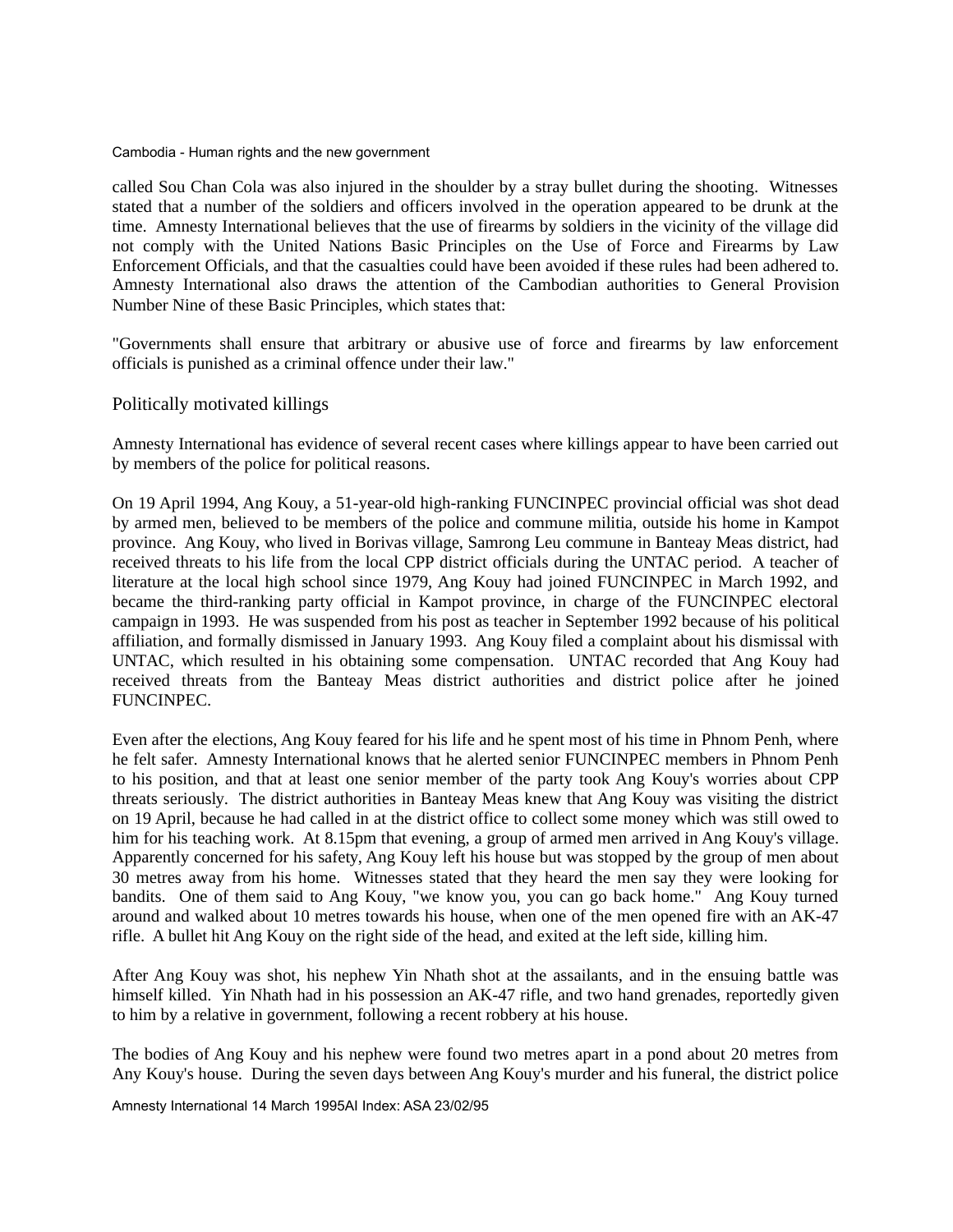reportedly visited Borivas village, and asked local families if they had ever received anything from FUNCINPEC during the election campaign. No one was brought to justice for the killing of Ang Kouy, in spite of the amount of evidence available on the case, and his widow and family did not receive any compensation for the killing.

Local police in Kompong Speu province were implicated in killings which appeared to be politically motivated. In April 1994, four FUNCINPEC policemen<sup>[8](#page-15-0)</sup> were disembowelled and killed in Kompong Speu province. The four victims, Mom Ban Chuoy, Sam Sophon, Sam Sophat and Khem Sovann Chak had been expecting to become policemen in the province. Available evidence suggests that provincial police officials linked to the CPP ordered the killings, but no one has been brought to justice.

## Arrest and killing of suspected Khmer Rouge

On 5 February 1995 Neth Thong, a farmer and member of FUNCINPEC and Mov Ving, a 28-year-old FUNCINPEC militiaman were playing volleyball at O'Krobou village, Mong commune, Mong Russei district in Battambang province. A group of about 30 soldiers, militia and police in uniform surrounded the two men and pointed their guns at them. They were arrested and taken into custody in the village of Kach Char, some two kilometres away, although no warrant for their arrest was produced, and no reasons were given. Witnesses recognised commune and district police and militia officials in the group carrying out the arrest.

Relatives of the men came to Kach Char village and asked that Neth Thong and Mov Ving be released. The district military chief told the relatives that they had received orders to arrest the men and send them to the district office for questioning. When the men's relatives asked again for their release, armed men threatened them, saying "if you ask for their release, I will kill you also." The relatives were then pushed away. The head of the commune told the relatives that he would handle the case, and a district police captain said the matter would be resolved when the men were brought to the district office.

At about 4pm on 5 February, villagers heard the sound of many shots being fired. The next morning they went with Neth Thong's and Mov Ving's relatives to the place where the shots had been heard, and found the bodies of the two men lying near each other. Both victims had been handcuffed, and it appeared that they had been severely beaten before they were shot. A wooden stick about 80 centimetres long was left on top of the bodies. Neth Thong's body had five bullet wounds believed to have come from an AK-47 rifle: two in the head, two in the chest and one in the abdomen. Mov Ving had four bullet wounds apparently from an M-16, two in the chest and two in the head. During the funeral held for the two men local authority officials questioned the families asking, "why are you having a funeral for Khmer Rouge?" The family members fear for their own safety and have been sleeping in a local Buddhist temple.

Amnesty International is concerned that no investigations have been carried out into the arrest and killing of Neth Thong and Mov Ving, although eyewitness reports identified officials from the local military, police and militia at the scene of the arrests. A police report on the killings stated that the victims were Khmer Rouge. It appears that the local authorities are excusing the killings because of the accusation that the men had links with the PDK. Alleged membership of an outlawed group does not justify the arrest, detention and killing of these men. Amnesty International calls upon the Cambodian authorities to hold

<span id="page-15-0"></span><sup>8</sup> In Cambodia, as a result of the years of civil war, and the subsequent attempts to integrate the military and law enforcement structures of the government parties, military and police personnel tend to be linked to a political party. AI Index: ASA 23/02/95Amnesty International 14 March 1995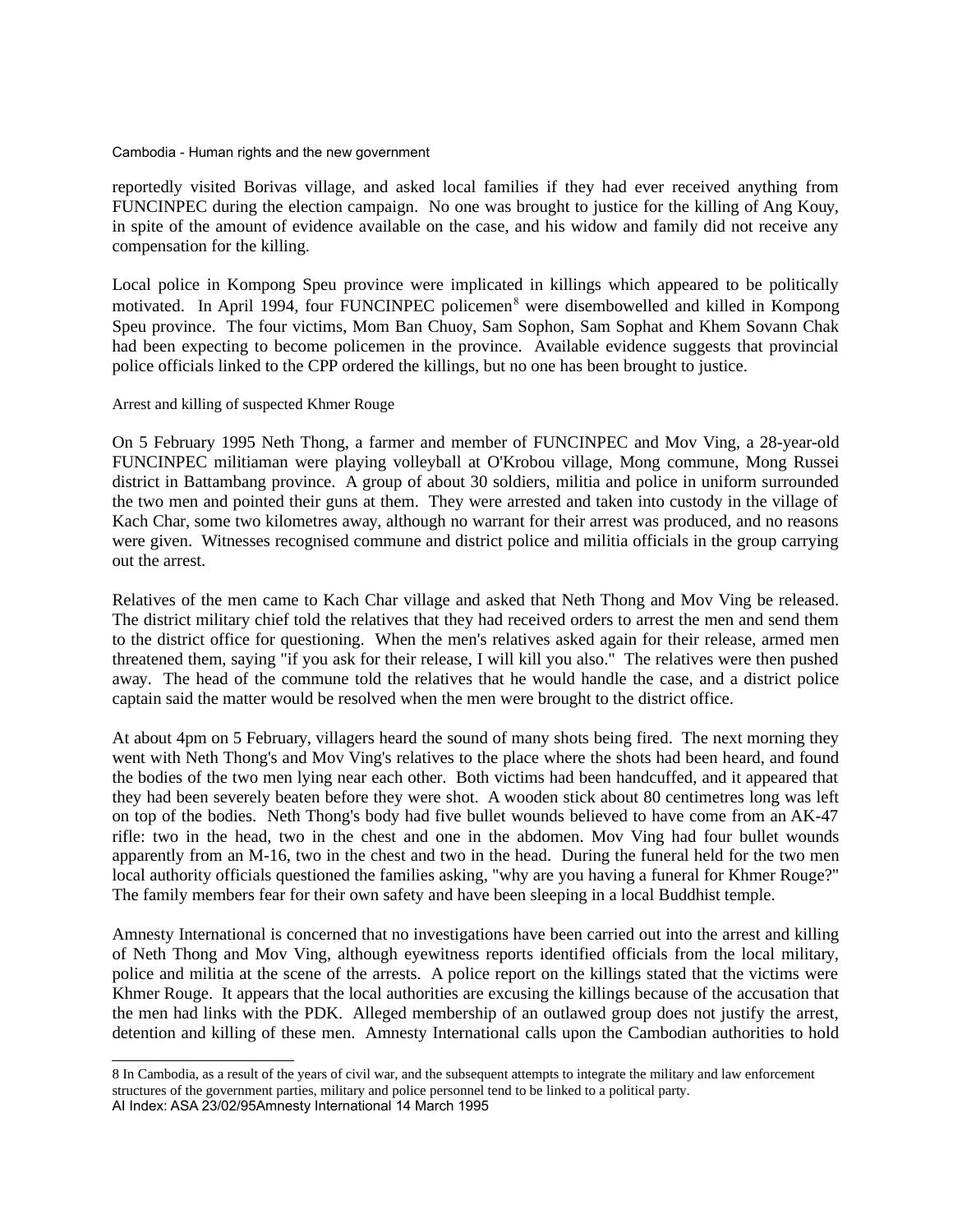an immediate, impartial investigation into the case and to bring those responsible to justice.

## Inadequate action

In cases where action has been taken against military personnel responsible for deliberate and arbitrary killings, it has been wholly inadequate. On 18 October 1993, a RCAF soldier in charge of a gun emplacement near Kampong Chhnang town, in Kampong Chhnang province, shot at passing boats. One boat owned by an ethnic Vietnamese family was sunk, and one of their children, a seven-year-old boy called Yoeng Yang Thao was killed in the attack. The soldier who fired the gun was expelled from the RCAF, but no other action was taken against him.

As long as soldiers and policemen are able to injure and kill with impunity, violations of the basic human rights of the Cambodian people will continue. Amnesty International welcomes the training programs for military and police personnel carried out by the Office of the UN Centre for Human Rights in Cambodia, and by several Cambodian NGOs, and believes that such programs are an important step in the fight against impunity. However, the organization believes that it is the responsibility of the Cambodian Government to ensure that members of the Cambodian police and military forces who are responsible for killings are brought to justice.

## Intimidation of the Courts

Amnesty International has evidence of police and military officers intimidating the judiciary, in order to prevent due process of law being followed.

In May 1994, four armed policemen entered the court at Sihanoukville, with the intention of meeting the Chief of the Court and the Prosecutor. These people were busy in the courtroom at the time, and were unable to come and meet the men. They claimed to be angry about a conviction made by the court against the mother of one of the men in January 1994. When the Chief of the Court became available to meet the men, he stipulated that they must lay down their weapons before any meeting could commence. They refused to do so and left. At 2pm the same day, the four men entered the house of the Prosecutor, pointed guns at him and threatened to kill him. The four called by radio for reinforcements and a truck load of armed men arrived and surrounded the Prosecutor's house, aiming their guns at the house.

The armed police also disrupted proceedings at the court during the afternoon, when eight of them arrived at the court in a truck, armed with rocket launchers, machine guns and AK-47 guns, calling loudly for the Chief of the Court to come out, and threatening to destroy the building. Ongoing court business was suspended as people fled from the armed men. The men surrounded the court building for two hours, and only agreed to withdraw after the intervention of their commander. In the course of the evening the same men surrounded the house of the Prosecutor for the second time, and later drove past the court house again and frightened away the guards there. With assurances from the Provincial Governor, the court officials returned to work the next day but the activities of the group of police men went unpunished.

Amnesty International knows of other cases where the work of investigative judges in the provinces has been disrupted by powerful people within the security forces. In his report to the United Nations General Assembly in November 1994, the United Nations Special Representative of the Secretary-General for Human Rights in Cambodia, Justice Michael Kirby noted several cases where security forces personnel

Amnesty International 14 March 1995AI Index: ASA 23/02/95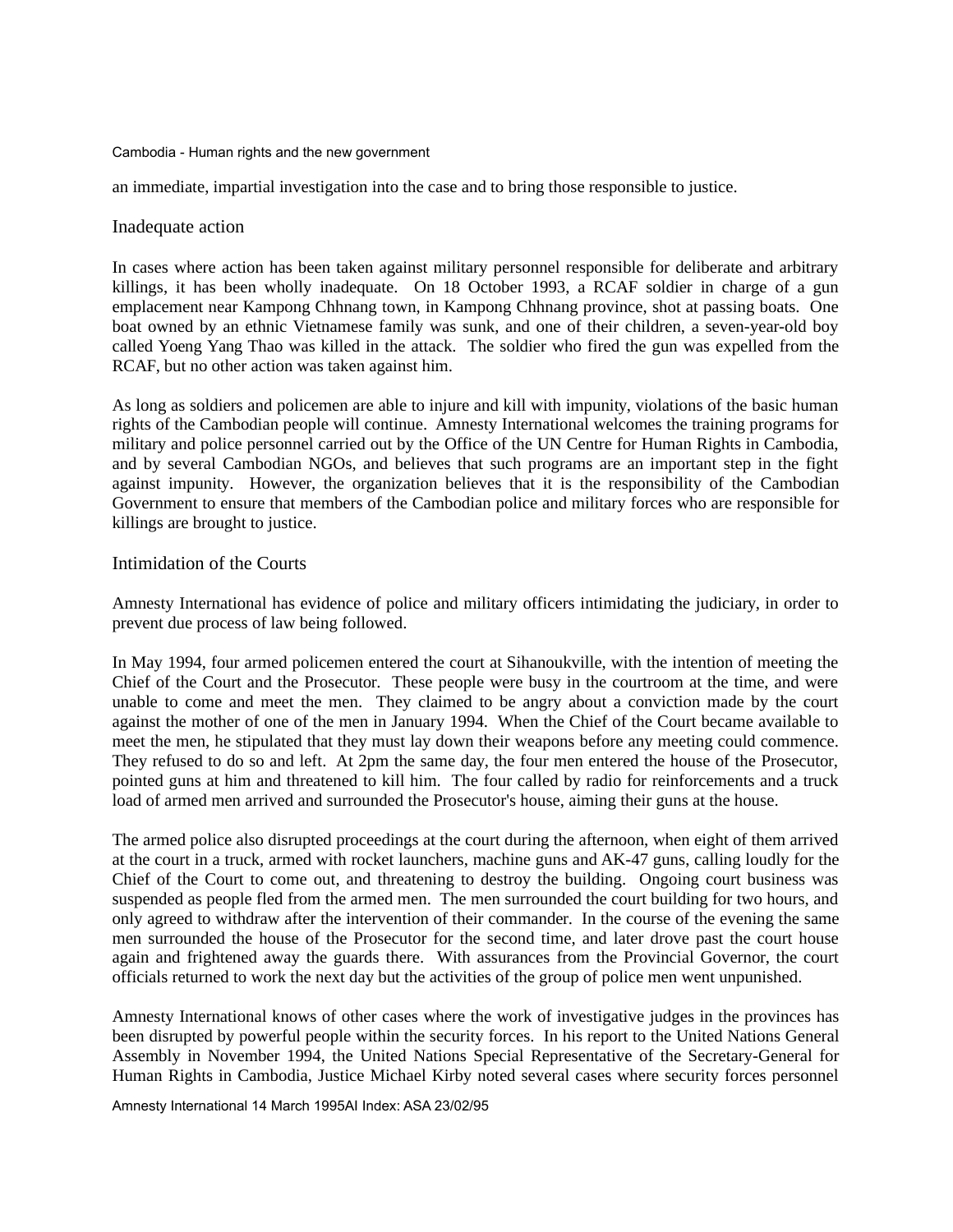had interfered in the workings of the judicial system. These included: an attack on Battambang prison by armed military elements on 29 March 1994, securing the release of a prisoner convicted of smuggling; the disruption of a scheduled trial in Kandal provincial court by armed military personnel on 15 July 1994; and the disruption of a scheduled trial at Phnom Penh Municipal court by armed military personnel on 7 July 1[9](#page-17-0)94.<sup>9</sup>

Cambodia's judicial structures are weak, and there is no history of judicial independence in the country. Intimidation, harassment and threats against the judiciary by security forces personnel make it even more difficult for it to function without prejudice and with confidence. Amnesty International calls on the Cambodian Government to ensure that international standards such as the Basic Principles on the Independence of the Judiciary are effectively implemented, and that members of the judiciary are protected against all forms of intimidation and targeted violence.

## Forced Conscription

Amnesty International has evidence that forced conscription continues to take place in Cambodia, although it is illegal. Amnesty International does not dispute the right of a government to raise troops, but any conscription should be carried out according to law<sup>[10](#page-17-1)</sup>. Conscripts have the right to know for how long they must serve in the army, and where they will be based. Amnesty International knows of cases where men have been rounded up in villages and taken away, with no indication given of where they are to be taken, or for how long they will have to serve. Such practices amount to arbitrary detention, which Amnesty International opposes.

Cambodians in Battambang province and Siem Reap province told the organization about forced conscription in their villages. Their names cannot be published for their own security.

"Every year there is forced conscription. In the village where I work, 10 people were forcibly conscripted. Soldiers usually return with malaria and the government does not take care of them."<sup>[11](#page-17-2)</sup>

Another person told Amnesty International;

"Forced conscription continued this year as normal. Responsibility for it comes back to a senior military figure who I cannot name, everyone knows it comes back to this man when many people are conscripted in an area. There are no rules or regulation about how they do it, or the age of people they take."<sup>[12](#page-17-3)</sup>

Forced conscription instils serious disruption and fear in people's lives. The only way for people to avoid forced conscription is to pay soldiers substantial bribes which the majority of people cannot afford. Amnesty International knows of several villages where men sleep in their rice fields for months at a time, because they are too frightened to sleep at home for fear of being forcibly conscripted.

<span id="page-17-0"></span><sup>9</sup> See *Situation of human rights in Cambodia, Report of the Secretary-General, Recommendations of the Special Representative for human rights in Cambodia and the role of the United Nations Centre for Human Rights in assisting the Government and people of Cambodia in the promotion and protection of human rights, Report of the Secretary General* (A/49/635 3 November 1994 pp25-27).

<span id="page-17-1"></span><sup>10</sup> Amnesty International also believes that people who have conscientious objections to military service should not be forced to join armed forces in any country.

<span id="page-17-2"></span><sup>11</sup> Testimony of female Cambodian worker in Battambang province, November 1994.

<span id="page-17-3"></span><sup>12</sup> Testimony of male Cambodian worker, Battambang province, November 1994.

AI Index: ASA 23/02/95Amnesty International 14 March 1995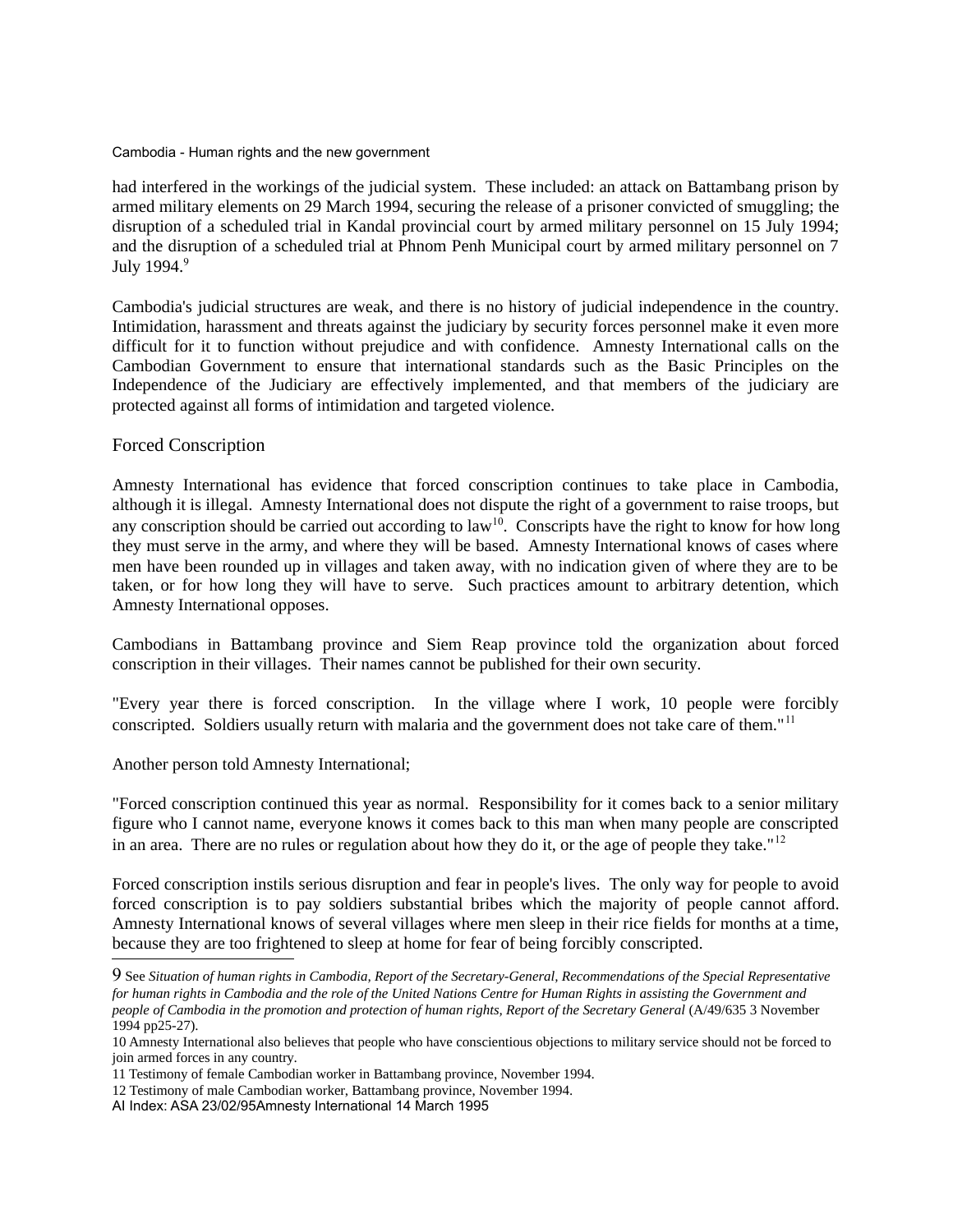During the UNTAC period, soldiers' salaries were paid by the United Nations. The Cambodian Government has requested assistance from western countries with training and reform of its army, and scrutiny of lists of army members reveal that many are "ghost soldiers", falsely claimed by unit commanders in order to gain their salaries. Amnesty International has received reports that forced conscription occurred in villages in order to make up a number of soldiers matching those claimed by unit commanders.

"People they forcibly conscript already have `made names' when they are taken into the army to fill up `ghost places'."<sup>[13](#page-18-0)</sup>

One woman said to Amnesty International:

"I had a cousin, he was forcibly conscripted into the RCAF in August 1993, and got killed in September. There are no rules and regulations about conscription, it is indiscriminate."<sup>[14](#page-18-1)</sup>

Many of those forcibly conscripted receive no wages and are not provided with adequate food. This leads to further illegal exactions by the military, when soldiers walk into villages and demand food and money from local villagers, threatening them with their guns - soldiers always remain unpunished for such acts. People are too frightened to reject their demands, and then too frightened to seek redress through the judicial process. One man told Amnesty International:

"I can't tell other people, but I can tell you...for people who live in the countryside, it is miserable. If they find out we have said anything they will come over and shoot us."[15](#page-18-2)

On 23 November 1994, the Council of Ministers agreed on a draft law which stipulates that male Cambodian citizens aged 18 to 35 have a duty to "serve the motherland" in person for 18 months, except in the case of genuine physical handicap.<sup>[16](#page-18-3)</sup> Amnesty International welcomes the fact that the government appears to be trying to establish a sound legal base for conscription. The organization recommends the government and the military authorities ensure that transparent procedures for the raising of troops, which are well-publicised and understood by the population, are put in place as quickly as possible. Military personnel who fail to abide by the conscription regulations should be brought to justice.

## Prosecution of military personnel

For too many Cambodians, the idea of the rule of law, applied equally to all people is no more than an abstract concept. The grim predicament of their daily lives is that people with guns have power, and people without guns are powerless. Until steps are taken to end the ability of the military and security personnel to act with impunity, this situation will continue. Amnesty International knows of one case, detailed below, where soldiers who shot and killed villagers were brought to justice. It illustrates that it is possible to have accountability in Cambodia, when the will is there to prosecute offenders.

<span id="page-18-0"></span><sup>13</sup>Ibid.

<span id="page-18-1"></span><sup>14</sup> Testimony of a Cambodian woman, Siem Reap province, November 1994.

<span id="page-18-2"></span><sup>15</sup> Testimony of a male rice farmer, Siem Reap province, November 1994.

<span id="page-18-3"></span><sup>16</sup> "Second prime minister chairs 23rd November cabinet meeting" *National Voice of Cambodia*, Phnom Penh, 25 November 1994. As reported in *BBC Summary of World Broadcasts*, FE/2164 B/4, 28 November 1994.

Amnesty International 14 March 1995AI Index: ASA 23/02/95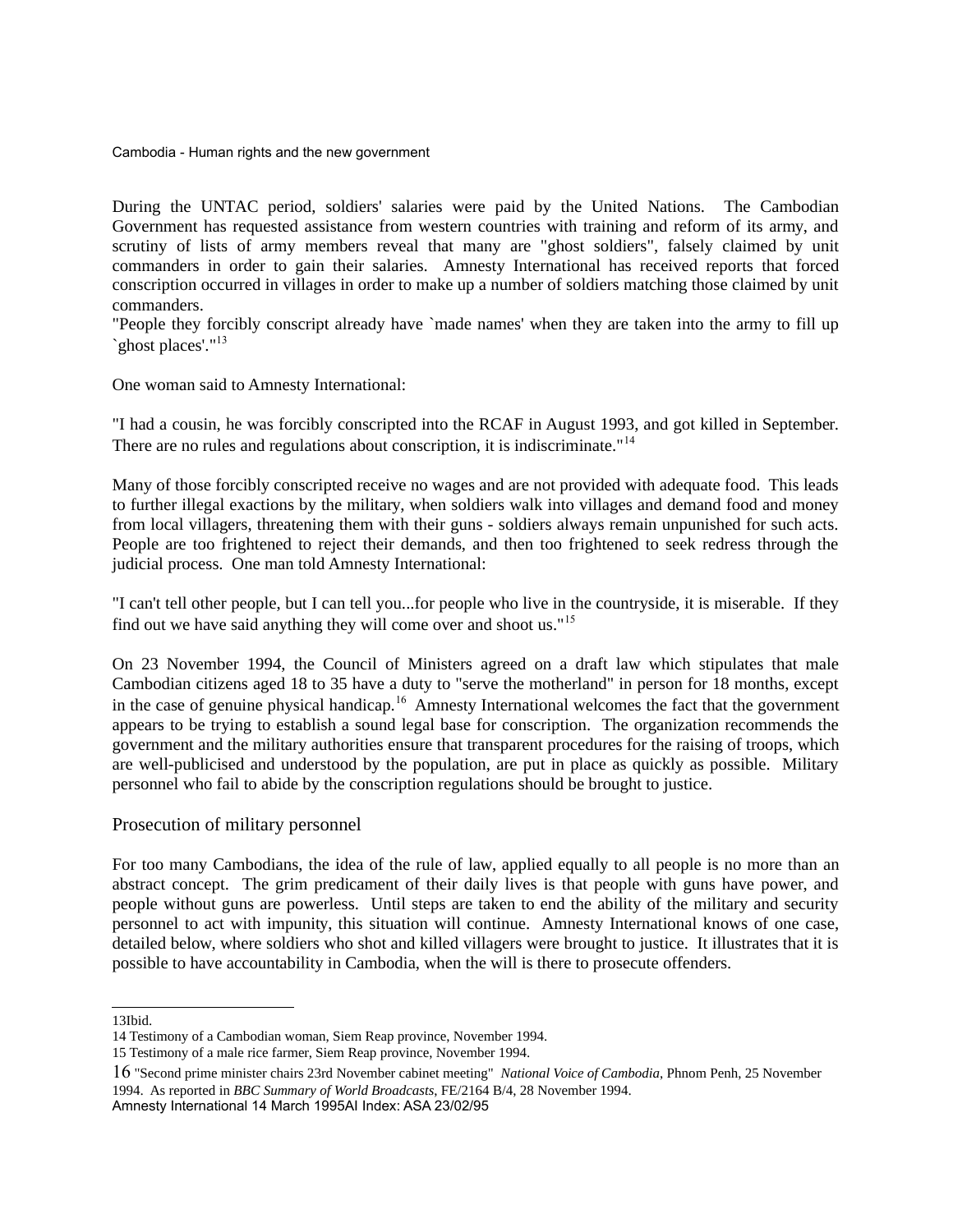On 11 April 1994, four RCAF soldiers from the 22nd Battalion walked into Ban Teay village, Ko Lo-ap Commune, Kratie province, and demanded chickens from the villagers. When no chickens were provided, the soldiers accused the villagers of being "Pol Pot", that is, supporters of the Khmer Rouge, and fired at the villagers with their AK-47 rifles. Three villagers were killed, including a seven-year-old boy, and three others were injured.<sup>[17](#page-19-0)</sup>

Three of the four soldiers involved in the attack were arrested and charged with the killings. The fourth soldier escaped arrest but was also charged. The three arrested were handed over to the civilian authorities, and tried at Kratie Provincial Court on 23 May. They were found guilty of manslaughter and sentenced to between 10 and 13 years' imprisonment. Families of those killed and wounded were reportedly provided with compensation in the form of money and food from the Commander of the 22nd Battalion, and with financial compensation from the provincial governor. Amnesty International welcomes the use of the judicial system to resolve this case, and believes that the case illustrates how the Cambodian authorities need to proceed in order to end impunity for the military and security forces in the country.

<span id="page-19-0"></span>17 See Amnesty International Urgent Action 160/94 *Cambodia: Extrajudicial executions/Fear for Safety*, (ASA 23/04/94, 21 April 1994) and updates ASA 23/06/94 and ASA 23/07/94. AI Index: ASA 23/02/95Amnesty International 14 March 1995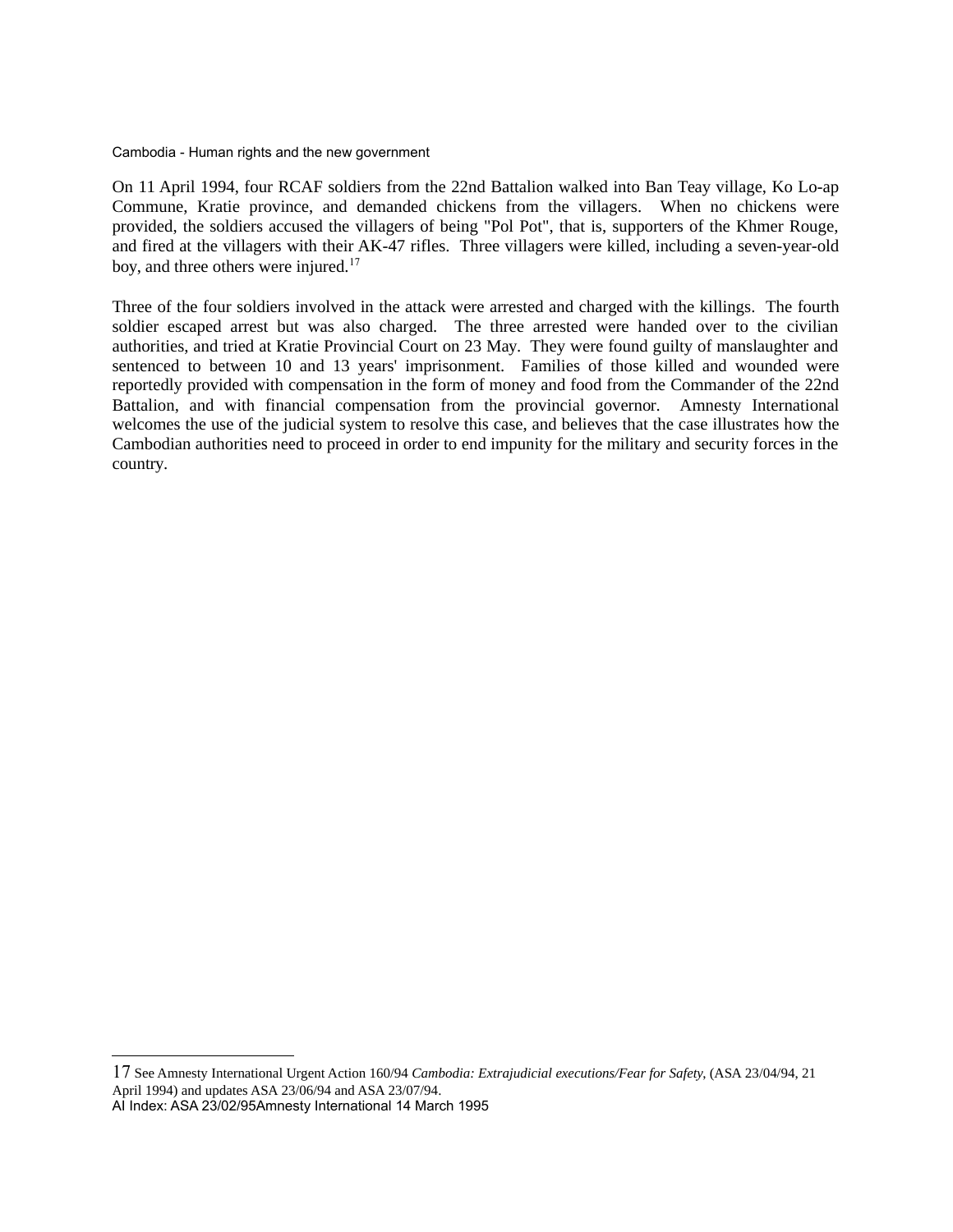# The ethnic Vietnamese minority in Cambodia

# *"Without the presence of international human rights organizations, there would not be even the shadow of a Vietnamese left in Cambodia."* [18](#page-20-0)

## Background

The ethnic Vietnamese minority are the single most vulnerable group in Cambodia today. They have long been the subject of discrimination and persecution in Cambodia under successive governments. A substantial Vietnamese community was established in Cambodia during the 19th century, in the fertile agricultural areas by river banks and on the Tonle Sap lake. An urban Vietnamese population was brought to Cambodia in the early part of the 20th century by the French to assist in the administration of the Cambodian protectorate. During the period of the Lon Nol government (1970-1975) there were statesanctioned massacres of ethnic Vietnamese Cambodians, and under the government of Democratic Kampuchea (1975-1978), the ethnic Vietnamese were forcibly exiled to neighbouring Viet Nam. Many died and were killed in the months before they were exiled, and during the journey to Viet Nam. Lack of official statistics make it difficult to know the exact numbers of ethnic Vietnamese living in Cambodia under successive government, but from an estimated 300,000 in 1970, the population had declined to 56,000 in 1984. Numbers have since risen, and current estimates vary at between 100,000 and 300,000.

During the period of the People's Republic of Kampuchea, from 1979 (later the State of Cambodia), many ethnic Vietnamese Cambodians returned from forced exile in Viet Nam to their home villages in Cambodia. They were followed by new migrants from Viet Nam who found it easy to travel and work in the country. When the Vietnamese army withdrew from Cambodia in 1989, large numbers of Vietnamese remained, some of whom were ethnic Vietnamese Cambodians with a long history of residence, while others were Vietnamese nationals. Thus the origins of the ethnic Vietnamese community in Cambodia are varied, and while some have arrived since 1979, many others are people whose parents and grandparents were born in Cambodia and whose families have been in Cambodia for generations or have returned recently, following the forced expulsions in 1975.

<span id="page-20-0"></span><sup>18</sup> Interview with ethnic Vietnamese Cambodian, Phnom Penh, November 1994. Amnesty International 14 March 1995AI Index: ASA 23/02/95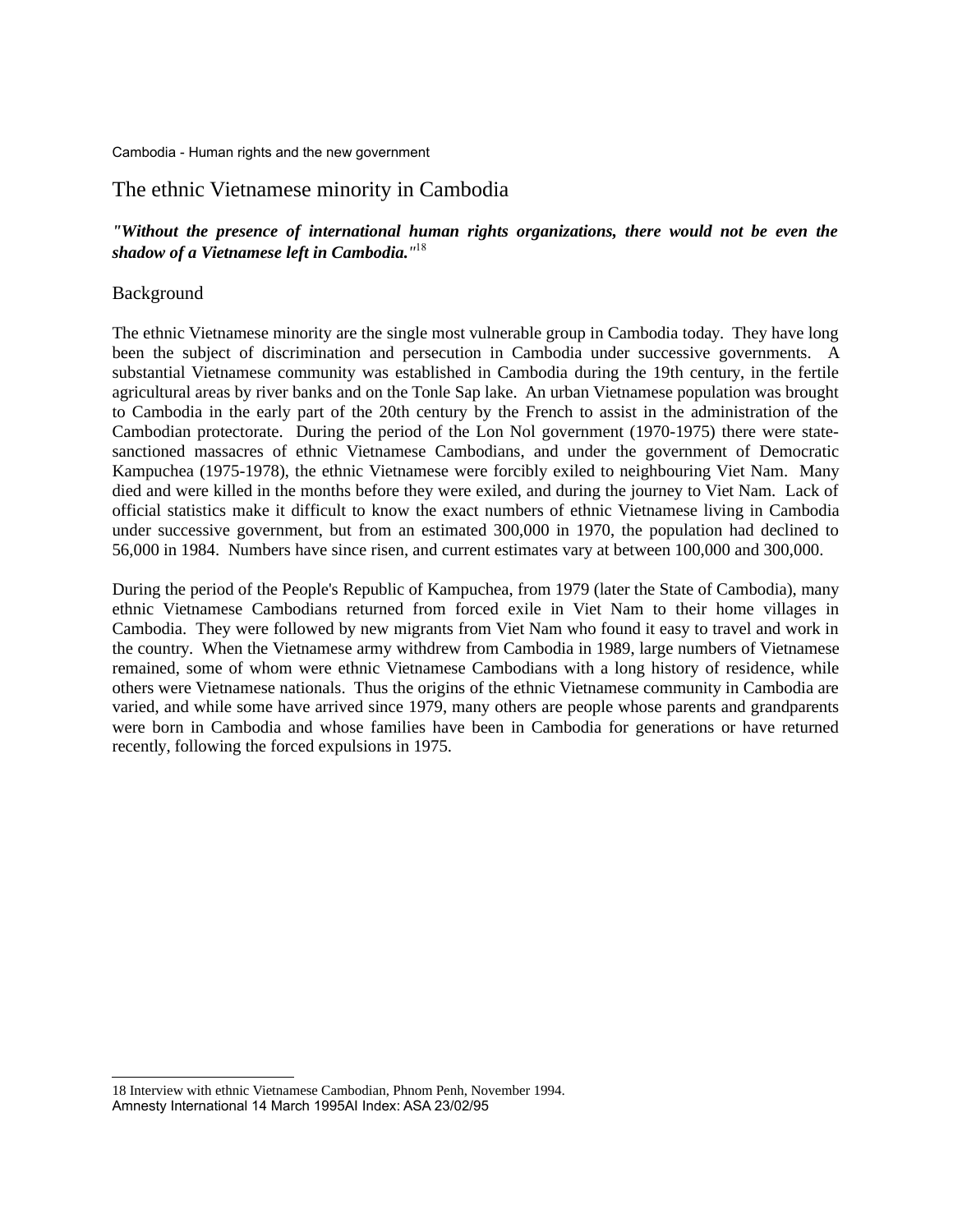## Attacks on ethnic Vietnamese

Traditional antipathy towards Viet Nam, combined with the effects of the Vietnamese occupation of Cambodia has left the ethnic Vietnamese population vulnerable to attack. During the UNTAC period (1991 to 1993) more than 100 ethnic Vietnamese Cambodians were killed and more than 80 were injured in a number of violent attacks. UNTAC investigations concluded that NADK forces were responsible for the majority of these attacks. Attacks on ethnic Vietnamese Cambodians have continued after UNTAC's mandate ended. Amnesty International is concerned that no one has been brought to justice for attacking ethnic Vietnamese civilians during the UNTAC period or since. The organization also notes that ethnic Vietnamese victims have received little or no help from the authorities in the aftermath of violent attacks. This contrasts sharply with a case in October 1994, when NADK soldiers in Battambang killed more than 40 ethnic Khmers: then, because the attackers were known to be NADK, engaged in violent opposition to the Phnom Penh government and the victims were ethnic Khmers, the provincial and national authorities promptly arranged for aid to be provided to their families. Attacks on ethnic Vietnamese by armed opposition groups and more recently by government forces, are a frequent occurrence in Cambodia. Those detailed below are some of the most serious, but do not constitute a comprehensive list.

#### Attacks in Kandal province

On 9 April 1994, a group of five armed men entered the village of Piem So, Tror Sla commune, Sa Ang district, Kandal province. Carrying hand grenades and AK-47 rifles they advanced towards a group of children playing on the road, and threw grenades at them. The attackers then opened fire with their rifles. The chief of the village Sari Try came out to try to stop the attack, and was gunned down. In all, 13 people were killed, nine of them children, and 25 others injured. The Cambodian authorities arrested seven people in connection with the attack, but later released them citing lack of evidence against them. Amnesty International is gravely concerned at the release of these suspects, and at the fact that no further investigations have been made into the Piem So massacre. Available evidence suggests that there was a case to be made against at least two of these individuals. Reports that some of the seven had connections with the NADK could not be confirmed. Amnesty International has urged the Cambodian authorities to take action over this case.<sup>[19](#page-21-0)</sup> The organization believes that the Cambodian authorities have a duty to protect all of the people of Cambodia, including members of ethnic minority groups.

On 5 September 1994, six villagers in Prek Dam commune, Ponhea Lu district, Kandal province were killed in an attack by armed, uniformed men. Four of the dead were ethnic Vietnamese. At around midnight, several men wearing uniforms arrived at the village in boats, entered a house and demanded gold. When they were told that there was no gold, they started shooting. Witnesses at the scene stated that the shooting was first directed at the houseboats where the ethnic Vietnamese were staying. According to one woman, the attackers stated that they were looking for ethnic Vietnamese. The attackers left the village after half an hour, and the police did not arrive until the following morning. Witnesses stated that the attackers were dressed in RCAF and NADK uniforms. A member of the RCAF who witnessed the attack said he believed the attackers were NADK soldiers. However, villagers said that members of the RCAF had visited the village the day before and demanded money from the village chief. In spite of the considerable evidence available, no one has been brought to justice for this attack.<sup>[20](#page-21-1)</sup>

<span id="page-21-0"></span><sup>19</sup> See Amnesty International Urgent Action 143/94 *Cambodia: Arbitrary killings/Fear for safety*, (ASA 23/03/94, 12 April 1994) and update ASA 23/09/94, 8 June 1994.

<span id="page-21-1"></span><sup>20</sup> See Amnesty International Urgent 340/94 Action *Cambodia: Arbitrary killings/Fear for safety*, (ASA 23/13/94, 15 September AI Index: ASA 23/02/95Amnesty International 14 March 1995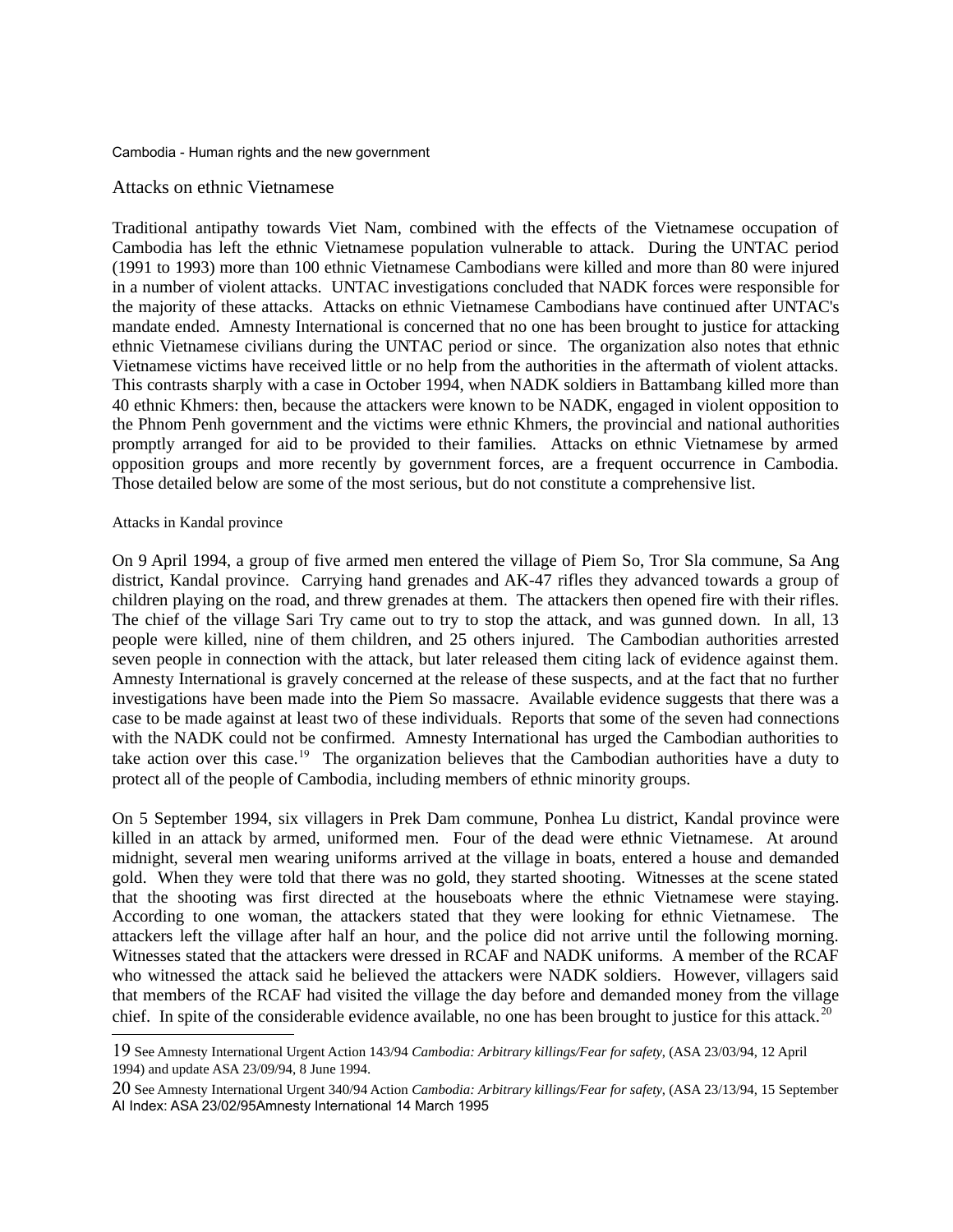## NADK attacks in Kampong Chhnang province

On 27 August 1994, three fishermen from B'kiep village, Boribo district, Kampong Chhnang province were captured near Chhnok Tru, tied up and killed by an NADK unit believed to have been responsible for some of the killings in the area during the UNTAC period. The three men, Nguyen Yang Song (63), Nguyen Yang Nhang (44) and Nguyen Yang Linh (36) were out fishing when they were caught. A member of the ethnic Vietnamese community told Amnesty International:

"Their children witnessed it [the attack] and came and told, but no one dared go and pick up the corpses. The children said the people who caught them were Khmer Rouge, they had met them before when they were out fishing...I have been [to the authorities] many times to ask for assistance [for the families] but they just say 'later, later'."<sup>[21](#page-22-0)</sup>

In another attack in October 1994, seven ethnic Vietnamese, including three children, were killed. At 12.30am on 20 October, more than 10 armed men entered the fishing village of Peam Charalai, Kampong Chhnang province. They asked the villagers whether they were *yuon* (a derogatory word for Vietnamese), and if they answered with a Vietnamese accent they were shot. Three of the dead came from one family. Three others were injured and the remaining villagers fled from the area. Although the attackers were wearing RCAF uniforms and civilian clothes, villagers recognised them as members of the NADK to whom they had previously paid protection money. During the UNTAC period, there were many NADK attacks on ethnic Vietnamese in Kampong Chhnang province. One man told Amnesty International:

"The families were promised some kind of assistance from the provincial authorities but they got nothing. As of now, even though I have been to ask, there has not been any news about it...The surviving relatives of the victims of massacres are in terrible hardship, they don't have a way of making a living or even feeding themselves." $^{22}$  $^{22}$  $^{22}$ 

Amnesty International notes with concern the contrast between the situation in Kampong Chhnang, where victims families are given no help by the authorities, and the prompt action of the authorities in Bavel district, Battambang province, who immediately provided the relatives of ethnic Khmers with relief supplies, following the NADK massacre on 22 October 1994.

## The government's response

When Amnesty International raised the issue of attacks against ethnic Vietnamese with the Cambodian Government, ministers denied that RCAF forces had been responsible for any attacks. Amnesty International believes that as a full, impartial investigation has not been carried out into the Prek Dam killings, the Cambodian Government's claim that the RCAF has had no involvement in killings of ethnic Vietnamese can be regarded only as an assertion, not a statement of fact. In addition, as detailed above on page 18, there is at least one case where a RCAF soldier shot and killed an ethnic Vietnamese child, for which he has not been brought to justice. Amnesty International believes that until ethnic Vietnamese Cambodians effectively enjoy the rights and freedoms guaranteed under the constitution, harassment and

<span id="page-22-1"></span>22 Ibid.

<sup>1994).</sup>

<span id="page-22-0"></span><sup>21</sup> Interview with member of the ethnic Vietnamese community, Kampong Chhnang province, 14 November 1994.

Amnesty International 14 March 1995AI Index: ASA 23/02/95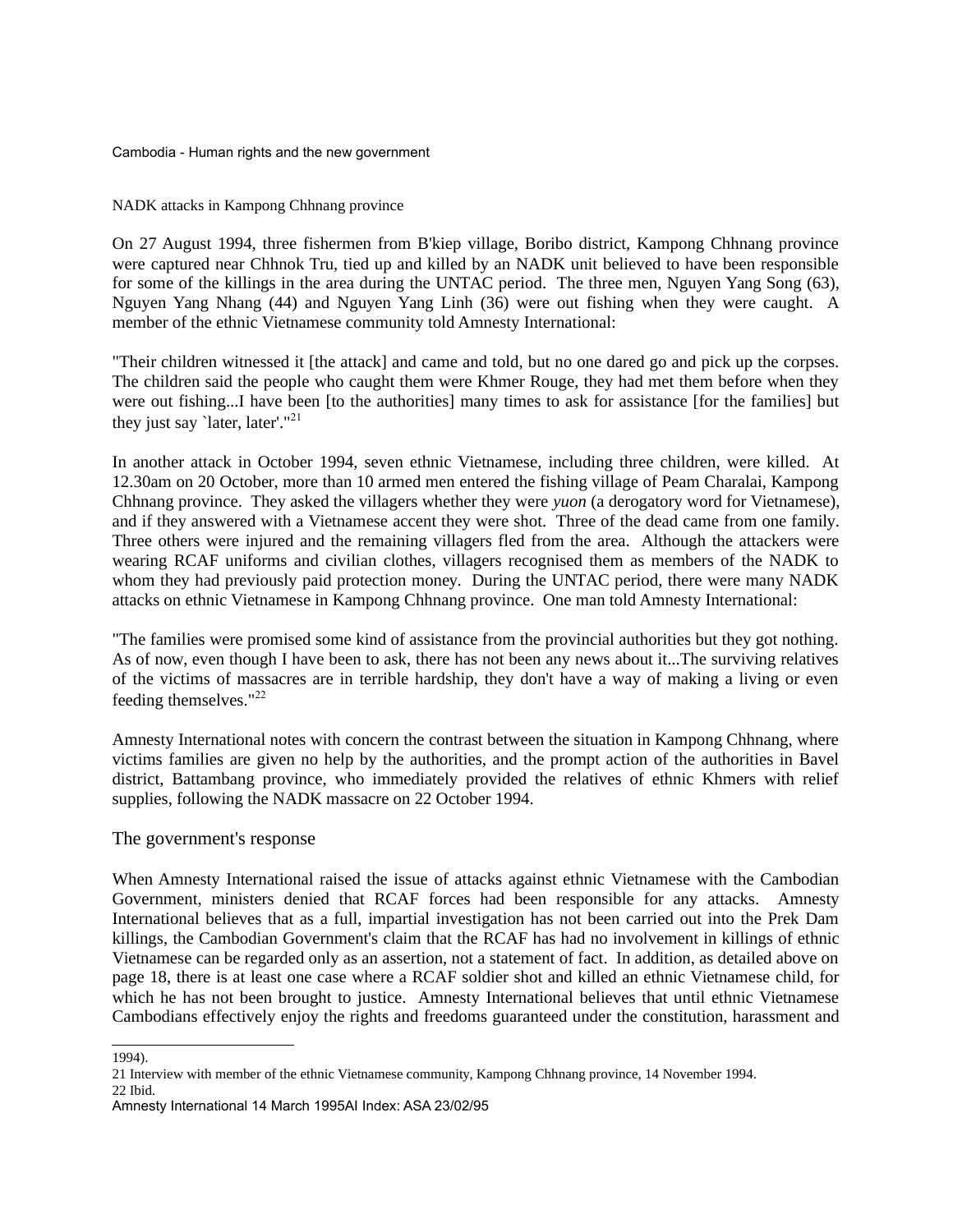attacks are likely to continue. In January 1994, the organization called upon the Cambodian authorities to amend the new constitution in order to ensure that all people enjoyed equal protection of the laws.<sup>[23](#page-23-0)</sup> The constitution affords human rights guarantees to "Khmer people" rather than to "all people" and could be interpreted as excluding members of ethnic minorities. Amnesty International renews its call to the authorities to amend the constitution, in the wake of the dozens of deaths in ethnically motivated attacks during 1994.

## The Immigration Law

In August 1994, the Cambodian National Assembly approved an Immigration Law introduced by the government. The law, which falls short of international human rights standards, allows for the possibility of detention and expulsion of non-nationals who may have a legitimate claim to residency within Cambodia. The absence of any legal definition of what constitutes "Cambodian nationality" could allow for arbitrary application of the legislation, and allow for potential discrimination against groups of people who are long-term residents in Cambodia, but whose ethnic origin is not Khmer. A draft of the law which was made public was criticised by human rights groups, the United Nations High Commission for Refugees (UNHCR), and the UN Centre for Human Rights for falling short of international standards to which Cambodia is a state party, and because without accompanying legislation relating to Cambodian nationality, the law could not be properly implemented. Despite the many criticisms of the draft legislation, it was passed and is now part of Cambodian law.

Amnesty International wrote to the Cambodian Government in August 1994, expressing concern about the law, and advising it be withdrawn and redrafted to comply with international standards. No reply was received. The organization also raised the issue of the Immigration Law in talks with the Cambodian Government in November 1994. Amnesty International pointed out that an ethnic minority population whose country of origin is Cambodia should not be affected by this legislation, because such a population should be classed as resident not immigrant. The organization also reminded the Cambodian authorities that under international standards legislation cannot be applied retroactively, and that any attempt to do so would be a violation of international law. The government has given public assurances that there will be no mass deportations of any groups from Cambodia as a result of the new legislation. However, Amnesty International believes that reform of the Immigration Law is vital, if all people are to be afforded their basic human rights under international law. The organization remains concerned that members of the police and the armed forces in Cambodia do not understand the new legislation relating to immigration, and that they are discriminating against ethnic minorities on the grounds that the new law renders these people "illegal immigrants".

<span id="page-23-0"></span><sup>23</sup> See Amnesty International *Kingdom of Cambodia: Human rights and the new constitution* (ASA 23/01/94, January 1994). AI Index: ASA 23/02/95Amnesty International 14 March 1995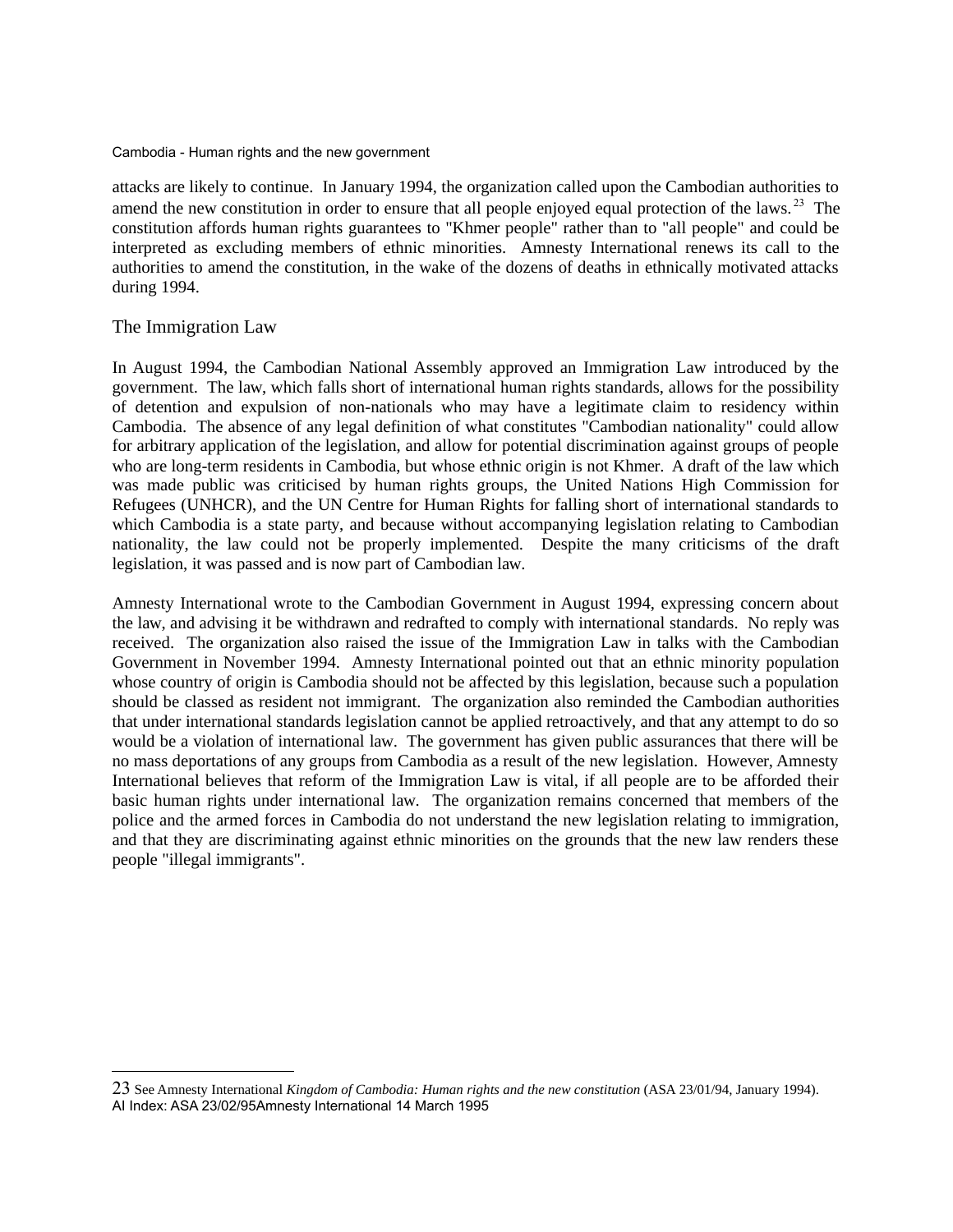## Identity documents

Amnesty International is concerned that frequent changes made by the Cambodian authorities to the identity documents issued to the ethnic Vietnamese minority may serve to disguise their history of residence in the country. Proof of residence is likely to be one of the conditions required in order for people not of Khmer ethnic origin to acquire Cambodian citizenship, under the new Nationality Act being drafted by the Ministry of Interior, and not yet available to Amnesty International. Interviews with ethnic Vietnamese in Cambodia during November and December 1994 reinforced Amnesty International's fears that since the new Immigration Law was passed in August, ethnic Vietnamese have been subject to increasing harassment and extortion from police and military forces in Cambodia.

#### The "Family Card" system

During the period 1979 to 1991, many ethnic Vietnamese Cambodians exiled during the Democratic Kampuchea era returned to their homes. Some of them retained Cambodian identity documents dating back to the time of the French Protectorate in the country, but many others had lost their documents during the years of war and forced exile. The People's Republic of Kampuchea (PRK, later the State of Cambodia), established a system known as the K3 program, which applied to all ethnic groups living in the country. Its workings in Phnom Penh began in 1980, when ethnic Vietnamese families were instructed to request a "temporary residency" certificate, from the police in their area. This certificate recorded their family details, background, place of work, place of residence, and period of residence. In 1984, police investigated resident Vietnamese families, in order to establish how long they had lived in Phnom Penh, and whether they had moved house, maintained employment, and been law-abiding residents. In 1989, the district level People's Committees, on the basis of the information gathered in the previous years, began issuing "Family Cards" (also known as family books), to people who had remained over the entire 10 year period, and who had proved themselves to have been stable, law-abiding residents.

Amnesty International interviewed ethnic Vietnamese residents from five provinces in November 1994, and established that comparable systems for registering ethnic minority residents had operated throughout the country. Ethnic Vietnamese from Kampong Chhnang province explained the information recorded on the family cards during the PRK administration: "The old family books showed place of birth, citizenship, ethnicity, dates of residence, including place of residence and occupation."[24](#page-24-0)

The K3 program established a system whereby members of the ethnic Vietnamese minority in Cambodia were able to gain recognition of their status as Cambodians. The family cards listed ethnicity and citizenship, recognising the fact that the holders were Cambodians of ethnic Vietnamese origin. However, in 1991 the K3 program was suspended, and ethnic Vietnamese were issued with purple-coloured papers, stating "Certificate of Recognition for Overseas Vietnamese Person" on the front. This happened throughout the country. One man told Amnesty International:

"In 1991, we were told that Overseas Vietnamese had no right to carry a Khmer identity card, and we had to carry the Overseas Vietnamese Card. The old blue cards all looked the same. We were told it was easier for the police to do their work when the Vietnamese had different cards from the Khmers, but I don't know what this meant."[25](#page-24-1)

<span id="page-24-1"></span><span id="page-24-0"></span><sup>24</sup> Interview with ethnic Vietnamese man, Kampong Chhnang town, Kampong Chhnang province, 14 November 1994. 25 Interview with ethnic Vietnamese fisherman, Chhnok Tru commune, Kampong Chhnang province, 25 November 1994. Amnesty International 14 March 1995AI Index: ASA 23/02/95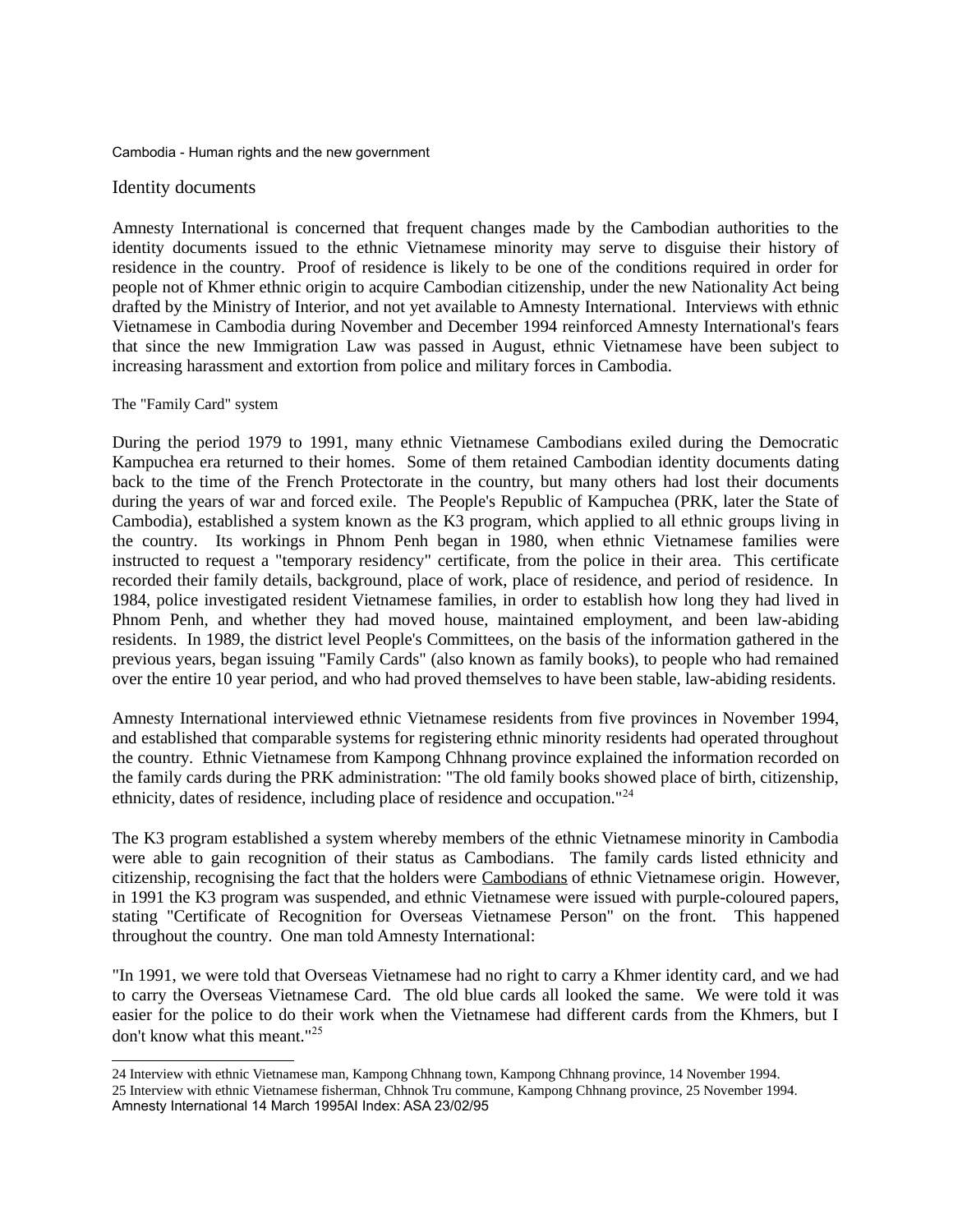In Siem Reap province, new cards were also issued. One man showed his card, which states; "This card has been issued in place of an identity card which has been provisionally collected."<sup>[26](#page-25-0)</sup> A man in Kampong Chhnang said;

"The family books have been replaced by the new provisional family cards. [The old cards] were a recognition of Cambodian identity. The new cards just say "Overseas Vietnamese Person" on the front. I think the old ones are better. The new ones are just to know numbers, [the authorities] are not interested in our history."[27](#page-25-1)

The people Amnesty International spoke to were very worried by the fact that the new "Overseas Vietnamese Person" cards made no mention of their history of residence in Cambodia, and gave no recognition of their right to Cambodian citizenship or even permanent residency. They expressed concern that migrant labourers arriving from Viet Nam could be issued with exactly the same cards, although they had no history of residence in the country. Almost all of the ethnic Vietnamese who spoke to Amnesty International complained of the large bribes they were forced to pay at military and police checkpoints, because they had "Overseas Vietnamese Cards" rather than Khmer identity cards.

## Restrictions on freedom of movement

Since the new cards were issued in 1991, and more recently in 1993, when new white "Overseas Vietnamese Cards" were issued in some provinces to replace the purple documents, the cardholders have found it increasingly difficult to carry out their daily business. In one village in Siem Reap, the fishermen have stopped taking their fish to market in the provincial town, because they cannot afford the bribes demanded by the military police in order to reach town. "I give my fish to Khmers to sell, as they don't tax Khmers, only Vietnamese. So the Khmers take our produce to markets." [28](#page-25-2) Another man from the same village said that since the military police were established in the province four to six months earlier, the villagers have been unable to move around. He told the organization:

"Everyone who lives in this village was born in Cambodia, some in Pursat province, some in Kampong Chhnang, Battambang, and Kampong Thom and some in Siem Reap. In 1975 we were all exiled to Viet Nam, not a single person was left here. But we started coming back after 1979. Four generations of my family have lived here. In the Sihanouk era [1953-1970] we were called ethnic Vietnamese Cambodians, and I don't know how or why we are now called Overseas Vietnamese... it is even more obvious that the military police are saying that seeing these ethnic Vietnamese don't have full rights, we'll provisionally make money from them, as they are vulnerable."<sup>[29](#page-25-3)</sup>

In Phnom Penh and the surrounding area the situation is similar. Ethnic Vietnamese Cambodians told Amnesty International that they are forced to stop at military and police checkpoints in and around the city, and any identity documents and valuable items they are carrying are confiscated, because their holders "are Vietnamese not Khmer". They stated that the establishment of the military police had meant an extra set of checkpoints at which they were illegally and arbitrarily taxed. Many of them are unable to

<span id="page-25-0"></span><sup>26</sup> Interview with ethnic Vietnamese fisherman, Siem Reap province, 19 November 1994.

<span id="page-25-1"></span><sup>27</sup> Interview with ethnic Vietnamese man, Kampong Chhnang town, Kampong Chhnang province, 14 November 1994.

<span id="page-25-2"></span><sup>28</sup> Interview with ethnic Vietnamese fisherman, Siem Reap province, 19 November 1994.

<span id="page-25-3"></span><sup>29</sup> Interview with second fisherman, Siem Reap province, 19 November 1994.

AI Index: ASA 23/02/95Amnesty International 14 March 1995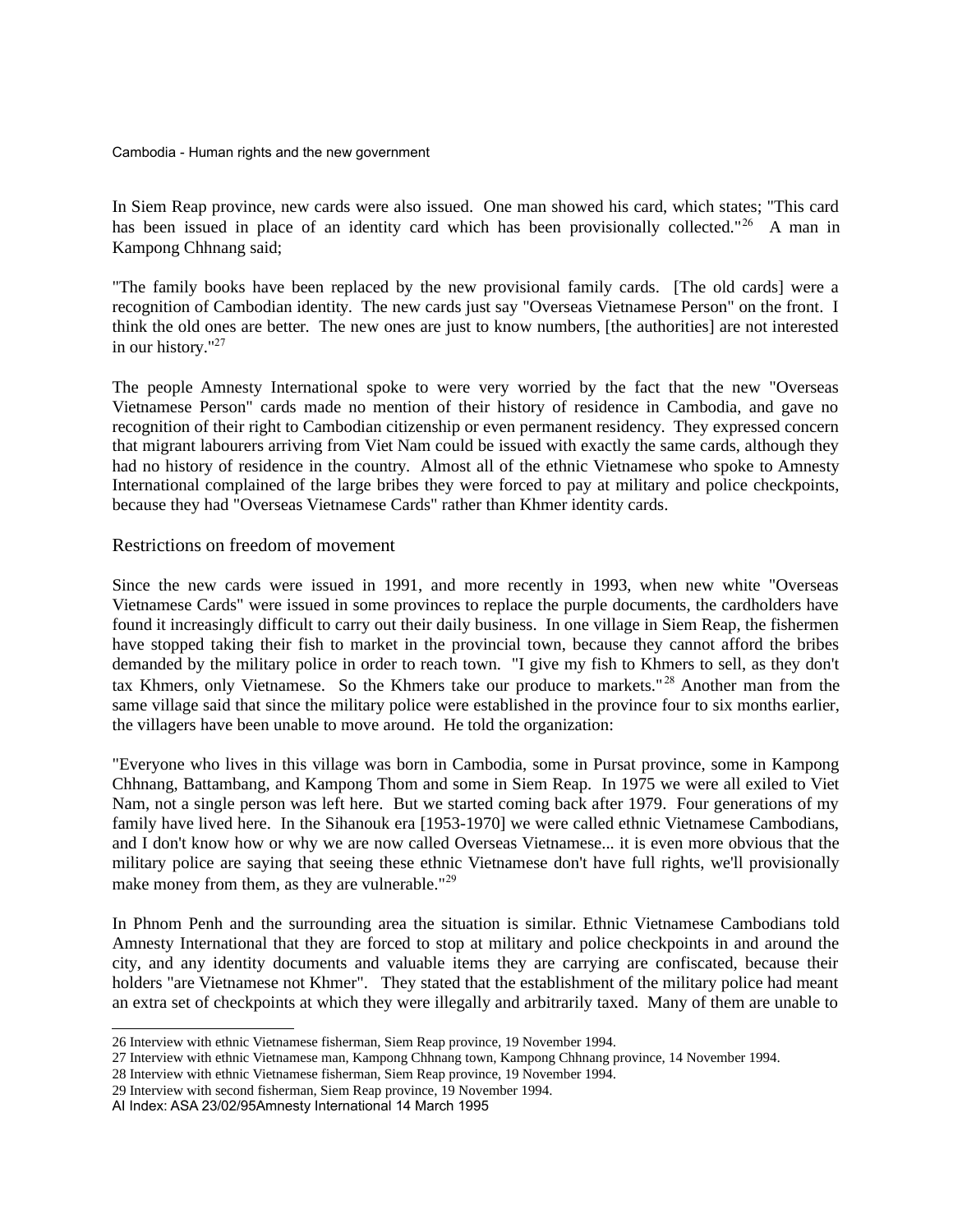move across the city, because they cannot afford to pay the bribes demanded and as a consequence are unable to make a living. The ethnic Vietnamese mentioned that the level of harassment escalated following the passing of the Immigration Law in August 1994. They suggested that some military and police personnel may have come to the incorrect conclusion that the law renders all ethnic Vietnamese in Cambodia illegal immigrants.

## Discrimination by provincial authorities

Amnesty International is concerned that no distinction has been made between long-term residents from the ethnic Vietnamese minority and migrant workers coming to Cambodia to seek short-term employment. The first group have a right to the full benefits of citizenship, as they are first and foremost Cambodians, and have no other nationality. Amnesty International does not dispute the right of governments to control immigration, but is concerned that immigration controls are not applied to residents of a country on the basis of their ethnic origin. In 1993 ethnic Vietnamese Cambodians in some provinces, notably Kampong Chhnang, Pursat and Phnom Penh were issued with new white cards, stating their identity as Overseas Vietnamese persons, on the grounds that under the new government the purple cards could no longer be considered valid.

In some provinces, the authorities have taken extreme discriminatory measures against their ethnic Vietnamese minority populations. In Kampong Chhnang province, ethnic Vietnamese had to apply for the new white cards in September 1993, but these cards are not an automatic replacement for the purple cards. Ethnic Vietnamese residents in Chhnok Tru, Kampong Chhnang province had to find two Khmer guarantors in the locality who would vouch for the fact that their parents and grandparents were resident in Cambodia, before the cards could be issued.

"Khmer guarantors had to enter their own names, identity card numbers and signatures against the names of all ethnic Vietnamese they stood as guarantors for...Anyone who still carries the purple card won't show it, as they are useless and it will be taken from them if they show it. We keep them if we can for the record, in case there is a problem in the future, we have got evidence to show we were here."<sup>[30](#page-26-0)</sup>

In Pursat province, the "Pursat Immigration Authority" (Amnesty International was unable to obtain information about the legal status of this body) has been issuing an "Immigration Certificate for Recognition of Expatriates", since April 1994, which states "this recognition certificate is for expatriates to use provisionally". Every three months, holders of this certificate have to take it to the Pursat authorities to have it extended, at a cost of 10,000 riels (about US\$4). Amnesty International is concerned that the ethnic Vietnamese Cambodians in Pursat province are regarded as "Expatriates" by the authorities there, and believes that this classification is a violation of the International Covenant on Civil and Political Rights (ICCPR), to which Cambodia is a state party. Article 26 of the ICCPR states:

"All persons are equal before the law and are entitled without any discrimination to the equal protection of the law. In this respect, the law shall prohibit any discrimination and guarantee to all persons equal and effective protection against discrimination on any ground such as race, colour, sex, language, religion, political or other opinion, national or social origin, property, birth or status."

Amnesty International believes that by denying ethnic Vietnamese Cambodians the right to standard

<span id="page-26-0"></span><sup>30</sup> Interview with ethnic Vietnamese man, Chhnok Tru, Kampong Chhnang province, 25 November 1994. Amnesty International 14 March 1995AI Index: ASA 23/02/95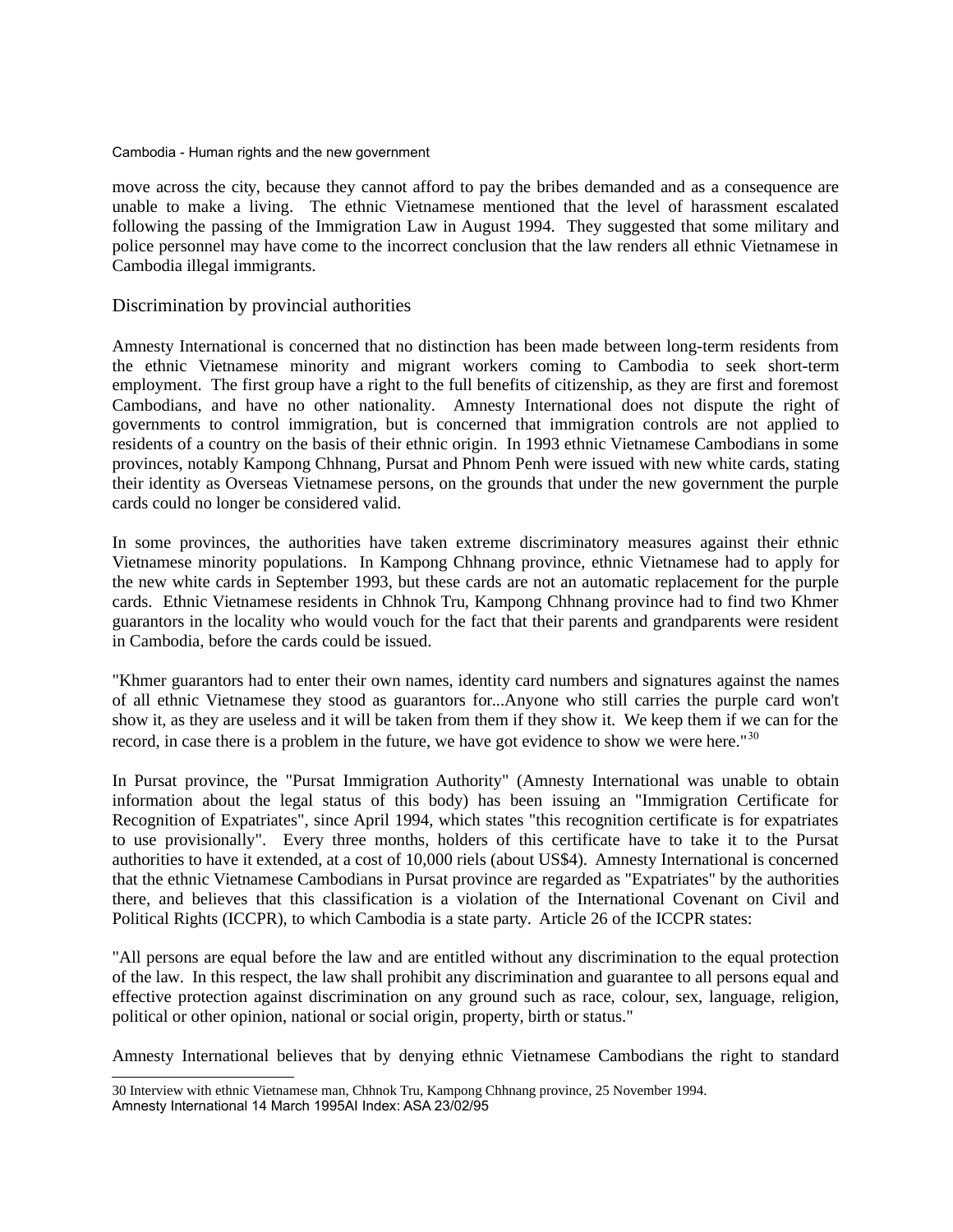identity documents, and in particular, by classifying them as "Overseas Vietnamese", "Immigrants" or "Expatriates" the Cambodian authorities are discriminating against a sector of society solely on the grounds of their ethnic origin. The organization is calling on the Cambodian Government to recognise the rights of all Cambodians, including those from ethnic minorities, to equal protection of the laws.

## Internally Displaced ethnic Vietnamese

In March and April of 1993, following a massacre of 33 ethnic Vietnamese in the "floating village" (grouped houseboats) of Chong Khneas in Siem Reap province, by NADK soldiers, large groups of ethnic Vietnamese fled south in their boats, towards Viet Nam.<sup>[31](#page-27-0)</sup> Armed UNTAC units monitored the exodus from patrol boats and by air. Some 37,000 people left their home villages, some of whom crossed the border into Viet Nam. However, the Vietnamese authorities refused to accept a group of more than 4,000 ethnic Vietnamese on the grounds that they were Cambodians, and Cambodia should take responsibility for them. The Cambodian border police, acting on instructions from the authorities in Phnom Penh refused to allow them to leave the border area, and they remained stranded there, at the Chrey Thom border crossing point. The Cambodian authorities claimed that these people were Vietnamese citizens, who did not have a history of residence in Cambodia, and had no right to return to the country. The UNHCR classified these people as internally displaced persons, i.e. Cambodians uprooted from their homes following violent attacks by the NADK. The UN Special Representative of the Secretary-General for Human Rights in Cambodia, Justice Michael Kirby, during a visit to Chrey Thom in July 1994 also declared these people to be internally displaced persons, who should be allowed to return to their country of origin, which is Cambodia.

In November 1994, Amnesty International visited the ethnic Vietnamese at Chrey Thom, and interviewed people at random, in an attempt to establish their backgrounds, and the validity of their claim to Cambodian origin. Without exception, the people interviewed by Amnesty International could prove a long history of residence in Cambodia. They all spoke the Khmer language, and many of them produced identity documents from earlier times, including some dating as far back as the period of the French Protectorate. One man said:

"I was born in Pursat province in 1930...I know of three generations of my family who lived in Kampong Chhnang. I remember my mother telling me about my grandfather who died there...Since I came here I have asked many times to return...we want to return to the lake [the Tonle Sap]. We want to ask you to get them to allow us to return, we are just too miserable here."<sup>[32](#page-27-1)</sup>

## Another said:

"I am 66-years-old. I come from Battambang, I was born there. I came here in March 1993, when I heard about the killing in Siem Reap. Before that, I was fishing and making a living by the lake. I still have identity papers."<sup>[33](#page-27-2)</sup>

Amnesty International was very concerned that the police at Chrey Thom had issued white cards to the

<span id="page-27-0"></span><sup>31</sup> For details of this and other attacks on ethnic Vietnamese during the UNTAC period see *Cambodia: Arbitrary killings of ethnic Vietnamese* (ASA 23/05/93, September 1993).

<span id="page-27-1"></span><sup>32</sup> Interview with ethnic Vietnamese man, Chrey Thom border crossing, 24 November 1994.

<span id="page-27-2"></span><sup>33</sup> Interview with ethnic Vietnamese man, Chrey Thom border crossing, 24 November 1994.

AI Index: ASA 23/02/95Amnesty International 14 March 1995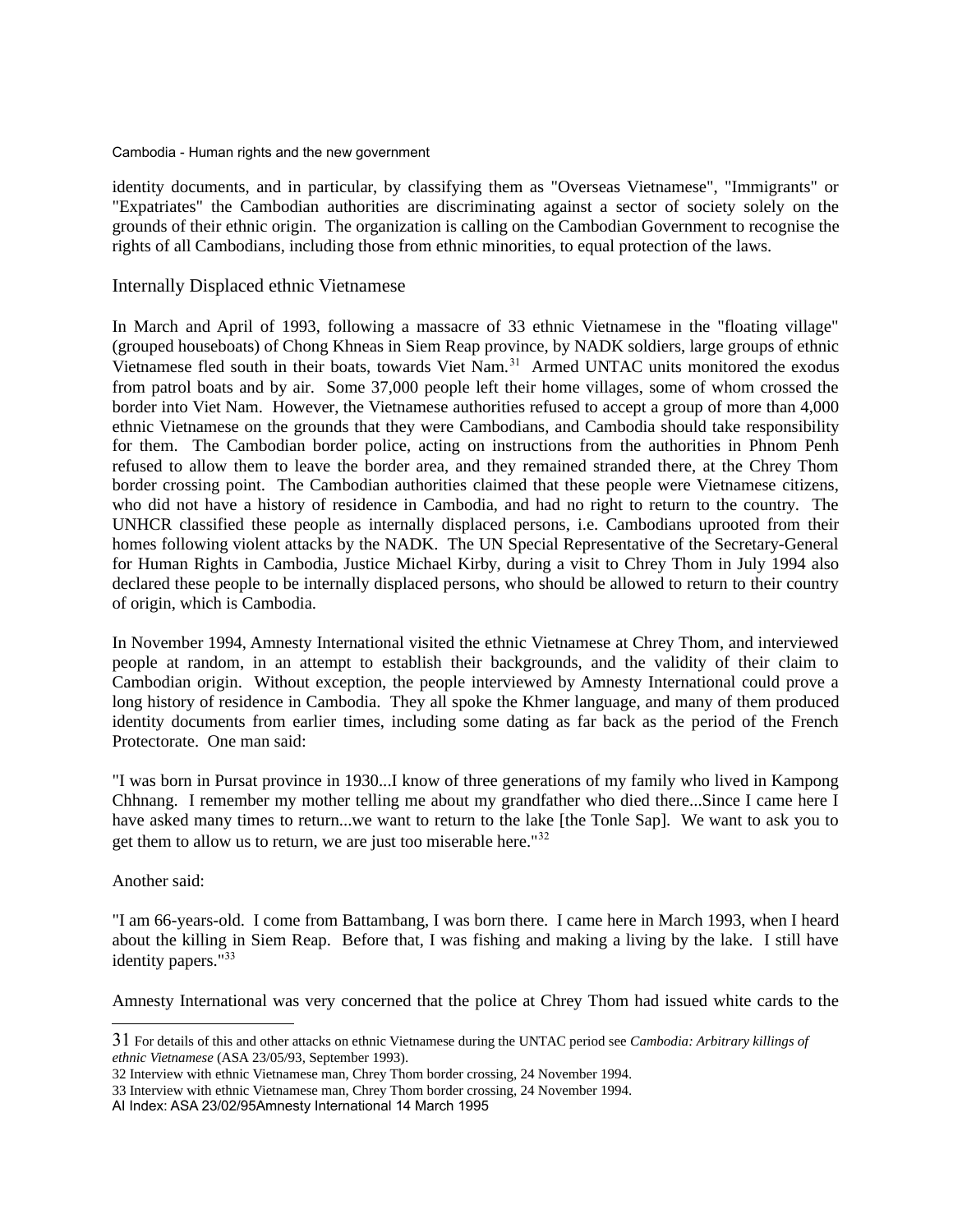ethnic Vietnamese, stating that they are "Vietnamese citizens". One woman said "They told us that if we lose the piece of paper from the police, we can't return. But we can't return anyway. But we still can't lose the piece of paper.<sup>"[34](#page-28-0)</sup> All of the people who spoke to Amnesty International said that no one from the Cambodian authorities had asked them to provide evidence to support their claim of Cambodian origin, and no one had given them the opportunity to present their cases. One man said:

"I think everyone here has long-term ties with Cambodia, but I couldn't guarantee what the authorities would think. If they don't believe that we are originally from Cambodia, then all they need to do is take down our names and places of residence and compare them with the original statistics that still exist in Kampong Chhnang and other places. Given the opportunity we could prove it, but we can't when we are stuck here."[35](#page-28-1)

Amnesty International visited a commune in Kampong Chhnang province, and was shown family books belonging to ethnic Vietnamese stranded at Chrey Thom. No one from the Cambodian authorities had asked to see these documents, even though they provide proof of long-term residence in Cambodia. Representatives of the ethnic Vietnamese in Kampong Chhnang told Amnesty International that there were Khmers in the area who would be able to vouch for the fact that the families they knew at Chrey Thom had lived in Cambodia for generations, but they had not been asked to do so. The UNHCR and the United Nations Centre for Human Rights in Cambodia took up these cases, and Justice Michael Kirby visited Chrey Thom for the second time in January 1995. His visit drew attention to the plight of these people who have been arbitrarily deprived by the Cambodian Government of the right to enter their own country, in direct contravention of Article 12 of the ICCPR.

<span id="page-28-0"></span><sup>34</sup> Interview with ethnic Vietnamese woman, Chrey Thom border crossing, 24 November 1994.

<span id="page-28-1"></span><sup>35</sup> Interview with representative of the internally displaced ethnic Vietnamese, Chrey Thom border crossing, 24 November 1994. Amnesty International 14 March 1995AI Index: ASA 23/02/95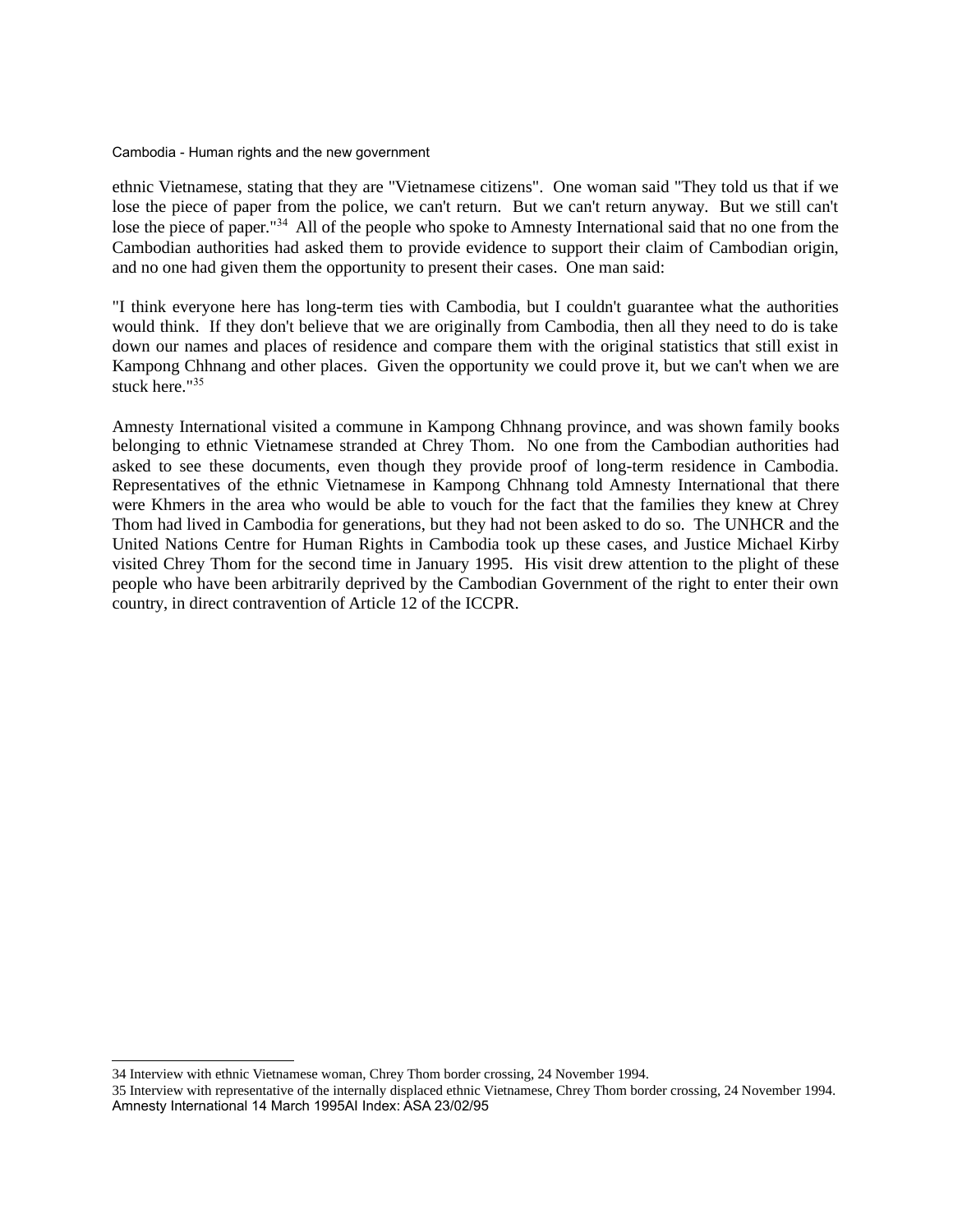#### Action by the Cambodian authorities

Progress has been made on the position of the ethnic Vietnamese at Chrey Thom, which Amnesty International hopes will result in them being able to exercise their right to return to their country. Cambodian First Prime Minister Prince Norodom Ranariddh visited Viet Nam from 15 to 17 January 1995. At the end of his visit, the two governments issued a press communique, which stated;

"The two sides agreed to resolve as soon as possible the issue of Vietnamese nationals in Chrey Thom and to find a prompt solution to the issue of Cambodian refugees in Viet Nam."[36](#page-29-0)

Shortly after this communique was issued, the two Minsters of Interior made their first visit to Chrey Thom and the cases of the ethnic Vietnamese at Chrey Thom have now been taken up by the Director of the Aliens Department.

## Screening process

Amnesty International was very pleased to learn that a screening process is to be established, in order to give the families at Chrey Thom the opportunity to prove their histories of residence, and return to their home provinces in Cambodia. The organization has learned that initially, families with documents dating from the period before 1970 will automatically be given the right to return home. After that, those with documents from the period 1970 to 1979 will be screened. Finally, the cases of people with post-1979 documents or with no documents at all will be dealt with. Amnesty International was also pleased to learn that those people who have no documents will be allowed to ask guarantors from their home villages to vouch for them, and that this will be accepted as sufficient proof of history of residence.

The UNHCR and the United Nations Centre for Human Rights have offered assistance to the Cambodian authorities in this screening procedure, and Amnesty International understands that this offer has been accepted. The organization hopes that the Cambodian authorities will implement the screening process promptly and fairly, with proper provision for an appeals process. Amnesty International believes that transparency and fairness in the screening process can best be obtained by seeking the advice and assistance of the UNHCR, and welcomes the authorities apparent willingness to work with international agencies towards the resolution of the plight of the people at Chrey Thom. The organization was concerned by reports received from sources in Cambodia in February 1995 that the screening and returns process may be delayed; it hopes that these internally displaced persons, arbitrarily deprived of the basic human right to enter their own country for almost two years, will soon be able to go home.

<span id="page-29-0"></span>36 "Communique issued on Ranariddh's visit to Viet Nam" (*Voice of Viet Nam*, Hanoi 17 January 1995), as reported in *BBC Summary of World Broadcasts* FE/2205 B/2 19 January 1995. AI Index: ASA 23/02/95Amnesty International 14 March 1995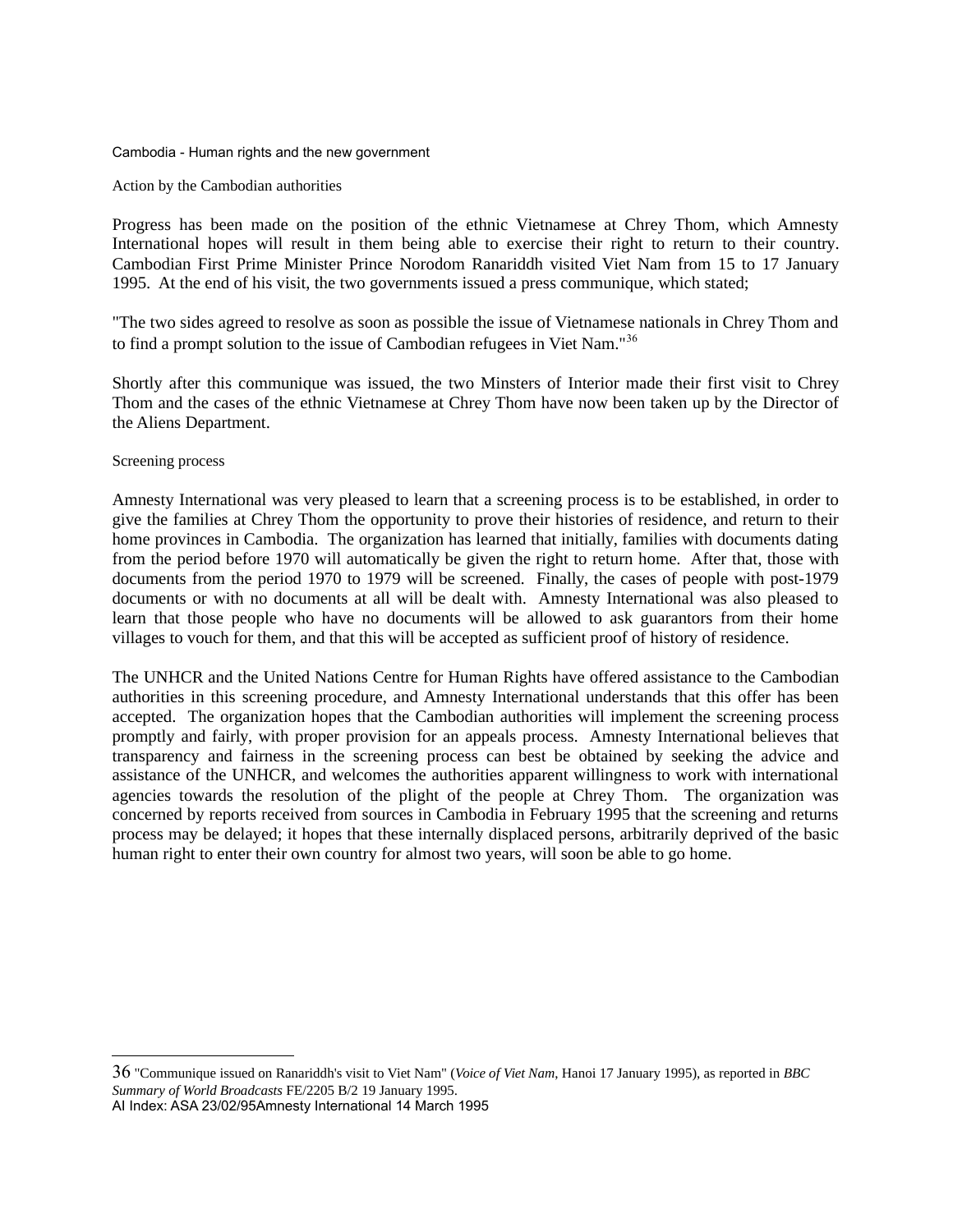# Freedom of Expression

# *"The authorities cannot simply confiscate our material without reference to any official order issued according to the law."*[37](#page-30-0)

One of the positive legacies of the UNTAC period in Cambodia was the establishment of a free press. Prior to the signing of the Paris Peace Agreements, there was no history of freedom of expression in Cambodia, and successive governments had maintained tight control over the press, broadcast media and publishing industry. During the UNTAC period, large numbers of newspapers were established. An ongoing UNESCO-sponsored training program developing the concept of professional ethics, and the formation of a Khmer Journalists Association, are helping to promote higher standards.

The Cambodian Government has become increasingly intolerant of media criticism of its policies, notably since the apparent coup attempt in July 1994. The current Press Law was passed in 1992 by the State of Cambodia government, and affords draconian powers to the state to shut down newspapers which publish articles critical of the government, and to imprison journalists and editors. A draft Press Law approved by the Council of Ministers in December 1994 extends these powers, and falls far short of minimum international standards for freedom of expression. At least two journalists were killed in possible extrajudicial executions in the last four months of 1994, others have received threats against them.

## Arrest and detention

In July 1994, Nguon Non, a newspaper publisher and editor, became the first prisoner of conscience adopted by Amnesty International in Cambodia since the new government came to power. Nguon Non's Khmer-language newspaper *Damnoeng Pil Proek* ("Morning News") is published twice weekly. On 8 July, Nguon Non was arrested in connection with articles published in his newspaper that day, relating to the coup attempt of 2 July. Amnesty International called on the Cambodian Government to release Nguon Non immediately and unconditionally, because his arrest and detention was in direct contravention of Article 19 of the ICCPR.<sup>[38](#page-30-1)</sup> After appeals to the authorities from the UN High Commissioner for Human Rights José Ayala Lasso, and the UN Special Representative of the Secretary-General for Human Rights in Cambodia, Justice Michael Kirby, Nguon Non was released on unconditional bail. He has resumed publication of the Morning News but the charges against him still stand, although no date has been set for his trial.

## Threats and killings

Two journalists were killed in what appeared to be politically motivated attacks in 1994. A third journalist died in suspicious circumstances, and others were threatened.

The case of Nuon Chan

<span id="page-30-0"></span><sup>37</sup> Statement released by *Samleng Yuvachen Khmer* newspaper, Phnom Penh, 16 February 1995, following the confiscation of their printing material by Ministry of Interior officials on 15 February 1995.

<span id="page-30-1"></span><sup>38</sup> For further details see *Cambodia: Arrest of newspaper editor Nguon Non* (ASA 23/12/94, 18 July 1994). Amnesty International 14 March 1995AI Index: ASA 23/02/95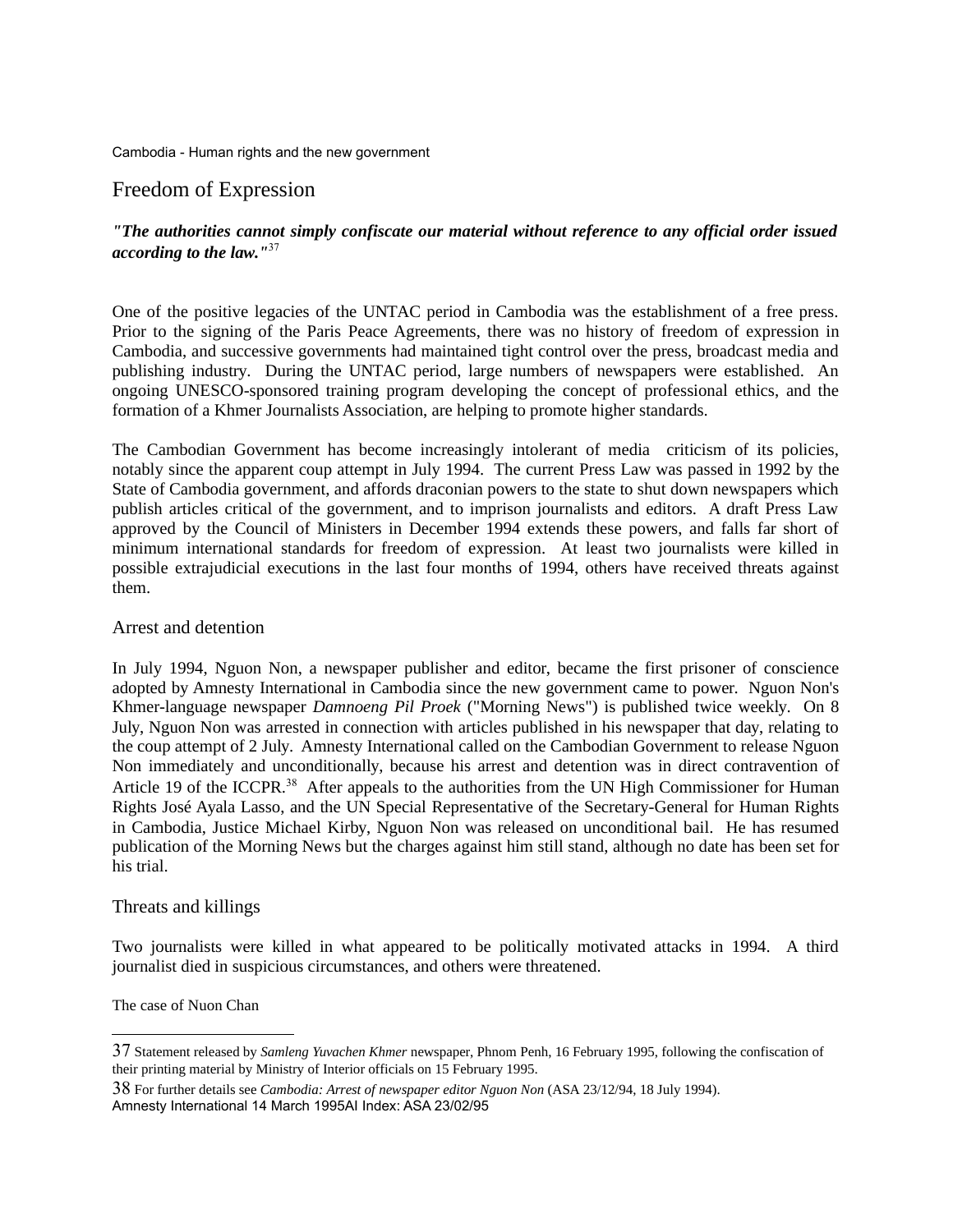Nuon Chan was the editor of the newspaper *Samleng Yuvachen Khmer* ("Voice of Khmer Youth"). Between April (when the paper began publishing) and September 1994 its staff were warned three times by the government about articles critical of the conduct of government officials. The editor of the newspaper resigned on 22 July having received threats to his life. Under his successor Nuon Chan's editorship, the newspaper continued to publish articles critical of government officials allegedly involved in corruption scandals. It also published articles about the July attempted coup.

On 7 September, Nuon Chan was riding his motorcycle in central Phnom Penh, by Wat Phnom. Eyewitnesses report that a group of men approached him on motorcycles and shot him twice in the back. The men drove away on their motorcycles, surrounded by apparent accomplices in cars. No attempt was made to rob Nuon Chan, and the men who killed him drove off immediately after the shooting. The police arrived, and after half an hour, they sent Nuon Chan in a cyclo (a three-wheeled pedal taxi) to the nearby Calmette Hospital, where he was pronounced dead on arrival. Prior to the shooting, Nuon Chan had been summoned to the office of the first Prime Minister, Prince Norodom Ranariddh and to the Interior Ministry, to receive official warnings about the content of the articles criticising the government. Fearing for his safety, he had made contact with local human rights organizations to let them know about the pressure he was under from the government. In a statement released after the killing Amnesty International said:

"The unexplained violent death of this man, and other acts of intimidation, add to the pressures on journalists to exercise self-censorship. The right to freedom of expression is at stake in Cambodia, as journalists have increasingly come under pressure in recent months not to criticise the government."<sup>[39](#page-31-0)</sup>

The organization called on the Cambodian Government to launch an immediate, impartial investigation into the killing of Nuon Chan, to make the results of such an investigation public, and to bring those responsible to justice. On 18 and 19 September, two men were arrested on charges of the murder of Nuon Chan. According to a newspaper report, the suspects were not brought to Court until the middle of November, some two months after their arrest.<sup>[40](#page-31-1)</sup> This contravenes Cambodian law which stipulates that all suspects must appear before a court within 48 hours of arrest. The judge at the court in Phnom Penh refused to hear evidence against the men, including confessions apparently made during the two months of incommunicado detention. The men told the court that they had been forced to fingerprint confessions presented to them by the police. The two men were then remanded in custody while investigations continued. No progress had been made with the case by February 1995, five months after they were arrested.

Amnesty International is gravely concerned about the transparency and thoroughness of the investigation into the murder of Nuon Chan. Eye-witness reports which apparently identified those responsible appear to have been ignored, and yet no firm connection has been established between the killing on 7 September and the two men arrested and charged with responsibility. The organization renews its call to the Cambodian authorities to launch an impartial inquiry into the killing of Nuon Chan, taking into account all the evidence available. It also believes that the two men currently in detention in connection with the killing should be promptly charged with a recognisably criminal offence and given a fair trial, or released.

<span id="page-31-0"></span><sup>39</sup> Amnesty International News Service 208/94 *Amnesty International queries shooting death of Cambodian newspaper editor* (ASA 23/WU 4/94, 9 September 1994).

<span id="page-31-1"></span><sup>40</sup> See "Judge rejects confessions of 2 editor murder suspects", *Phnom Penh Post* November 18 - December 1 1994. AI Index: ASA 23/02/95Amnesty International 14 March 1995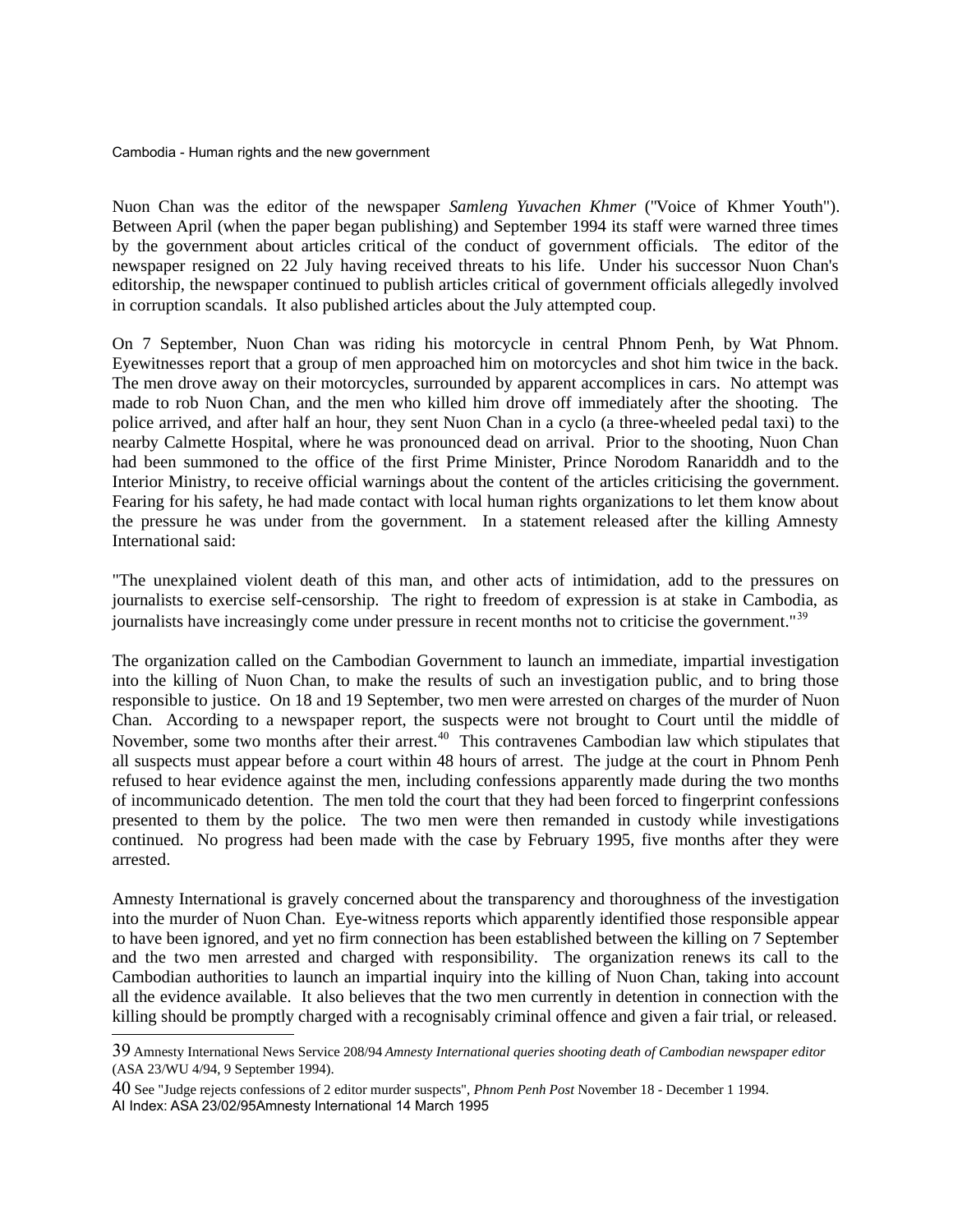The case of Chan Dara

Chan Dara was a 29-year-old journalist, working for the newspaper *Koh Santepheap*, reporting from Kampong Cham province. On 8 December 1994, Chan Dara was riding his motorcycle away from a restaurant in Kampong Cham when he was shot twice in the back and killed. Only two days before his death, Chan Dara had informed the office of *Koh Santepheap* in Phnom Penh that he had received warnings from the military police in Kampong Cham to stop his investigations into military involvement in the timber trade in the province. It is known that Chan Dara had contacts with journalists on another newspaper, *Preap Norm Sar*, which since it began publishing in November 1994 had printed a series of articles on the illegal involvement of provincial military officials in the timber and rubber industries. Chan Dara's newspaper, widely regarded as pro-CPP, had published only one article on the subject. Chan Dara's wife, who ran a newspaper stand in Kampong Cham also received threats from military personnel shortly before her husband was killed.

The editor and journalists at *Preap Norm Sar* newspaper also received threats at the time that Chan Dara was killed. They appealed to the police in Phnom Penh on 11 December to provide them with protection, but the request was refused. On 13 December, staff were alarmed by an unidentified man apparently watching their offices. Amnesty International issued an immediate appeal on behalf of the editor and staff of the newspaper calling on the Cambodian authorities to ensure that necessary protection was provided. [41](#page-32-0) The appeal was given widespread publicity, and the organization was pleased to hear that the threats against *Preap Norm Sar* staff have stopped.

On 11 December, an army colonel was arrested in the Kampong Cham province and taken to Phnom Penh, where he is being held in T3 prison. He has been charged with the murder of Chan Dara. The court in Kampong Cham is continuing with the investigation into the murder and collating the case against the suspect. Amnesty International was concerned to hear reports from sources in Cambodia in February 1995 that the court's progress in the investigation has been very difficult, apparently because of the suspect's many connections with the authorities in the province.

## The case of Tou Chhom Mongkol

Editor-in-chief of *Antarakhum* newspaper Tou Chhom Mongkol died on 11 June 1994, from head injuries he received the day before. According to his colleagues at the newspaper he left the office at about 5pm on 10 June to meet two of his editors. At about 9pm he left the meeting to travel home by motorcycle to a southern part of the city. Three policemen later found him on a main road, unconscious. His motorcycle was lying beside his body, and no valuables appeared to have been stolen. Tou Chhom Mongkol was taken to hospital but died later from the effects of a single blow to the back of the head.

The death of Tou Chhom Mongkol came less than three months after two unidentified men threw a grenade into the *Antarakhum* offices, on 24 March 1994. The explosion wounded five people, including two newspaper staff. Although the police investigated the attack, no arrests were made and no report into the case was ever made public. *Antarakhum* is a bi-weekly paper established in July 1993, which resumed publication in February 1994 after a break of some months. Some of the articles printed have

Amnesty International 14 March 1995AI Index: ASA 23/02/95

<span id="page-32-0"></span><sup>41</sup> Amnesty International Urgent Action 441/94 *Cambodia: Possible extrajudicial execution/Fear for safety* (ASA 23/17/94, 14 December 1994).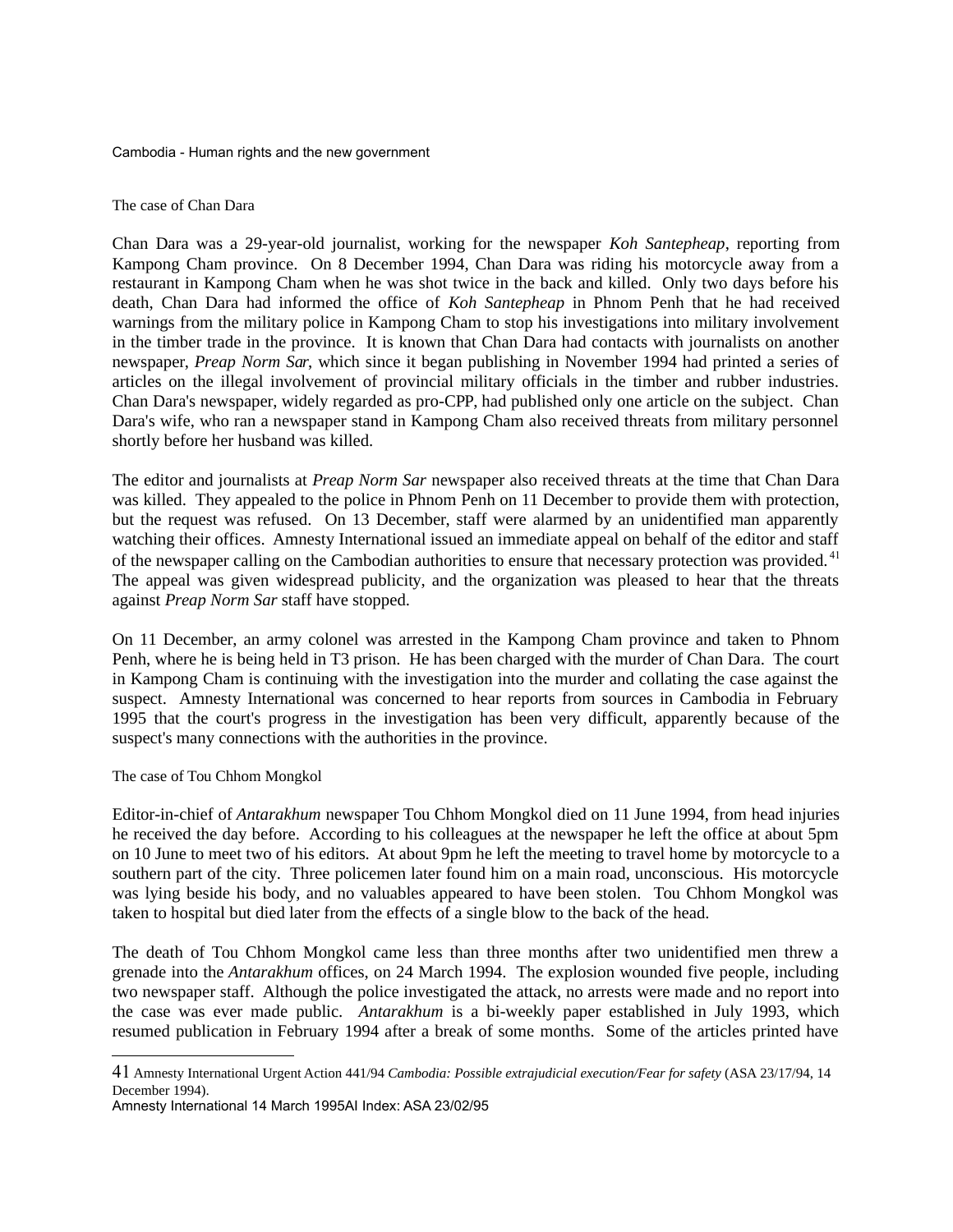been critical of the conduct of government officials.

Amnesty International was concerned that the circumstances of the death of Tou Chhom Mongkol indicated that he may have been extrajudicially executed; it called on the authorities to launch an immediate, impartial investigation and to make its results of public. It also called on the authorities to ensure that journalists working in the country are not subjected to threats, harassment and intimidation by government security forces.[42](#page-33-0) Responses received from the Ministry of Information and the Ministry of the Interior stated that Tou Chhom Mongkol died as the result of a traffic accident, a collision with a cyclo which caused him to fall off his motorcycle. The two ministries cited witness reports of the case as evidence. Independent examination of X-ray photographs taken of Tou Chhom Mongkol's skull indicated that it is more likely that his injury was caused by a fall than from a blow to the head, although in the absence of an autopsy report from a qualified forensic pathologist, the latter situation could not be ruled out. Amnesty International was pleased to note that its members who wrote to the Cambodian Government about this case received replies to their letters. The organization regrets that the Cambodian authorities have been unable to identify those responsible for the grenade attack on the *Antarakhum* offices in March.

## The Draft Press Law

The Press Law currently in force in Cambodia dates from 1992. It was drafted and approved by the then State of Cambodia Government. Although it allows for draconian sanctions against editors and journalists, including imprisonment and the closure of newspapers, UNTAC did not attempt to halt the passing of this legislation. Nguon Non was arrested and detained under this legislation. Since its inception in September 1993, the new government has been drawing up legislation to replace existing laws and to create a legal framework where previously there was none. A priority for the government was a new press law. Human rights groups, journalists and UN representatives were dismayed when a draft of the new press law was made public early in 1994. The draft invoked widespread criticism and was withdrawn pending consultation and redrafting. However, the draft law which was finally made public in November 1994 was even harsher than the original, and the criminal penalties it allowed more stringent than those of the 1992 State of Cambodia Law. Of particular concern to Amnesty International were Articles 10, 12 and 14.

Article 10 of the November 1994 draft press law affords criminal penalties for "defamation and humiliation" of individuals. Such penalties are an infringement of international human rights standards and should be replaced by civil sanctions, such as fines. At no point is "humiliation" defined in the draft law, and it should be removed. Indeed, as a general point the draft as a whole is vaguely worded, allowing for ambiguity in interpretation - for example, there is no definition of what constitutes a "newspaper".

Article 12 of the draft imposes criminal penalties for anything "which causes or may cause turmoil to public security or affects the secrecy of the military so that it causes turmoil to public security or impacts the territorial integrity, national unity, independence, sovereignty, stability of governing the state, peace and good relations with other countries." Article 14 states: "the press shall not publish anything which humiliates or degrades national organs or public authorities of the Kingdom of Cambodia."

AI Index: ASA 23/02/95Amnesty International 14 March 1995

<span id="page-33-0"></span><sup>42</sup> Amnesty International Urgent Action 231/94 *Cambodia: Possible extrajudicial execution/Fear for safety* (ASA 23/11/94, 15 June 1994).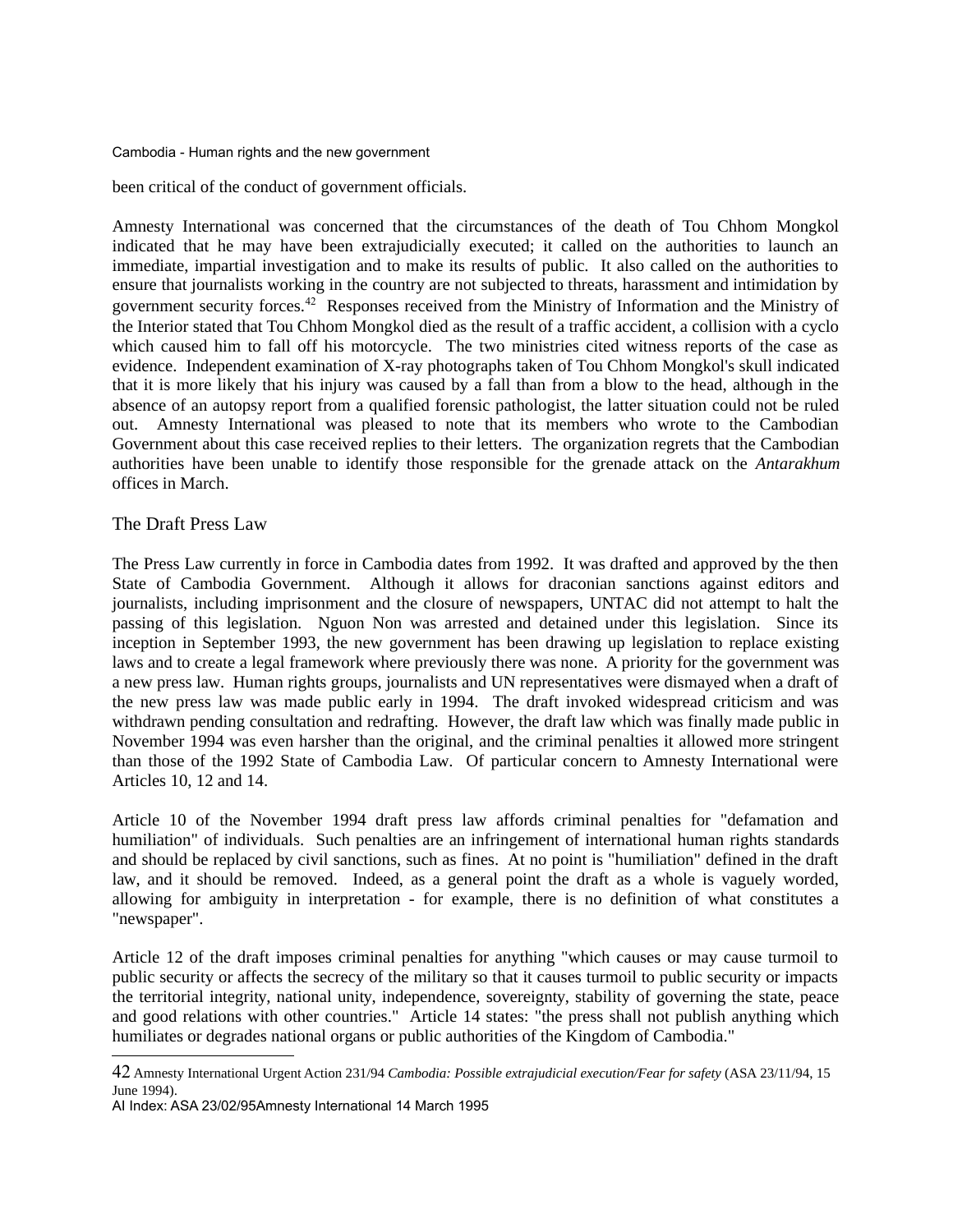Amnesty International strongly opposes these Articles. Laws preventing and punishing criminal acts and laws which protect interests under civil law are sufficient to protect the legitimate interests of the state. No government should pass laws in the name of "national security" which criminalize the right to freedom of expression, and lead if enforced to the incarceration of prisoners of conscience. Article 19 of the ICCPR states that "everyone shall have the right to freedom of expression." It also recognises that this right carries with it "special duties and responsibilities" but this recognition does not give governments the right to impose criminal penalties on the press and broadcast media for exercising rights safeguarded under international standards.

In talks with the Second Prime Minister and the Minister of Information, Amnesty International raised the issue of the draft press law and the broader issues of freedom of expression. Second Prime Minister Hun Sen told the organization:

"No Cambodian newspaper has freedom with responsibility. There may well be more deaths which will result in putting the government in a very difficult position. Newspapers don't take responsibility and censor themselves, and the people they offend can continue to hire people to kill them. The government investigations are very difficult...Anarchy of the written word goes hand in hand with anarchy of the gun. So to all organizations that respect freedom, don't forget to speak of obligation when speaking of freedom."[43](#page-34-0)

Amnesty International accepts that special duties and responsibilities may accompany the exercise of the right to freedom of expression, but reiterates its belief that the criminal penalties provided in Cambodia's draft press law may lead to violations of basic human rights.

In January 1995, King Norodom Sihanouk expressed the wish that criminal penalties in the draft press law should be removed. His wishes were supported in a statement from Chea Sim, President of the National Assembly. The draft law was due to go before the National Assembly in February 1995 but did not appear on the agenda, and reports received by Amnesty International suggest that a new draft law with civil rather than criminal penalties is now due to go to the National Assembly in April. At the time of writing, Amnesty International had not obtained a copy of the new draft, but the organization hopes that any new draft complies with international human rights standards on freedom of expression as laid down in the ICCPR.

## Closure of newspapers and legal action

During the last year, the Cambodian Government has on several occasions ordered the suspension of publication of newspapers, or has confiscated copies of newspapers. This is a clear violation of international law.

On 16 May 1994, the newspaper *Sokal* was closed by order of the Ministry of Interior and 10,000 copies of an issue of the paper were confiscated because they allegedly criticised senior military figures. [44](#page-34-1) On 9 November 1994 the newspaper *Oddomkete Khmer* was issued with a suspension order over a letter it printed criticising the two Prime Ministers. The newspaper was closed on 11 November. The newspaper

<span id="page-34-0"></span><sup>43</sup> Meeting with Second Prime Minister Hun Sen, Council of Ministers, Phnom Penh, 28 November 1994.

<span id="page-34-1"></span><sup>44</sup> See United Nations report to the General Assembly (A/49/635, 3 November 1994, pp31-32).

Amnesty International 14 March 1995AI Index: ASA 23/02/95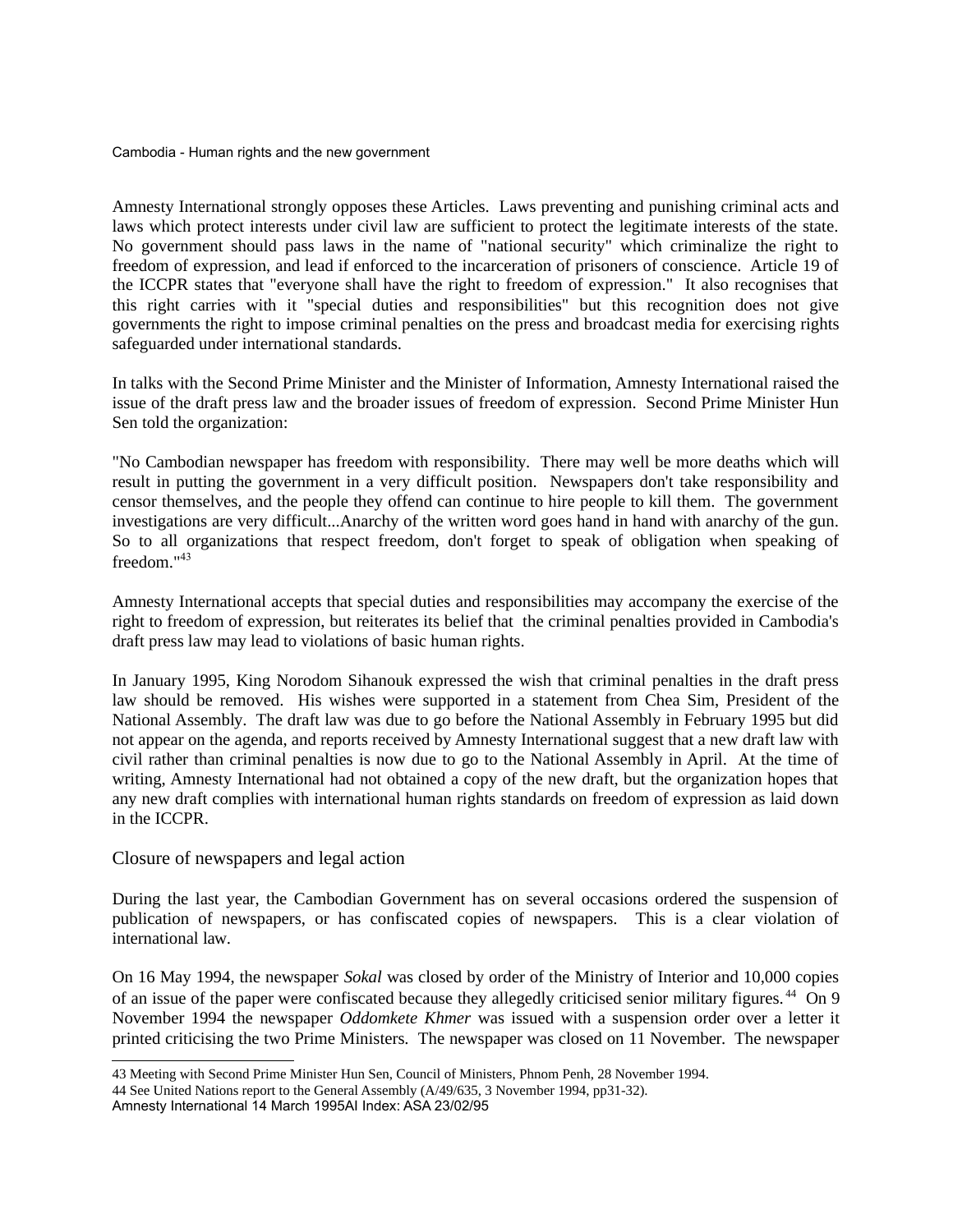*Samrek Reas Khmer* was also shut down at the same time for allegedly using derogatory language, and not being officially registered.[45](#page-35-0) On 23 December 1994 the newspaper *Monak Seka Khmer* was issued with a two-week suspension order by the Ministry of Information, beginning on 26 December, because the paper had allegedly published "a derogatory article that blasphemed the Royal Government, the National Assembly and the Judiciary". The paper resumed publication on 9 January 1995. *Oddomkete Khmer* was able to resume publication on 17 January 1995 but the Cambodian Government issued a new suspension order on the newspaper a month later.

*Samleng Yuvachen Khmer* and *Sereipheap Thmei* were issued with suspension orders in the middle of January 1995, because of articles they had published which the government claimed insulted the two Prime Ministers. The suspension order was revoked several days later when the government announced that it would sue the newspapers in the courts under the 1992 State of Cambodia Press Law. Charges were to be brought under Article 32 of the law, which provides for criminal penalties of up to six months imprisonment. However, Amnesty International learned in February 1995 that Chan Rotana, editor of *Samleng Yuvachen Khmer* has been summoned to appear in the Phnom Penh criminal court on 27 February 1995, charged under Article 62 of the UNTAC provisional code (which remains valid until superseded by new legislation), with the publication of "inaccurate news". If found guilty Chan Rotana could face a fine of up to 10 million riel, or up to three years in prison. Amnesty International recalls that the Cambodian authorities stated in January they would press only for civil damages in these defamation cases.

Amnesty International welcomes the fact that the suspension order on these newspapers was revoked. However, the organization noted with regret reports on 15 February that the government had again suspended publication of *Oddomkete Khmer*, "until we have a press law". It is also a matter of concern that the government reportedly stated its intention to apply any new press law retroactively to the newspaper, in clear violation of international law.

On the same day as the suspension of *Oddomkete Khmer*, 10,000 unbound copies of a pamphlet entitled "Only the King can Save Cambodia: Cambodian People Want Peace," to be published by *Samleng Yuvachen Khmer* were confiscated by Ministry of Interior officials. In a statement released on 16 February 1995, the newspaper announced that all the material in the pamphlet had already been published before elsewhere or in the newspaper itself. The statement also claimed that the officials from the Ministry of Interior who confiscated the printing material did not present any warrant or court order or written government decision explaining their confiscation of the newspaper's property.

Following the murder of *Samleng Yuvachen Khmer* editor Nuon Chan in September 1994, Amnesty International reiterated its concern that journalists must have the right to practice their profession without threats and intimidation from government officials. The organization calls on the Cambodia Government fully to investigate the killings of journalists and to bring those responsible to justice; to ensure that any legislation on the press is consistent with international human rights standards; and explicitly to prohibit the use by government authorities against newspapers of such arbitrary measures as suspension orders or confiscation of property.

<span id="page-35-0"></span><sup>45</sup> See "Cyclo driver's letter leads to ban on paper", *Phnom Penh Post* November 18 - December 1 1994. AI Index: ASA 23/02/95Amnesty International 14 March 1995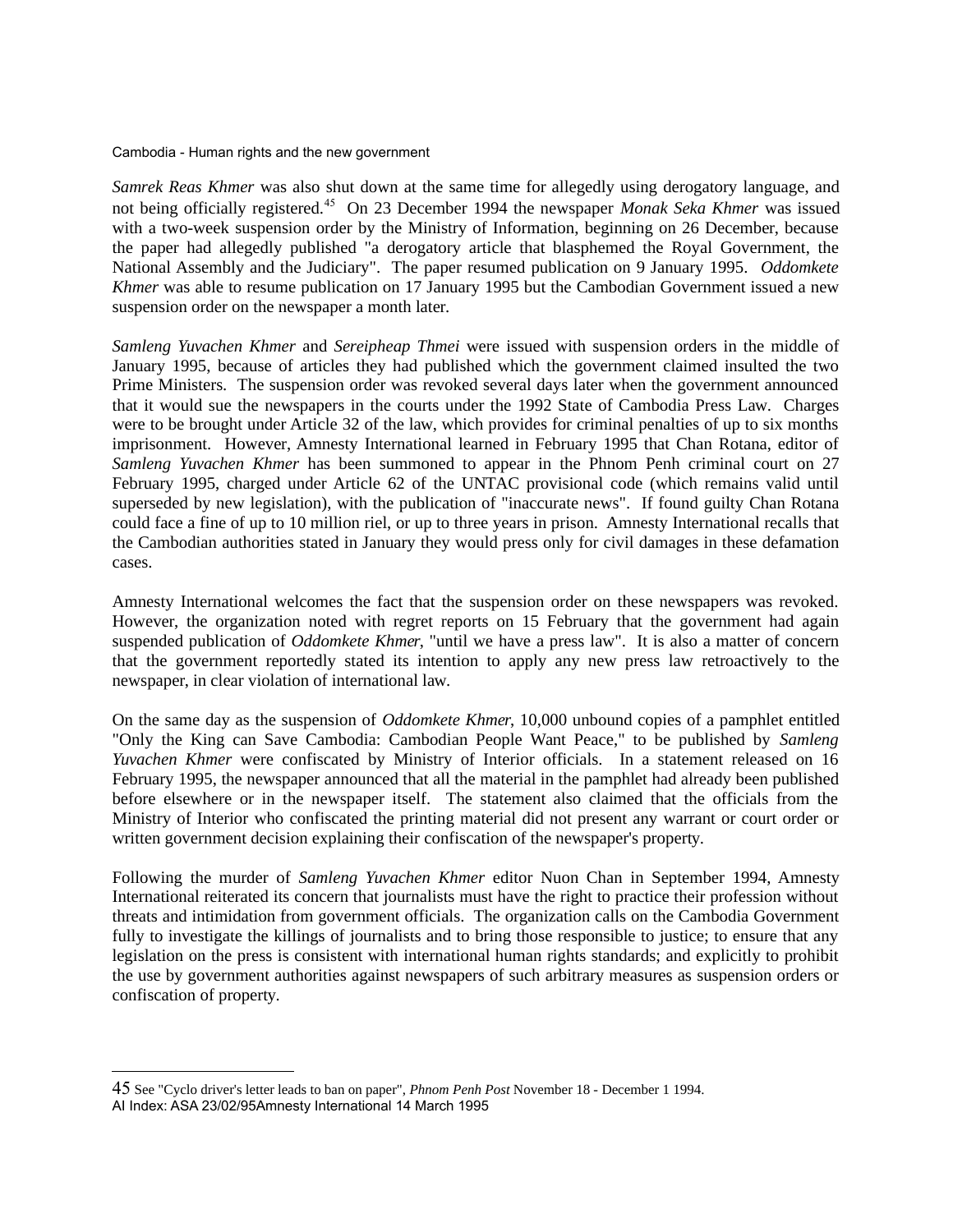# Human rights organizations and the government

*"Coupled with the need to rebuild state institutions is the need to rebuild or build the basic institutions and structures of civil society. The strengthening of civil society is the most essential guarantee against the recurrence of the state repression of the past."*[46](#page-36-0)

The establishment and growth of local human rights non-governmental organizations (NGOs) during the UNTAC period has continued since the end of the UNTAC mandate. One of the most positive contributions of UNTAC was that it allowed the basic structures of civil society to take root in Cambodia, where they had previously been stifled by repressive state control. While visiting Cambodia in November and December 1994, Amnesty International met representatives from more than 10 local NGOs, some of which have offices in the provinces as well as in Phnom Penh. These groups are vital for the promotion and protection of human rights in Cambodia. The range of their activities is wide, and includes monitoring, education and training, prison visits, development work and providing defenders for people brought to court.

Workers in this human rights movement have shown great courage in the past year, as they have exposed ill-treatment of prisoners, investigated and publicised cases where military and police personnel have committed human rights violations, and upheld the right of those taken to court to be represented by a defender. However, Amnesty International is concerned that in recent months these people have come under increasing pressure and surveillance by the Cambodian authorities, because they have dared to speak out on issues and are sometimes critical of the government.

Of particular concern to Amnesty International are the apparent attempts by the Cambodian Government, notably since the July attempted coup, to silence the local NGOs, and to regulate their activities. The organization believes that some of the actions of the government have violated the rights to freedom of association and expression of the targeted individuals.

## Ministry of Interior directives

In June 1994, a directive from the Ministry of Interior to the Governors of all provinces, stating that some associations had been "perform[ing] their activities contrary to their own structure, such as: doing commercial activities secretly; doing political activities; using tricks to dupe the interest of the poor peasant."[47](#page-36-1) A second directive that month instructed that "if any association(s) have already established offices in the provinces and cities or intend to conduct professional training, conferences or seminars, or conduct various meetings, these associations must inform the base state-power five days beforehand."<sup>[48](#page-36-2)</sup>

Effect on provincial workers

As a result of these directives, the Battambang provincial governor's office issued its own directive on 7 July 1994, requesting district and municipal governors in the province to direct leaders of clubs and associations to send written requests for permission to conduct their activities, and enclose with these

Amnesty International 14 March 1995AI Index: ASA 23/02/95

<span id="page-36-0"></span><sup>46</sup> *Human Rights Component* Final Report UNTAC Phnom Penh, September 1993, p70.

<span id="page-36-1"></span><sup>47</sup> Decision of Ministry of Interior No 486 SS.MP, Phnom Penh, 11 June 1994.

<span id="page-36-2"></span><sup>48</sup> Decision of Ministry of Interior No. 474 SCN MP, Phnom Penh, June 1994.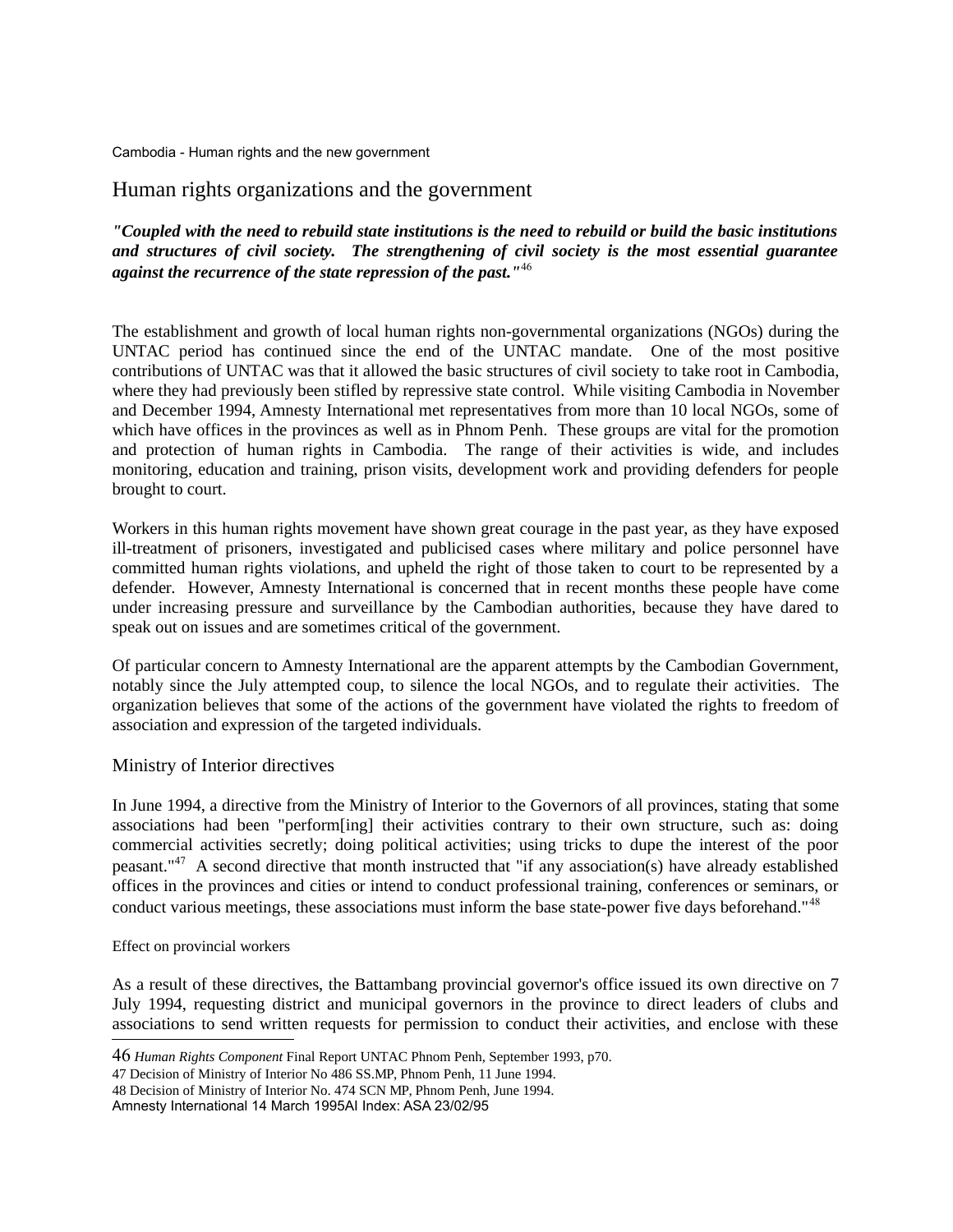requests: "a list of members and statutes, with biographies of the associations' leaders and with a photograph attached, and all other relevant requests." Officials were told that they should also "direct various associations and clubs to report on their activities to the province on a monthly basis."<sup>[49](#page-37-0)</sup>

Human rights workers who talked to Amnesty International in Battambang said that "the governor's office has suggested that senior members of the organization provide the authorities with personal biographies."<sup>[50](#page-37-1)</sup> A human rights worker in another province told the organization:

"We submit a report of our activities to the governor's office. Before we do a class or any other activity we have to request permission from the governor's office or the police commissariat. So if we want to do something in a district, we have to [send a] request to both the governor's office and the police office."<sup>[51](#page-37-2)</sup>

Amnesty International was concerned to learn that the military police in one province required human rights workers to call them by radio each time they investigated a case linked to the police. Such pressures place the human rights workers in a very difficult position. In order to be allowed to operate, they have to comply with the instructions of local officials and police, even though some of their work may involve investigations into misconduct by those in authority. In another province, NGO workers have been prevented from carrying out their legitimate activities by provincial authorities, who have justified their actions by quoting the Ministry of Interior directives.<sup>[52](#page-37-3)</sup>

#### The government's response

In a meeting with CPP Minister of Interior Sar Kheng, Amnesty International raised the issue of Ministry of Interior directives and their effect on human rights NGOs. The Minister said:

"From the past I must explain that the Interior Ministry had a role in administering them [NGOs]...I say that the Interior Ministry hasn't got a role, but it can assist. We ministries need to know of the number of associations; the number of members and especially the statutes have to be provided to the ministry, which we examine to make sure it is alright and then we make certain that the organization works according to its statutes...I never directed to send biographies to the Interior Ministry. If these NGO leaders wanted to send them then they did."<sup>[53](#page-37-4)</sup>

Amnesty International believes that it is important for the Ministry of Interior to clarify the regulations governing the establishment and operation of NGOs in the provinces, in order to prevent further interference by provincial and district authorities in the day to day work of human rights workers.

## Intimidation of human rights leaders

In the months since the July coup attempt, several human rights leaders in Phnom Penh have come under pressure to stop their criticisms of the government. Notable incidents occurred after the killing of newspaper editor and journalist Nuon Chan on 7 September 1994. The Action Committee, a group of

<span id="page-37-0"></span><sup>49</sup> Battambang Provincial Governor inform No. 1155 KBB, 7 July 1994.

<span id="page-37-1"></span><sup>50</sup> Interview with two human rights workers, Battambang province, 10 November 1994.

<span id="page-37-2"></span><sup>51</sup> Interview with provincial human rights worker, 22 November 1994.

<span id="page-37-3"></span><sup>52</sup> Interviews at provincial human rights workers meeting, Phnom Penh, 2 December 1994.

<span id="page-37-4"></span><sup>53</sup> Interview with Minister of Interior Sar Kheng, Council of Ministers, Phnom Penh, 28 November 1994.

AI Index: ASA 23/02/95Amnesty International 14 March 1995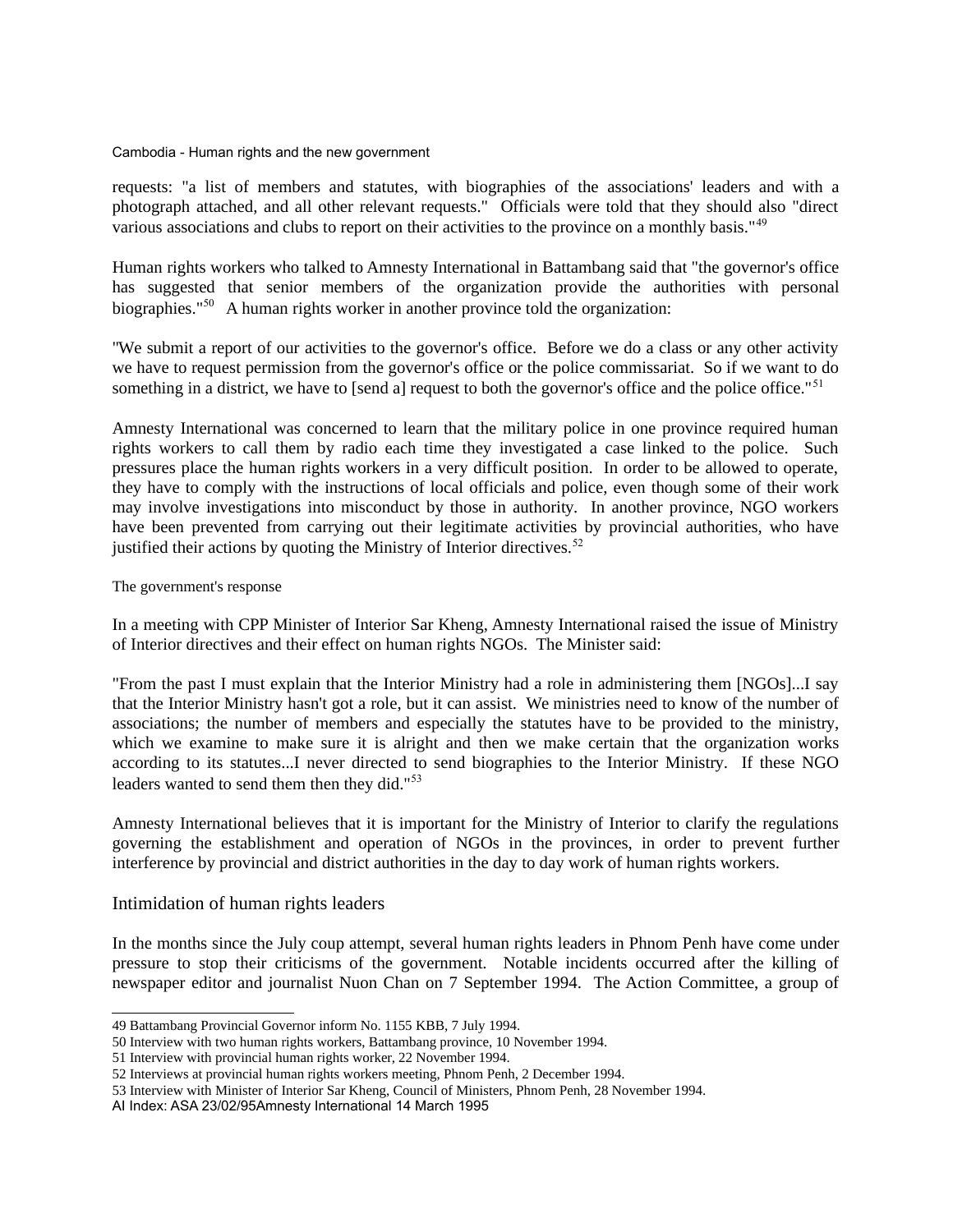local human rights NGOs issued a press release about this killing, as did the group Khmer Institute for Democracy. The Action Committee statement said:

"The Cambodian Human Rights Action Committee... wishes to condemn the recent alleged extrajudicial execution of Nuon Chan, editor in chief of the twice- weekly newspaper *Samleng Yuvachen Khmer*... we urge the Cambodia government to conduct a thorough and public investigation into Nuon Chan's assassination and prosecute those persons according to the law."[54](#page-38-0)

Following the release of this statement, the leader of one of the groups in the Action Committee received a letter from the government authorities, threatening legal action against the group, although the statement came from the Action Committee as a whole, and not from this one group. The Khmer Institute for Democracy (KID) which also issued a press statement following the killing of Nuon Chan was the subject of a press release from the Ministry of Foreign Affairs. Part of this statement read:

"It is reminded that KID's status and mandate of operation in Cambodia have not been officially recognized and authorized by the local government according to the existing rule of Cambodia. Therefore KID has been operating here on illegal ground."<sup>[55](#page-38-1)</sup>

It seems that the statement was issued by the Ministry of Foreign Affairs because the executive director of KID at that time was an Australian citizen. KID was given accreditation as a local NGO by the then Prince (later King) Norodom Sihanouk on 16 January 1992, in his position as Cambodian Head of State and President of the Supreme National Council. KID was never invited by the new government to register a second time, and had not received any copy of legislation requiring such registration from the Cambodian Government.

Amnesty International notes that in his report to the 50th session of the UN Commission on Human Rights, UN Special Representative Justice Michael Kirby noted:

"The Constitution has also guaranteed freedom of association in its article 42, although it restricts that freedom to Khmer citizens...rules for registration of associations must be drafted as soon as possible to regularize the legal status and functioning of associations. The Constitution must guarantee freedom of association to non-citizens also, in conformity with international human rights standards."[56](#page-38-2)

In his report to the 49th session of the UN General Assembly in November 1994, Justice Kirby noted that his recommendation for legislation on Associations had yet to be enacted.<sup>[57](#page-38-3)</sup>

Amnesty International strongly urges the Cambodian Government to draft legislation with the assistance of experts in international human rights law, to govern the registration of NGOs in Cambodia. Such legislation should provide human rights groups and their workers with secure legal status, and the freedom to carry out their legitimate work without fear of closure or censure from the authorities.

Amnesty International 14 March 1995AI Index: ASA 23/02/95

<span id="page-38-0"></span><sup>54</sup> Statement from the Cambodian Human Rights Action Committee, Phnom Penh, 8 September 1994.

<span id="page-38-1"></span><sup>55</sup> Ministry of Foreign Affairs and International Cooperation Press Release, Phnom Penh, 14 September 1994.

<span id="page-38-2"></span><sup>56</sup> *A continued United Nations human rights presence in Cambodia*, Report of the Special Representative of the Secretary-General, Mr Michael Kirby (E/CN.4/1994/73, 24 February 1994 pp 42-43).

<span id="page-38-3"></span><sup>57</sup> *Situation of human rights in Cambodia: Recommendations of the Special Representative for human rights in Cambodia* (A/49/635, 3 November 1994, page 24).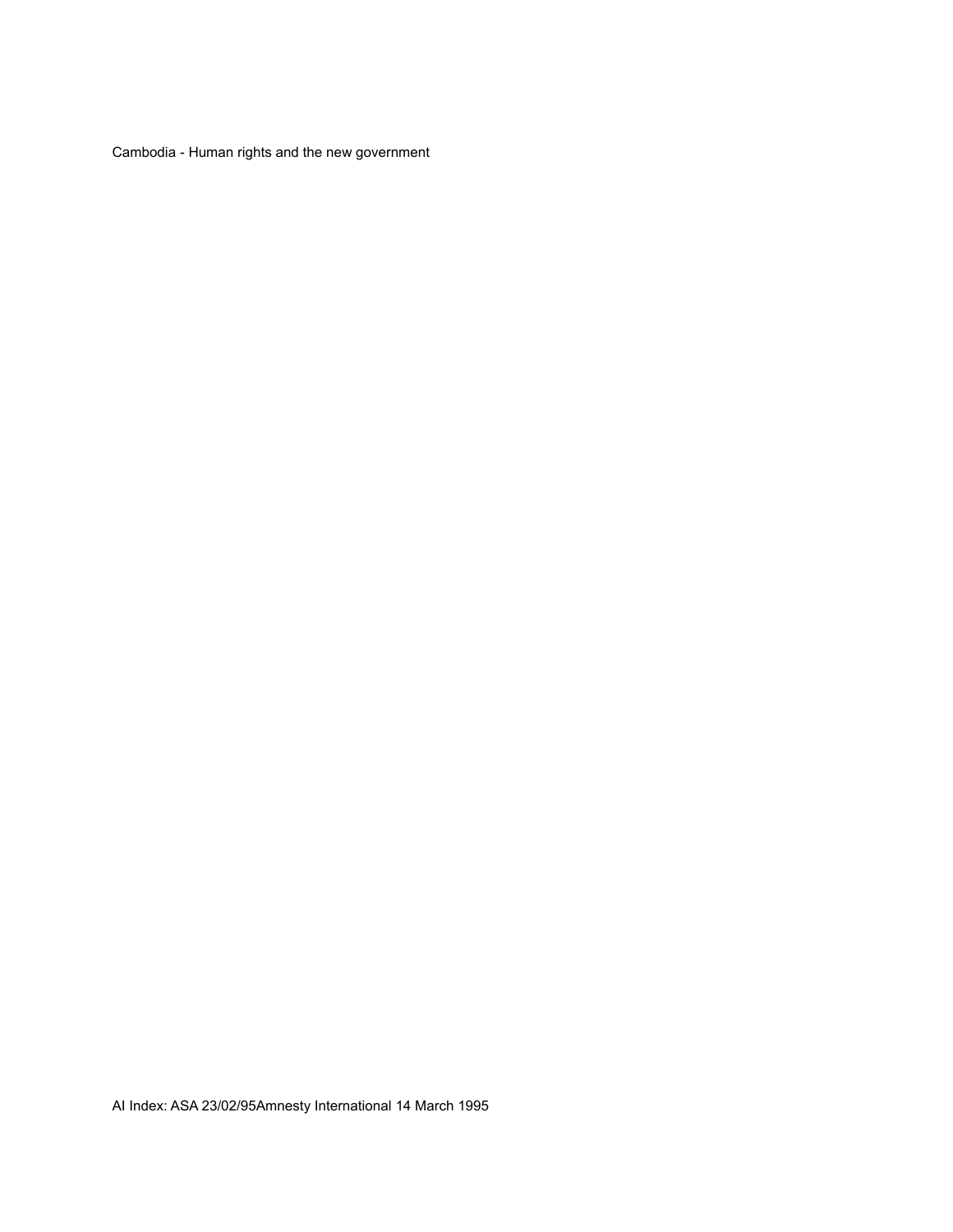# Abuses by the Partie of Democratic Kampuchea

*"The Khmer Rouge caught us...When they tied us up they made us walk into the forest, then sat us down and shot us. I just jumped up and started running for my life, and pulled at the strings tying me."*[58](#page-40-0)

Amnesty International has evidence of grave human rights abuses committed by PDK forces against the civilian population of Cambodia. The Partie of Democratic Kampuchea (PDK or Khmer Rouge) ruled Cambodia between 1975 and the end of 1978. During that period, they were responsible for grave human rights violations. Their government fell after the Vietnamese army invaded Cambodia on 25 December 1978. They were forced to the Thai border, where they established camps, from which they coordinated their war against the Vietnamese army, and then against the CPAF, after the Vietnamese withdrawal in 1989. Although they were signatories to the 1991 Paris Peace Agreements, and had two representatives on the Supreme National Council, the PDK refused to comply with the provisions of the Agreements, withdrew from the elections, and launched a series of military attacks, notably against ethnic Vietnamese Cambodians. Since the elections, the forces of the PDK have been fighting a civil war against the RCAF. In July 1994, the National Assembly passed legislation which outlaws the PDK. An amnesty period for PDK members expired in January 1995.

## Massacre in Bavel

In October 1994, soldiers from the NADK captured more than 70 civilians from Bavel district, Battambang province, and killed more than 40 of them, in a deliberate, cold-blooded massacre. Amnesty International interviewed survivors of the attack, as they recovered from gunshot wounds in a village in Bavel district. The villagers in this area often go into the forest, in territory controlled by the PDK, in order to cut bamboo. These villagers live a subsistence existence, and many of them are unable to cultivate their rice fields, because of the danger posed by landmines in the area. As a consequence, they have to go into the forest, in order to make enough money to survive. All of the villagers who talked to Amnesty International said they frequently met NADK soldiers in the course of their work in the forest, and that until October 1994, they had not had any problems with them. The soldiers had never before attempted to capture them or harm them. One survivor said:

"I go to the place to cut bamboo three or four times a year every year, for between 15 and 20 days. I've met the Khmer Rouge before, but they never did anything. I didn't recognise any of these Khmer Rouge soldiers. These were people I'd never met, the previous times I'd met the same people."<sup>[59](#page-40-1)</sup>

Around the 18 to 19 October, several groups of bamboo cutters working in the forest were rounded up by NADK soldiers.

"I was in the forest with around 14 others, at two places. About 12 soldiers came, and said we had to go and work for them for one night. That is all they said, `we are going to take you for one night'."<sup>[60](#page-40-2)</sup>

Amnesty International 14 March 1995AI Index: ASA 23/02/95

<span id="page-40-1"></span><span id="page-40-0"></span><sup>58</sup> Testimony of a survivor from the October 1994 massacre of civilians from Bavel district, Battambang province by the NADK. 59 Testimony of a 35-year-old survivor of the Bavel massacre, Suon Sla village, 8 November 1994.

<span id="page-40-2"></span><sup>60</sup> Testimony of a 44-year-old survivor of the Bavel massacre, Suon Sla village, 8 November 1994.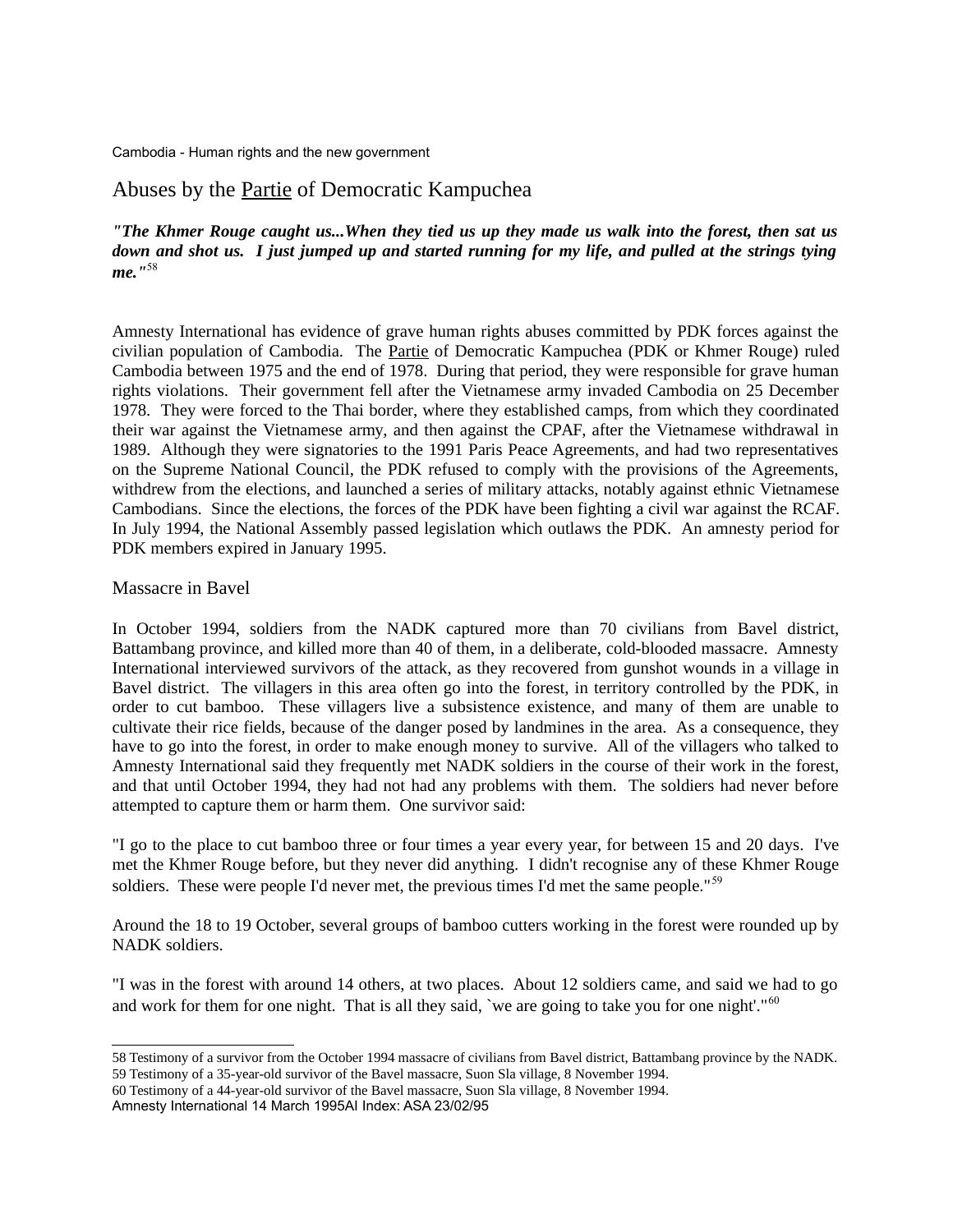Another survivor said:

"We were called to a meeting with the [Khmer Rouge] bosses who said `do you know that the enemy has hit us?' We said that we didn't know anything."<sup>[61](#page-41-0)</sup>

NADK soldiers captured 73 civilians on or around 18 October, in several groups, and told them that they all had to go to a meeting. The prisoners were held for two days and nights; by day they were made to walk towards the Thai border.

"We were walking, but not tied up. No threats were made against me. I thought that if they weren't doing anything to me I should go along. We slept at one village one night, and left in the morning, and slept at another village the next night. They gave us rice."[62](#page-41-1)

On the morning of the third day, the soldiers asked to tie up the civilians, because they said they were coming near a village, and "did not want any trouble." The prisoners said that they really did not need to be tied up, and that they would not make trouble, but the soldiers tied them up anyway.

"They tied us up with nylon cord, with our forearms around our back. We were tied in small groups of three, four or five people, in lines. They took us 300 metres from where we were tied up, into the forest, and we went about half a kilometre into the forest."[63](#page-41-2)

The survivors said that at this point there were about 20 soldiers with them who told them all to sit down in lines in a clearing in the forest.

"They asked us, `who sent you here?' then lifted their guns and started shooting. I was at the back and when I saw the people at the front falling down, I wriggled out of my ropes and started running...They shot me through the back of the leg, above the knee and the bullet came out in the front."<sup>[64](#page-41-3)</sup>

"I was tied up with my nephew, and they shot my nephew in the leg. I bent down to help him and I got shot in the arm, then in the leg too. I had to break free of my nephew. My nephew was only wounded in the leg...but the Khmer Rouge were following the blood trail and they found him and shot him. I saw it, I was hiding in the bushes."[65](#page-41-4)

According to the figures collated by the Cambodian Red Cross, 47 people are known to have been killed in the massacre, including six women, 20 people survived, and three were unaccounted for on 1 November 1994. The survivors interviewed by Amnesty International all made their way back on foot through the forest to Bavel district town, where they were treated for gunshot wounds. None of them knew why the attack had taken place, particularly as they had worked in the area for many years, and never had problems.

The district authorities in Bavel provided relief payments of 20,000 riels, and a 1kg bag of rice to each

<span id="page-41-0"></span><sup>61</sup> Testimony of a 30-year-old survivor of the Bavel massacre, Suon Sla village, 8 November 1994.

<span id="page-41-1"></span><sup>62</sup> Ibid.

<span id="page-41-2"></span><sup>63</sup> Testimony of 36-year-old survivor.

<span id="page-41-3"></span><sup>64</sup> Testimony of 30-year-old survivor.

<span id="page-41-4"></span><sup>65</sup> Testimony of 44-year-old survivor.

AI Index: ASA 23/02/95Amnesty International 14 March 1995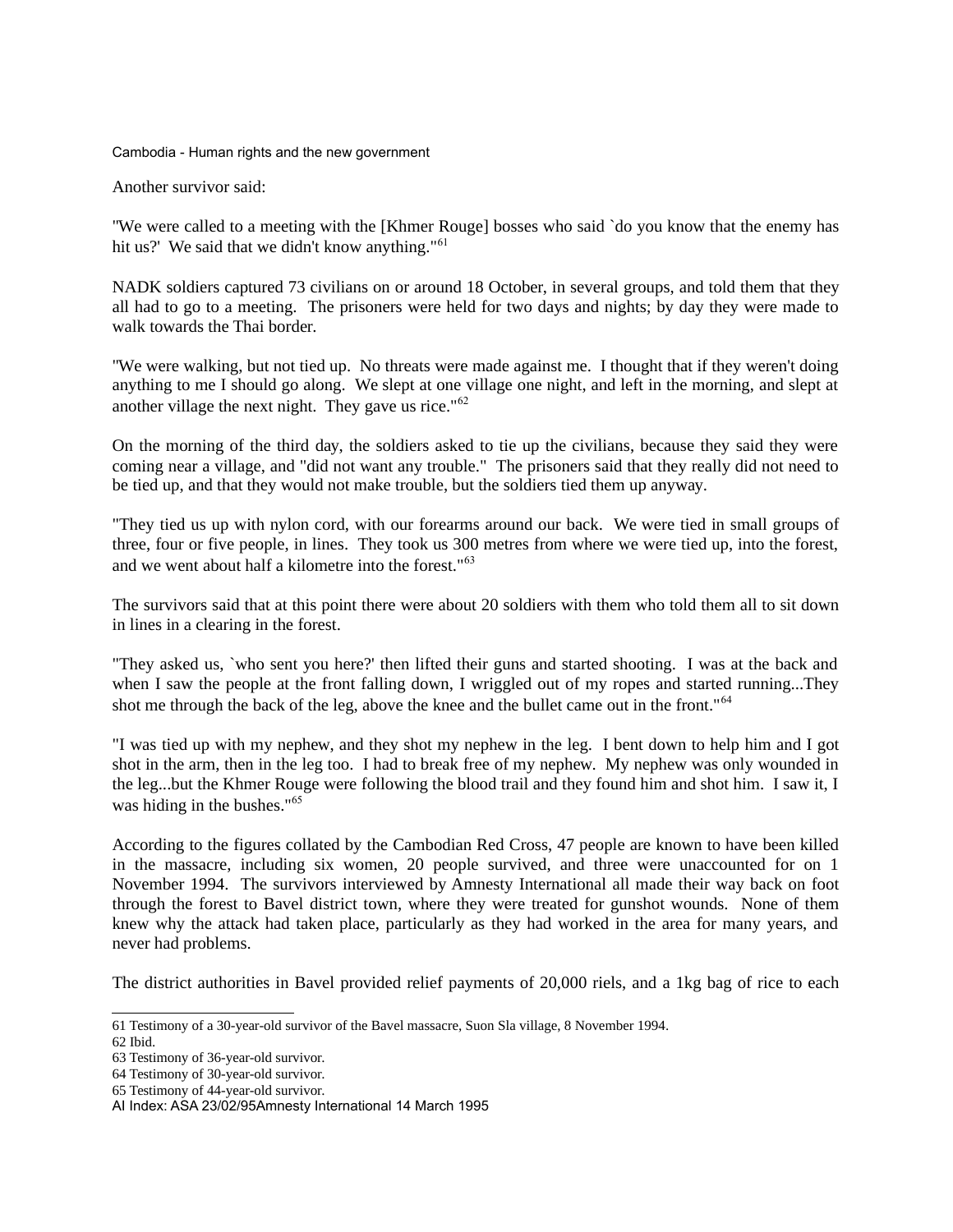family who lost a relative and to those wounded in the massacre. One woman whose husband was killed said:

"I have seven children and I am expecting my eighth. I am worried about being hungry."<sup>[66](#page-42-0)</sup>

Amnesty International reminds the PDK that international humanitarian law applies equally to opposition groups and to governments, and that it has a responsibility to ensure that international humanitarian standards are respected at all times. In particular, the organization urges the PDK to instruct all troops under its command not to arbitrarily kill civilians under any circumstances.

Amnesty International unreservedly condemns the massacre of as many as 50 civilians from Bavel district by the forces of the PDK in October 1994. The organization also notes that 22 Thai nationals working on a logging concession in Preah Vihear were killed in November. Some sources suggest that PDK forces were responsible for the killings. Amnesty International has not been able to obtain independent confirmation of this.

## Forced evictions

As part of its campaign to terrorise the rural population, and create disruption in the countryside, the PDK has forced the population of whole villages in the north and northwest of the country to leave their homes. They have also taken people prisoner, particularly village officials and civil servants, and taken villagers to provide forced labour. Amnesty International interviewed dozens of displaced people in November 1994, who had been forced from their homes by the PDK. One rice farmer said:

"In the morning, the Khmer Rouge came to the village and left leaflets saying everyone has to leave the village, if we don't leave we will be killed. The leaflet said that if anyone has family members who are soldiers, civil servants or militia, then they must stop doing these jobs or they will be killed. In the afternoon more than 40 soldiers entered the village and started shooting and burning the houses."<sup>[67](#page-42-1)</sup>

## One woman said:

"The Khmer Rouge left leaflets in the village, saying everyone had to leave or go upland...I saw the Khmer Rouge entering the village, and they shot, they shot a B40 rocket launcher at me, and it landed in the paddy fields, then they shot another, but I managed to get away."[68](#page-42-2)

## Arbitrary killings and hostage-taking

The internally displaced people who talked to Amnesty International all mentioned that the PDK had taken people away from their villages, either as labourers, or for re-education. One woman said:

"I talked to my cousin from Svay Leu who was taken in to the forest [by the NADK], and wasn't fed well, and was forced to make punji stakes.<sup>[69](#page-42-3)</sup> She didn't say how many people had been held with her, but she

<span id="page-42-0"></span><sup>66</sup> Testimony of a widow, Kandal village, Bavel district, 8 November 1994.

<span id="page-42-1"></span><sup>67</sup> Interview with 35-year-old rice farmer, from Po Pel commune, Siem Reap province, 21 November 1994.

<span id="page-42-2"></span><sup>68</sup> Interview with 32-year-old woman, from Po Pel commune, Siem Reap province, 21 November 1994.

<span id="page-42-3"></span><sup>69</sup> These are sharpened bamboo stakes, used by the PDK in their war against the RCAF.

Amnesty International 14 March 1995AI Index: ASA 23/02/95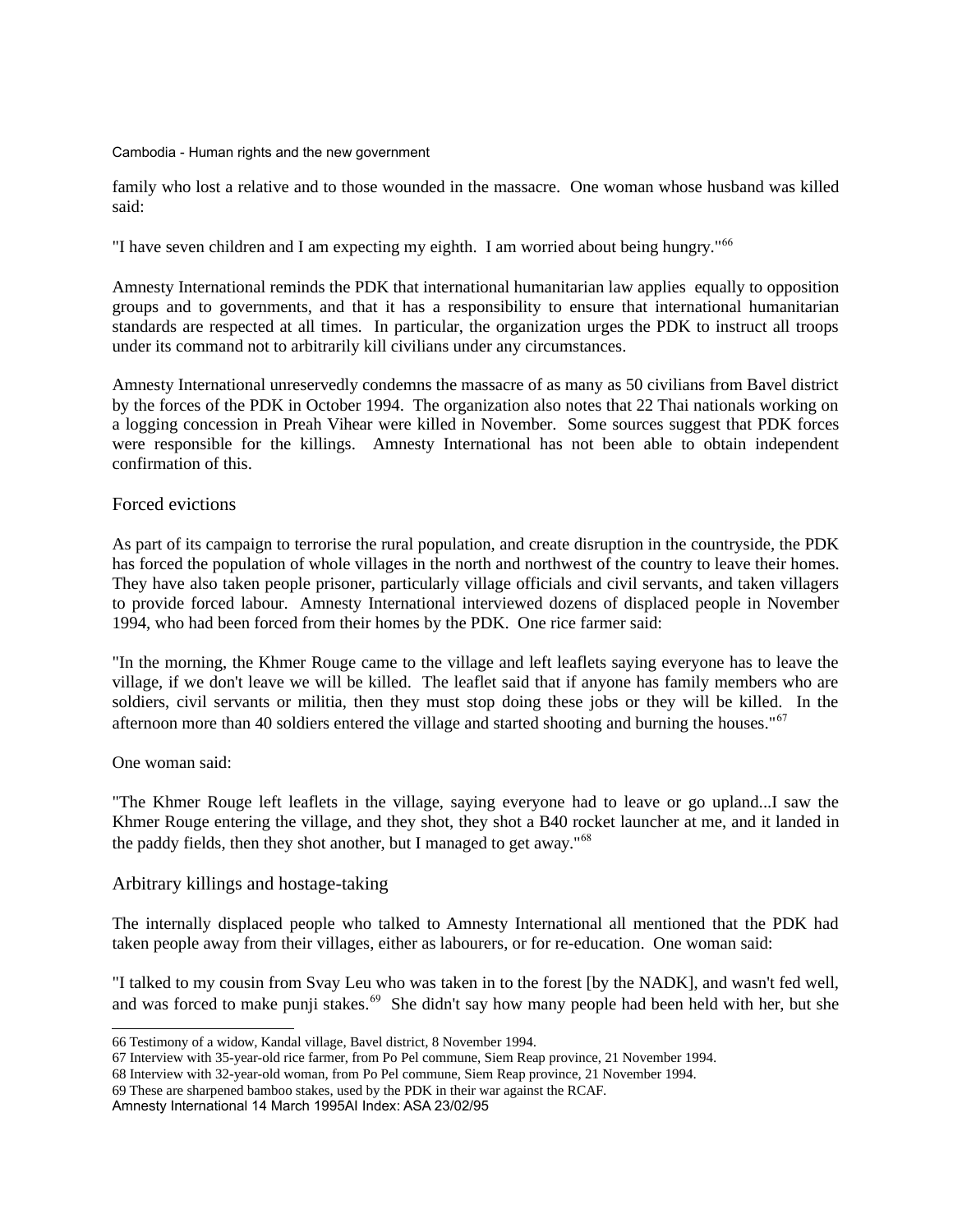was captured by 40 soldiers...she said it was horrible, they told them that if they tried to run away they would be shot dead."[70](#page-43-0)

One Cambodian worker told Amnesty International about the situation of his family:

"My brother and sister are in Angkor Chum district. The Khmer Rouge have told them they must make 100 punji stakes a day, and they must put them around the fields. They are not allowed to harvest the rice...Two ice-cream sellers were detained in my relatives' village, but the villagers came out and managed to negotiate their release. They [the PDK] haven't got many troops but a small number of men can control a large number of people."[71](#page-43-1)

Family members of individuals captured and taken away by the PDK described what happened to their relatives:

"My brother-in-law was captured by the Khmer Rouge 16 days ago. His name is Sen Chhoeurn, and he is 58 years old. At 8pm he was sitting in his house, listening to the radio when five or six Khmer Rouge soldiers came to the house and said, `we are going to take your kids to be soldiers'. He said he didn't have any children, and they said he would have to go...My sister went to try to get him released, but she couldn't find him."[72](#page-43-2)

Another woman told how her cousin was taken at the same time:

"My cousin Lim Mon who is 48 was the village chief, but he gave it up two years back. He lived next door to Sen Chhoeurn and the Khmer Rouge told him that he had to go, as he had been a chief...The only way to get relatives released is to take children to serve in their place. Before, the Khmer Rouge only came to rob people. This is the first time they have taken people away...The men of the village don't sleep there now, they go and sleep in the Wat  $[$ temple $]$ ."<sup>[73](#page-43-3)</sup>

A man whose 51 year old brother-in-law, Rim Laen, who had also been a village chief and was captured, described how a local monk had gone to try to secure the release of the three men:

"Yesterday, a monk went and talked to the Khmer Rouge. They wouldn't let the monk talk to my brotherin-law...the monk saw him sitting there looking miserable ...The monk said that he asked the Khmer Rouge to release the prisoners, but the Khmer Rouge said no, they had to stay and study some more first." $74$ 

Villagers in Battambang province also told similar stories:

"Last month four people were taken by the Khmer Rouge. The family came running to the village to say. We haven't heard anything since then. One man escaped and came back with the news...he didn't know

<span id="page-43-0"></span><sup>70</sup> Interview with 27-year-old Cambodian woman, from Po Pel commune, Siem Reap province, 21 November 1994.

<span id="page-43-1"></span><sup>71</sup> Interview with Cambodian worker, Siem Reap town, 22 November 1994.

<span id="page-43-2"></span><sup>72</sup> Interview with a female villager from Po Pel commune, 21 November 1994.

<span id="page-43-3"></span><sup>73</sup> Interview with second female villager from Po Pel commune, 21 November 1994.

<span id="page-43-4"></span><sup>74</sup> Interview with 31-year-old male farmer, from Po Pel commune, Siem Reap province, 21 November 1994.

AI Index: ASA 23/02/95Amnesty International 14 March 1995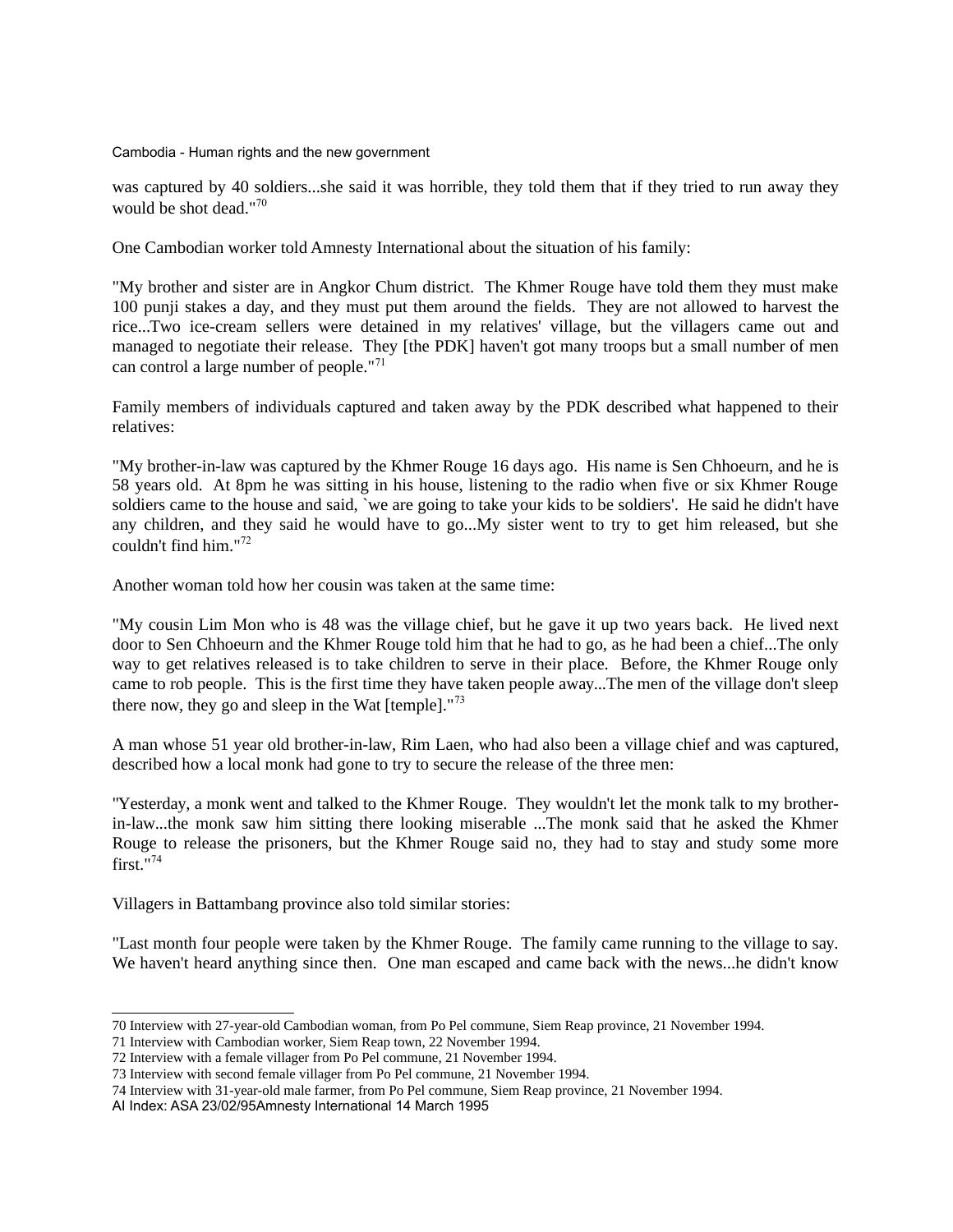why he had been taken."<sup>[75](#page-44-0)</sup>

A PDK unit was also responsible for hostage-taking in Kampot province in the south of the country. During an attack on a train on 26 July 1994, in which 13 civilians were killed, more than 100 civilians were captured, including three ethnic Vietnamese and three foreign tourists. Most of the hostages were released soon afterwards, but the forces of the PDK held up to 16 people in illegal detention for three months after the attack. In November, the bodies of the three Western hostages were discovered. The three ethnic Vietnamese civilians are also believed to be have been killed. A PDK radio broadcast stated that "the three foreigners in Kampot province were all spies conducting intelligence activities to fuel the communist Vietnamese war to kill the Cambodian nation and people."[76](#page-44-1) NADK Colonel Rin, the second in command of the Khmer Rouge unit which carried out the attack on the train subsequently defected to the government side with most of his troops in October. He publicly acknowledged responsibility for the hostage-taking in media interviews during November and December. Colonel Rin and his troops were given an amnesty by the government, and accepted into the RCAF. Amnesty International believes that amnesties offered by governments to NGE personnel should not serve to prevent persons responsible for committing human rights violations from being brought to justice. Amnesty International raised its concerns about the amnesty clause in the law to outlaw the "Democratic Kampuchea" group in talks with the government in November 1994.

This was not the first time that Westerners were the target of suspected PDK attacks. In April 1994, Dominic Chappell, a British national, and his Australian girlfriend Kellie Wilkinson were travelling with a British friend Tina Dominy from Phnom Penh to Sihanoukville, where they ran a restaurant, when their taxi was ambushed. The driver was able to get away, but the three Westerners were taken hostage. Their remains were found in Kampot province several months later. Forensic reports suggested that they had been killed soon after being captured.

In January 1995, an American tourist was killed and her husband seriously injured when their car was ambushed on the road to Banteay Srei temple in Siem Reap province. Their Cambodian guide also died in the attack. An announcement on PDK radio accused the couple of being United States military personnel, and claimed that NADK troops were responsible for the attack. The provincial authorities in Siem Reap arrested 10 people in connection with the killing; the government claimed that the attack was the work of bandits rather than the PDK.

Amnesty International condemns the PDK for the series of forced evictions, attacks on civilians, arbitrary killings and hostage taking carried out in several provinces of Cambodia throughout 1994. The organization reiterates its call on the PDK to abide by humanitarian law, in particular the Geneva Conventions of 1949, amended in 1977, which state that parties to an armed conflict must ensure that people who take no active part in hostilities be protected from abuses including arbitrary killings, torture and hostage-taking.

Attacks on ethnic Vietnamese

<span id="page-44-0"></span><sup>75</sup> Interview with five villagers in Rattanak Mondul district, Battambang province, 9 November 1994.

<span id="page-44-1"></span><sup>76</sup> "Khmer Rouge radio calls murdered hostages `spies'; warns away foreigners" *Radio of the Provisional Government of National Union and National Salvation of Cambodia*, 14 November 1994, as reported in the *BBC Summary of World Broadcasts*, FE/2154 B/4 16 November 1994.

Amnesty International 14 March 1995AI Index: ASA 23/02/95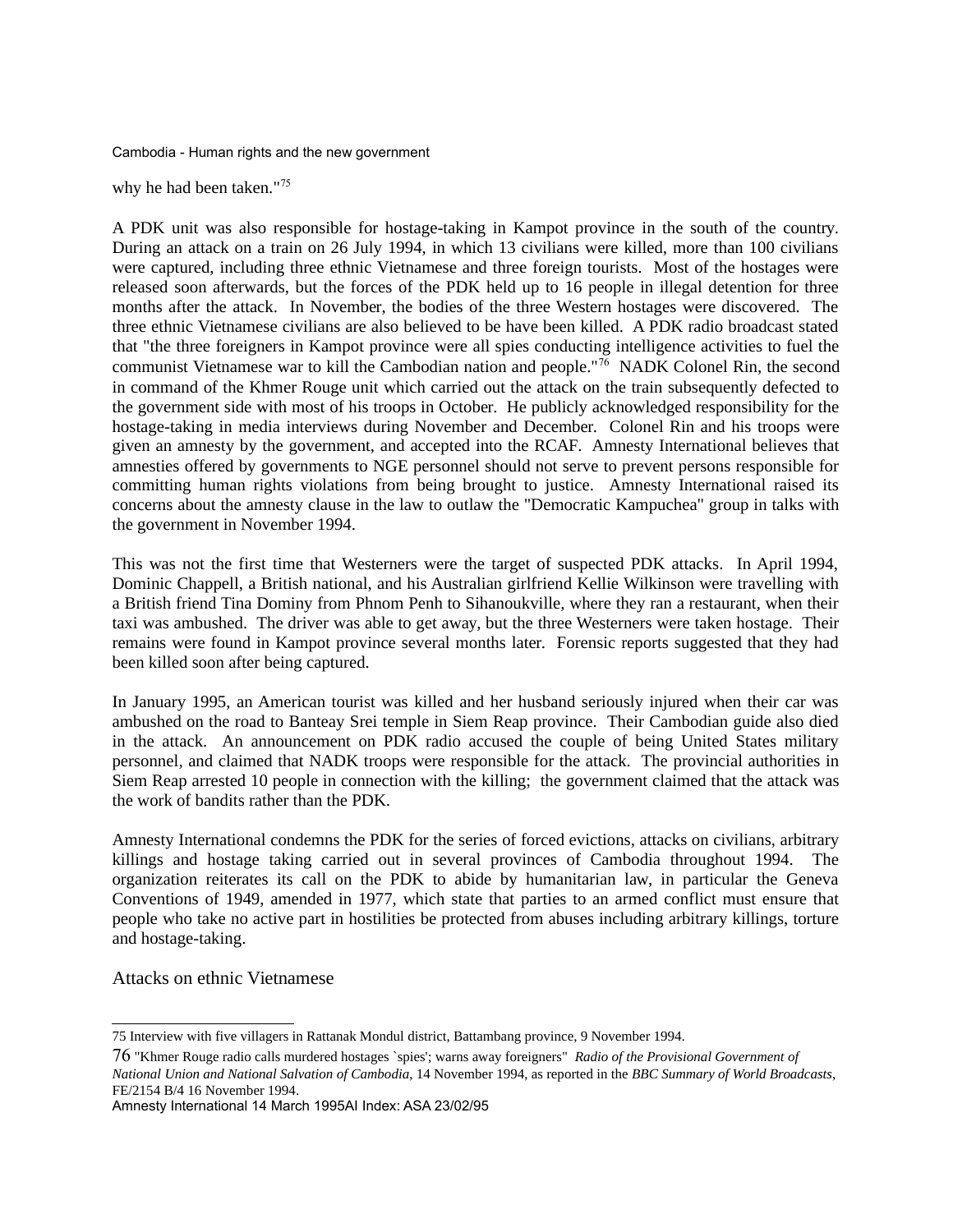Forces of the PDK have carried out a number of attacks on ethnic Vietnamese civilians since the new government was formed. Ethnic Vietnamese have been targeted by the PDK solely because of their ethnic origin. These attacks are detailed in this report on pages 25 to 26. Amnesty International is gravely concerned at the attacks on ethnic Vietnamese civilians, and condemns those responsible. The organization calls upon the PDK to cease such attacks immediately. It believes that those responsible should be brought to justice.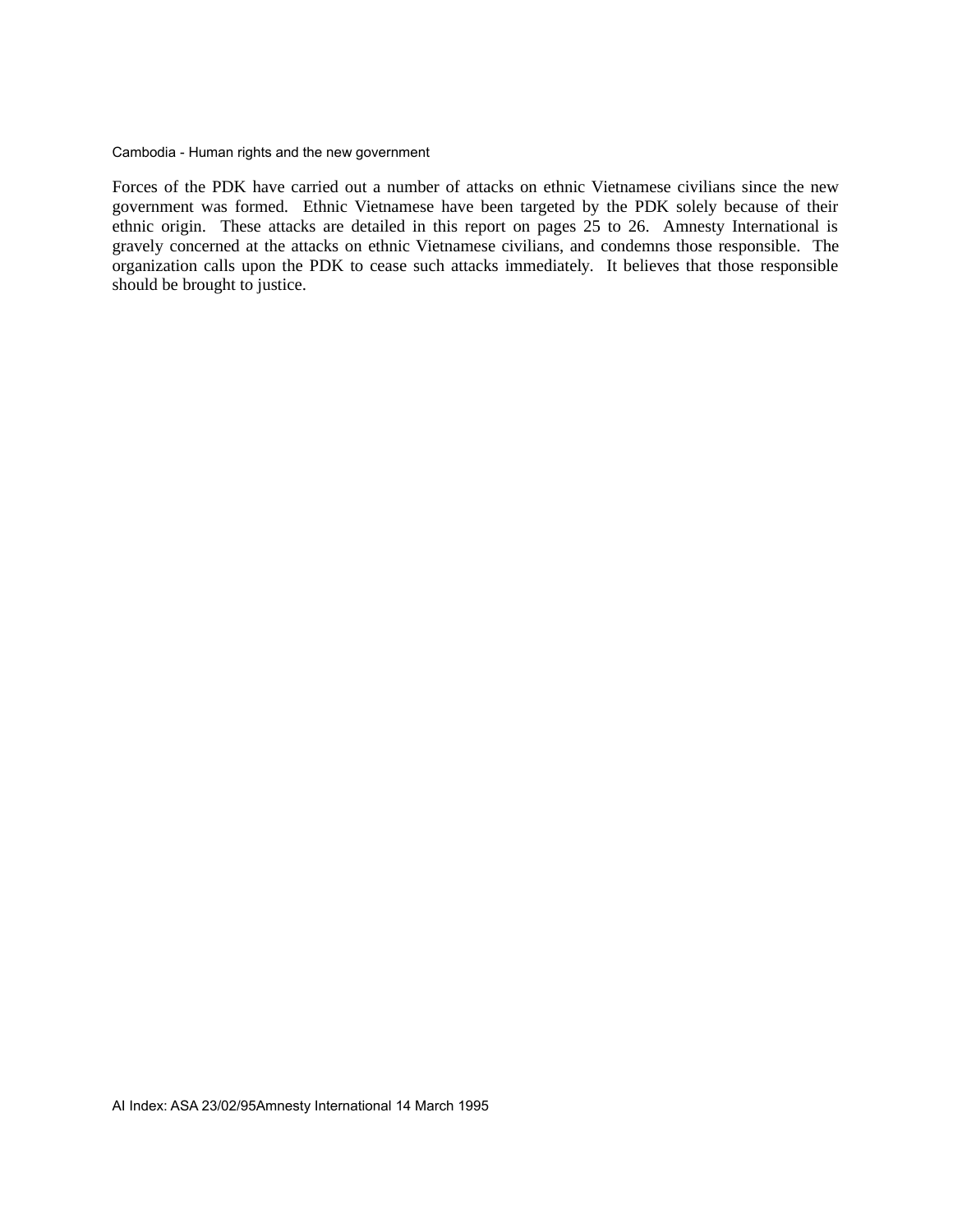# The work of the UN for human rights in Cambodia

*"In many cases the lack of funds to finance human rights activities has meant that the contribution and involvement of the Centre in fields crucial to the development of a national framework respectful of human rights, such as legal and judicial reform and education, as well as training and public information activities, have been necessarily limited in their scope and impact, despite considerable achievements by the Centre while operating with limited resources."*[77](#page-46-0)

Signatories to the Paris Peace Agreements undertook to "promote and encourage respect for and observance of human rights and fundamental freedoms in Cambodia as embodied in the relevant international instruments in order, in particular, to prevent the recurrence of human rights abuses". To that end, the UN Commission on Human Rights adopted resolution 1993/6 in February 1993 which allowed for the establishment of an Office of the UN Centre for Human Rights in Cambodia. Among other responsibilities, the resolution called for the Centre to:

- "Assist the Government of Cambodia...at its request, in meeting its obligations under the human rights instruments recently acceded to, including the preparation of reports to the relevant monitoring committees;

- "Contribute to the creation and/or strengthening of national institutions for the promotion and protection of human rights;

- "Continue to assist with the drafting and implementation of legislation to promote and protect human rights;

- "Continue to assist with the training of persons responsible for the administration of justice."

The Office of the UN Centre for Human Rights in Cambodia which opened following the end of the mandate of the UNTAC human rights component has been extremely active in promoting and protecting human rights in Cambodia. Working in conditions which have sometimes been difficult, a small team of dedicated local and overseas staff are involved in many areas of human rights work including human rights education and training, assisting the government in the drafting of legislation, organising the visits of the Special Representative, supporting the local human rights NGOs, training government officials in meeting treaty reporting and international obligations, and the distribution of information. Their achievements are particularly noteworthy, because for many months after the office opened, the Centre was underfunded, to the extent that they had to close for several days in April 1994, due to lack of available funds.

Detailed comments on government draft legislation have been prepared and submitted by the staff at the UN Centre for Human Rights. As a signatory to international human rights standards including the ICCPR, the Convention against Torture and other Forms of Cruel, Inhuman and Degrading Treatment or Punishment and the 1951 Convention relating to the Status of Refugees and its 1967 Protocol, the

Amnesty International 14 March 1995AI Index: ASA 23/02/95

<span id="page-46-0"></span><sup>77</sup> *Situation of human rights in Cambodia - Report of the Secretary-General: Addendum, Role of the United Nations Centre for Human Rights in assisting the Government and people of Cambodia in the promotion and protection of human rights* A/49/635/Add.1, 3 November 1994, p3.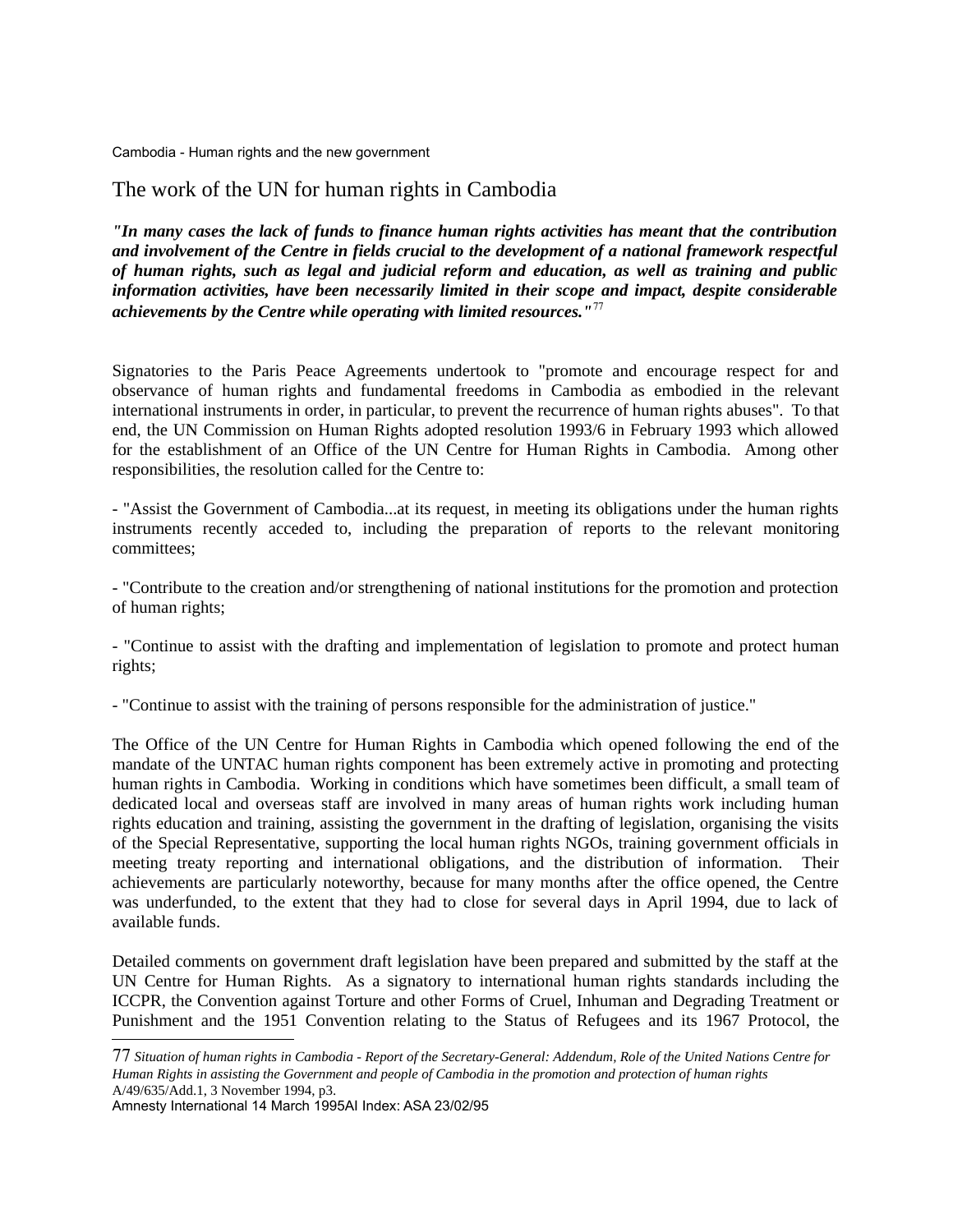government of Cambodia is obliged to ensure that its domestic legislation complies with these international standards. Many of the recommendations the UN Centre has made about legislation have not been taken up by the government; this is a matter of concern to Amnesty International. The organization has recommended to the government on several occasions in the last year that it seek the help of international legal experts in the redrafting of legislation. The Cambodian Government has a duty to ensure that new legislation conforms to international standards, and advisers are available in Phnom Penh to help the government meet this obligation.

Cambodia is also required to prepare and submit reports to UN treaty bodies. The government established an Inter-Ministerial Committee in March 1994 to work on meeting these obligations. The Minister of Justice requested the assistance of the UN Centre for Human Rights in the work of the Committee, and a staff member has been helping the Committee, and its subcommittees to establish procedures and prepare reports. Amnesty International welcomes the fact that the Cambodian Government recognises the importance of its reporting obligations and commends the assistance provided to them by the UN Centre for Human Rights. $78$ 

The UN Centre for Human Rights has also been involved in a program designed to improve conditions in Cambodia's prisons. It published a comprehensive report on the issue in January 1995, in association with Physicians for Human Rights. Amnesty International welcomes the improvements in prison conditions the authorities have achieved in certain areas of Cambodia, but notes that in some provinces, conditions amounting to cruel, inhuman or degrading treatment persist. Second Prime Minister Hun Sen told Amnesty International in November 1994 that lack of money has prevented the Cambodian authorities from being able to implement further improvements in prison conditions.

In November 1993, Justice Michael Kirby of Australia was appointed Special Representative of the Secretary-General for human rights in Cambodia. Amnesty International welcomed this appointment<sup>[79](#page-47-1)</sup> and notes that Justice Kirby has already visited Cambodia five times in his role as Special Representative. The organization also welcomes the active stance Justice Kirby has taken on the situation of the ethnic Vietnamese minority in Cambodia, and in particular the displaced population at Chrey Thom border crossing. Amnesty International also notes the work of the UNHCR in Cambodia in support of the ethnic Vietnamese stranded at Chrey Thom. Amnesty International was pleased by the visit to Cambodia in July 1994 of the UN High Commissioner for Human Rights, José Ayala Lasso, and his interest in the case of prisoner of conscience Nguon Non.

## Financial problems for the Centre

During a visit to Cambodia in May 1994, Amnesty International noted with concern the financial difficulties faced by the Cambodia Office of the UN Centre for Human Rights. While the organization welcomes the more sound financial position of the Centre, it believes that the timely provision of funds for the UN human rights work in Cambodia is a vital part of the responsibility of the signatories of the 1991 Paris Peace Agreements. In January 1994, Amnesty International called upon all potential donors, and in particular the signatories to the Paris Peace Agreements to contribute to the Trust Fund for Human Rights Education Programme in Cambodia, from which the activities of the Cambodia Office would be

AI Index: ASA 23/02/95Amnesty International 14 March 1995

<span id="page-47-0"></span><sup>78</sup> Amnesty International also notes that the United Nations Children's Fund in Cambodia has been providing assistance with reference to Cambodia's reporting obligations under the Convention on the Rights of the Child.

<span id="page-47-1"></span><sup>79</sup> See *Kingdom of Cambodia: Human rights and the new Constitution* (ASA 23/01/94).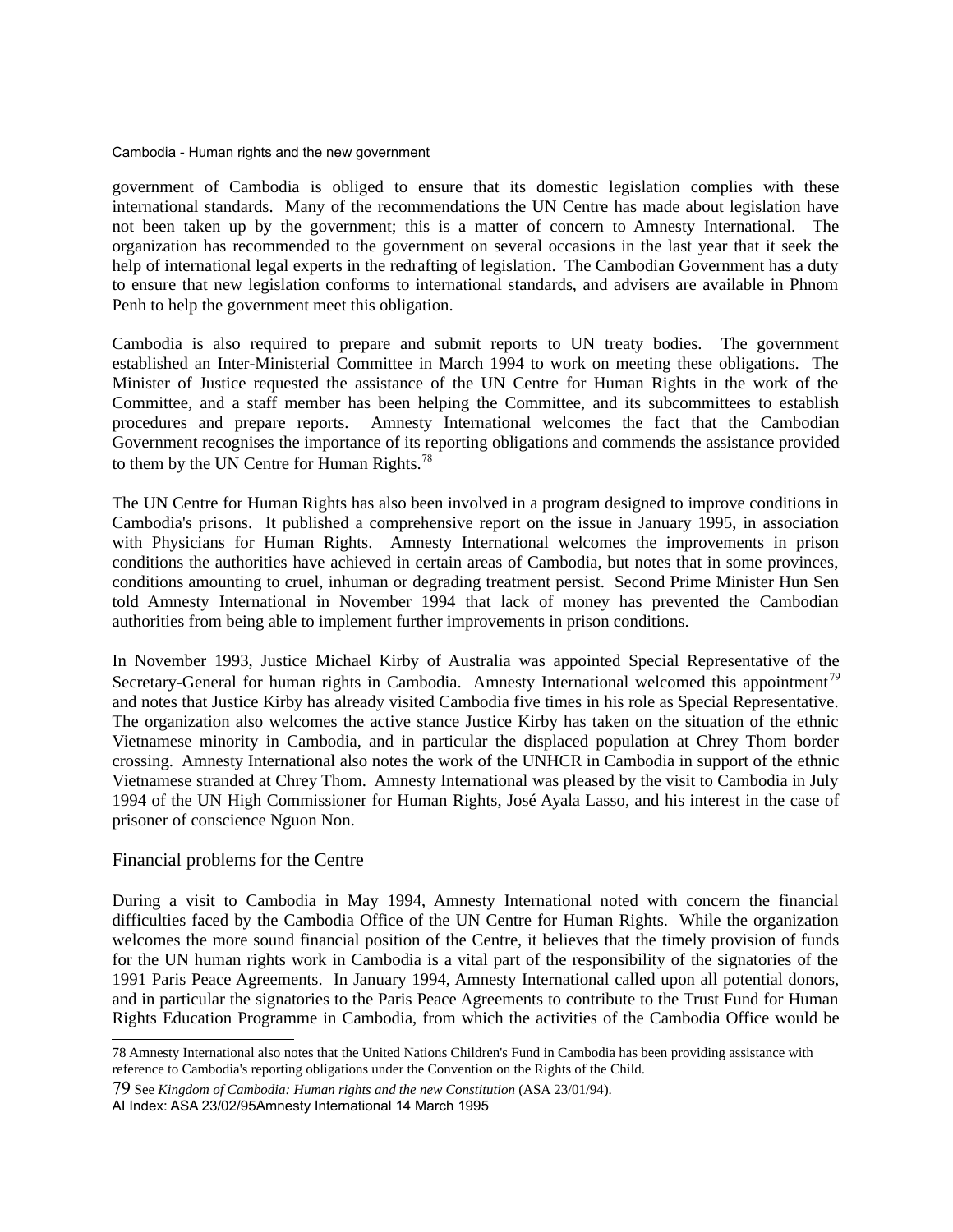financed. Operational delays for the administering of the Trust Fund meant that it was not available to the staff in Cambodia to fund projects until August 1994. The result of this delay has been a curtailment of vital projects including human rights education projects, training programs, and support for local NGOs.

Amnesty International believes that the UN Centre for Human Rights in Cambodia has an important role to play in the promotion and protection of human rights in the country. The organization welcomes the Centre's achievements to date, and recommends that sufficient funding be made available to the Centre to allow its staff to properly implement their mandate.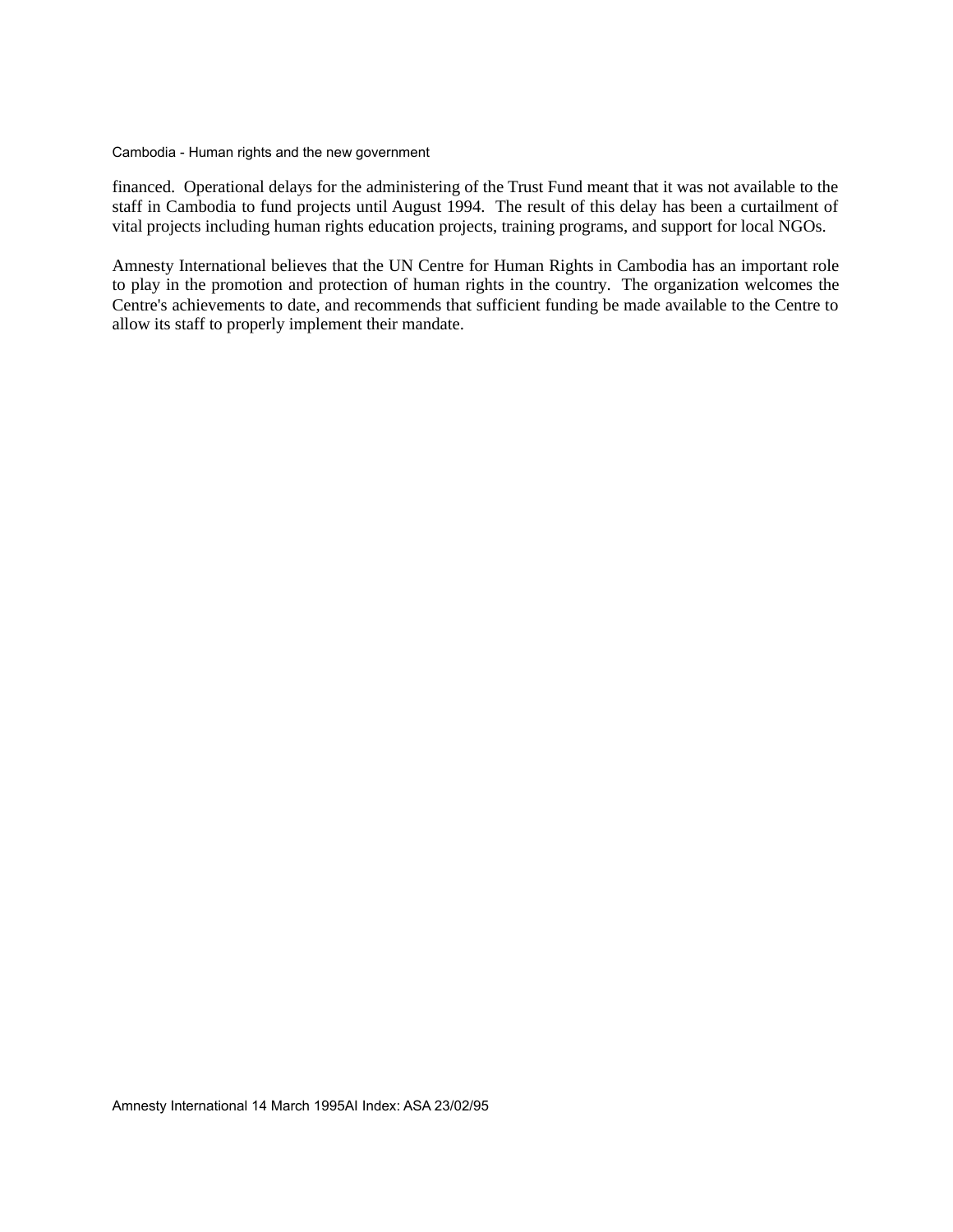# Recommendations

In the previous six chapters Amnesty International describes in detail how the human rights situation in Cambodia has deteriorated in the past 18 months. Failure to act now to stop violations and to change laws and practices which allow them to occur, will lead to more violence and may further compromise the fragile restoration of normality in Cambodia. The recommendations below are directed to the Royal Government of Cambodia, the Partie of Democratic Kampuchea and the United Nations.

## Recommendations to the Royal Cambodian Government

An end to impunity for human rights violators

Amnesty International believes that the phenomenon of impunity for human rights violators is one of the main contributing factors to the continuing pattern of human rights violations across the world. Impunity, that is being exempt from punishment, has serious implications for the proper administration of justice. By bringing criminal charges against perpetrators of human rights violations, the Cambodian Government can send a clear message that violations will not be ignored, and those responsible will be held accountable. Without such accountability, human rights violations in Cambodia will continue, as those with power are able to exercise their will with impunity, negating the values of truth and justice and leading to the occurrence of further violations.

With a view to ending impunity in Cambodia, Amnesty International recommends that the government:

♦instigate thorough, impartial and independent investigations conducted according to international standards into all allegations of human rights violations, in order to determine responsibility. The results of such investigations should be made public;

♦those found responsible for human rights violations should be brought to justice. In particular, Amnesty International recommends that the government bring to justice those responsible for the grave human rights violations committed in Battambang by members of the S-91 unit of the RCAF;

♦provide victims of human rights violations with fair and adequate redress from the state, including financial compensation.

Amnesty laws which have the effect of preventing prosecutions, or preventing the emergence of truth and subsequent accountability before the law should not be acceptable. In particular Amnesty International believes that former members of the PDK known to be responsible for grave human rights abuses including deliberate and arbitrary killings should be held accountable for their actions in the courts.

Upholding human rights during armed conflict

The protection of human rights faces its greatest challenge in the face of political violence. Amnesty International condemns the killing or torture of prisoners by anyone, including armed opposition groups such as the PDK. However, the Cambodian Government has adopted and is bound by international human rights standards, and has a responsibility to ensure that these are respected at all times. Violence by the PDK can never justify the abandonment of these fundamental principles. Abuses committed by

AI Index: ASA 23/02/95Amnesty International 14 March 1995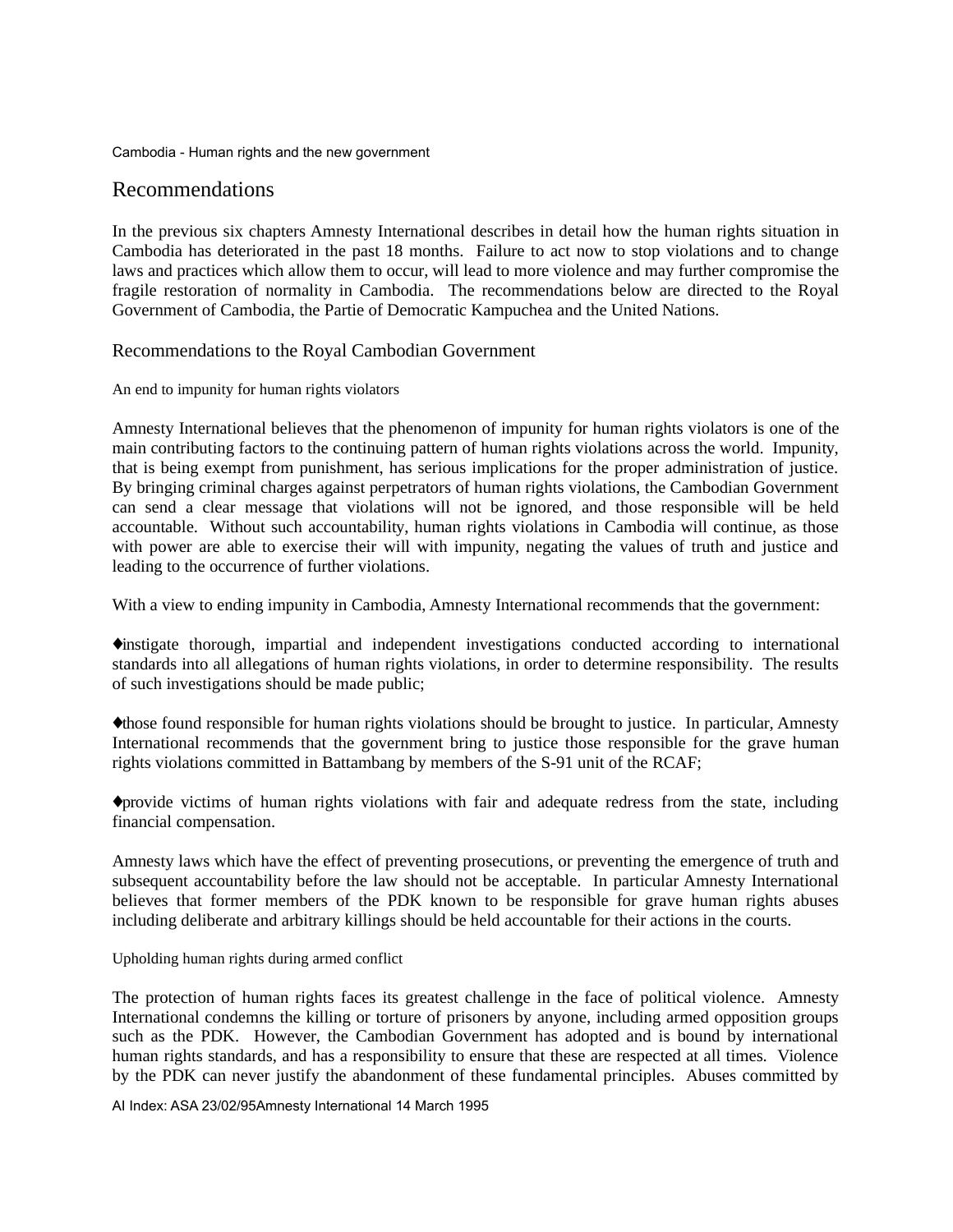this group - which Amnesty International condemns - should never be used as a means to divert attention from, and still less to justify human rights violations committed by the government side. Amnesty International recommends that the Cambodian Government:

♦instruct its security forces that basic human rights must be protected under all circumstances, including armed conflict;

♦observe and uphold the minimum standards laid down to protect the individual under international humanitarian law, the law that regulates armed conflict:

♦investigate promptly, independently and impartially any reported violations committed during armed conflict, and make the results of such investigations public;

♦bring to justice those implicated in any such inquiry;

♦in particular, investigate and bring to justice those responsible for the beheading of a PDK prisoner of war in Battambang province during hostilities in May 1994.

Conduct of military and law-enforcement personnel

Governments have a duty to ensure that their military and police forces uphold basic human rights at all times. Of particular importance in this field is the need to maintain strict chain-of-command control to ensure that officers do not commit violations, including extrajudicial executions, illegal detention and forced conscription. Officials with chain-of-command responsibility who order or tolerate violations by those under their command should be held criminally responsible for these acts. This is particularly relevant in the Cambodian context, where those in positions of authority in the provinces and districts often operate with a high degree of independence from the central authorities.

Amnesty International recommends that all military and police personnel receive training in order to instill a sense of responsibility and accountability throughout the services. In particular the organization recommends that all police personnel should be made aware of and enforce the UN Basic Principles on the Use of Force and Firearms by Law Enforcement Officials.

Training should also be given to all military and law-enforcement personnel on the principle of the independence of the judiciary. Any members of the military and security forces found to be attempting to interfere in court proceedings should be brought to justice.

Protection for ethnic minorities

Governments should ensure that justice and human rights guarantees are equally available to all of those living within their national borders, irrespective of their ethnic origin. Amnesty International recalls its recommendations of January 1994,<sup>[80](#page-50-0)</sup> calling on the Cambodian Government to amend the constitution to ensure that its ethnic minority populations enjoy full human rights guarantees, in compliance with the ICCPR. The organization notes that no such amendments have been made: it also notes that ethnic Vietnamese Cambodians, who do not enjoy full rights and freedoms under the constitution have again

Amnesty International 14 March 1995AI Index: ASA 23/02/95

<span id="page-50-0"></span><sup>80</sup> See *Kingdom of Cambodia: Human Rights and the new constitution* (ASA 23/01/94).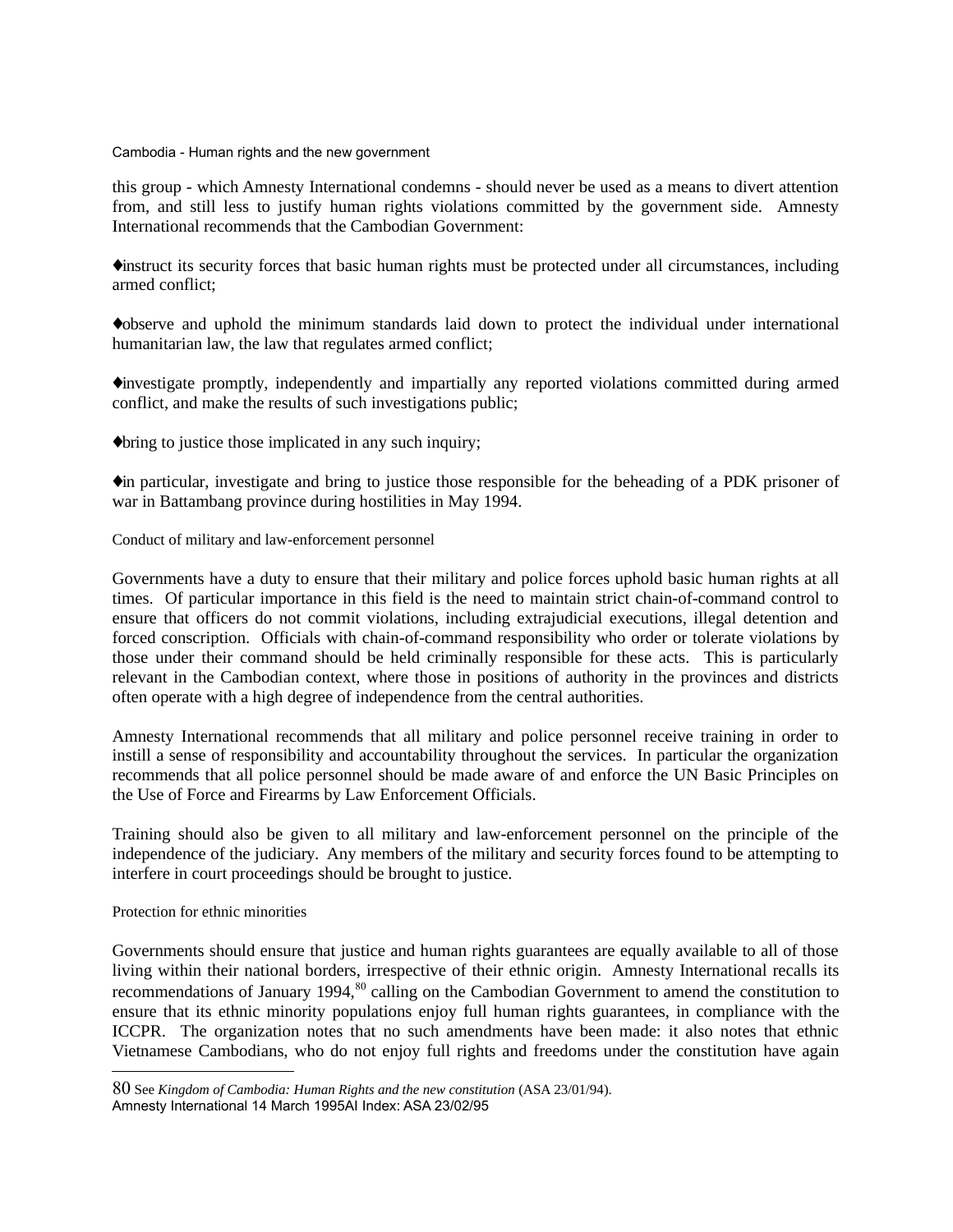been the victims of human rights violations throughout 1994, and dozens have been killed.

In the light of these violations, Amnesty International renews its recommendation to the government and the National Assembly to amend the constitution to comply with the ICCPR and give equal protection of the laws to all people within Cambodia's borders.

Free exercise of the rights to freedom of expression, opinion and association

The newly-established civil society in Cambodia is vital to the country's emerging human rights culture. It is also fragile. The Cambodian Government has a special duty to ensure that journalists, editors, human rights workers and members of political parties are able to carry out their legitimate activities, including investigations into human rights violations by members of the authorities, and to express their peaceful opinions without risk. Amnesty International recommends that the government:

♦ensures that all harassment, threats and intimidation of journalists, editors and human rights workers cease;

♦launch independent, impartial investigations into the killings of and threats against journalists and editors in Cambodia, and bring those responsible to justice;

♦revise the draft press law passed by the Council of Ministers in 1994 to ensure it conforms to minimum international standards;

♦create the necessary legislation to allow human rights and other NGOs to operate freely and legally within the country.

♦ensure that politicians, political party activists and security personnel linked to political parties are not harassed, threatened or killed for exercising their rights to freedom of expression, opinion and association. In particular, Amnesty International calls upon the Cambodian Government to hold an independent, impartial inquiry into the killing of FUNCINPEC activist Ang Kouy and bring those responsible to justice.

Recommendations to the Partie of Democratic Kampuchea

Amnesty International condemns human rights abuses committed by non-governmental entities, and seeks opportunities to bring pressure to bear on the groups which commit them. In the case of the PDK, the organization can only do this through its appeals and by publicising the abuses the group commits.

Amnesty International's appeals carry no connotation of recognition and are purely humanitarian in nature. With opposition groups as with governments, what Amnesty International opposes is the abuses committed, and not the entity which commits them. The organization's opposition to abuses by armed opposition groups stems from the same respect for human life, security and liberty which compels its work to oppose human rights violations by governments. Its work to hold opposition groups to minimum humane standards is intended to complement, not detract from its primary focus on human rights violations committed by governments, and it is pursued with the same objectivity and independence with which the organization acts in its work with governments.

AI Index: ASA 23/02/95Amnesty International 14 March 1995